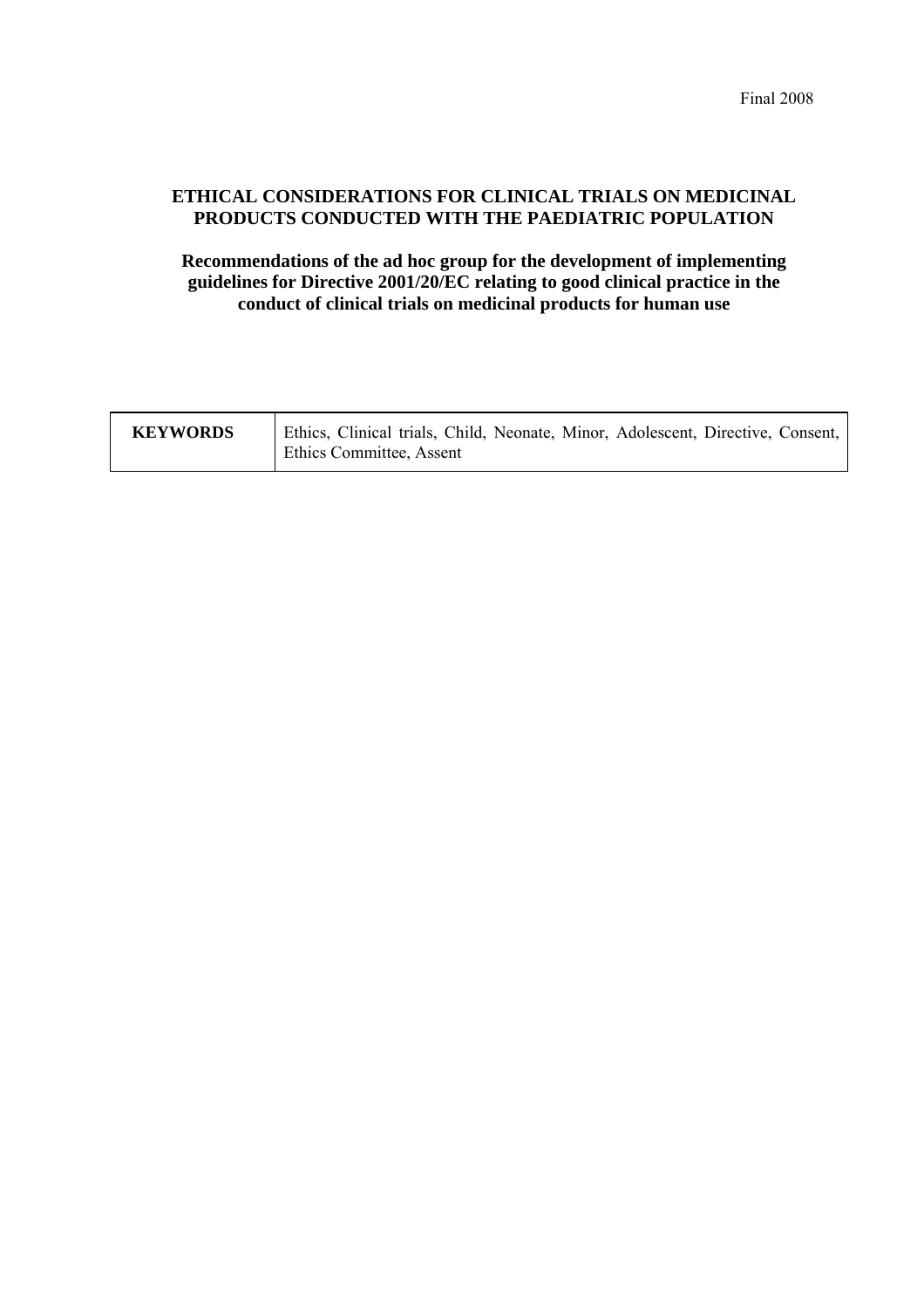## **ETHICAL CONSIDERATIONS FOR CLINICAL TRIALS ON MEDICINAL PRODUCTS WITH THE PAEDIATRIC POPULATION**

## **Recommendations of the Ad hoc group for the development of implementing guidelines for Directive 2001/20/EC relating to good clinical practice in the conduct of clinical trials on medicinal products for human use**

### **TABLE OF CONTENTS**

|    |            | <b>EXECUTIVE SUMMARY</b>                                                                          | 4              |
|----|------------|---------------------------------------------------------------------------------------------------|----------------|
| 1. |            | <b>INTRODUCTION - RATIONALE FOR THE DEVELOPMENT OF</b><br><b>RECOMMENDATIONS</b>                  |                |
| 2. |            | <b>SCOPE</b>                                                                                      | 5              |
| 3. |            | ETHICAL PRINCIPLES AND FUNDAMENTAL RIGHTS                                                         | 5              |
| 4. |            | <b>LEGAL CONTEXT</b>                                                                              | 6              |
|    | 4.1        | <b>LEGAL CONTEXT</b>                                                                              | 6              |
|    | 42         | <b>RELEVANT GUIDELINES</b>                                                                        | 6              |
| 5. |            | <b>DEFINITIONS/ GLOSSARY</b>                                                                      | 7              |
|    | 5.1        | <b>ETHICS COMMITTEE</b>                                                                           | $\overline{7}$ |
|    | 5.2        | PAEDIATRIC POPULATION                                                                             | $\overline{7}$ |
|    | 5.3        | <b>CHILD</b>                                                                                      | $\overline{7}$ |
|    | 5.4<br>5.5 | <b>MINOR</b>                                                                                      | $\overline{7}$ |
|    | 5.6        | LEGAL REPRESENTATIVE OF THE MINOR<br><b>INFORMED CONSENT</b>                                      | 8<br>8         |
|    | 5.7        | <b>ASSENT</b>                                                                                     | 8              |
|    | 5.8        | <b>AGE GROUPS</b>                                                                                 | 9              |
| 6. |            | THE PROCESS OF INFORMED CONSENT                                                                   | 9              |
|    | 6.1        | INFORMED CONSENT FROM THE LEGAL REPRESENTATIVE                                                    | 9              |
|    | 6.2        | SPECIFICS FOR INFORMED CONSENT OF THE LEGAL REPRESENTATIVE(S) IN THE VARIOUS                      |                |
|    |            | <b>MEMBER STATES</b>                                                                              | 10             |
|    | 6.3        | INFORMED CONSENT (AND ASSENT FOR CHILDREN) OF FAMILIES WITH DIFFERENT CULTURAL                    |                |
|    | 6.4        | <b>BACKGROUND</b>                                                                                 | 10             |
|    |            | CONSENT (AND ASSENT) AT THE BEGINNING OF A TRIAL AND CONTINUED CONSENT AND<br>ASSENT DURING TRIAL | 10             |
|    | 6.5        | WITHDRAWAL OF THE CONSENT                                                                         | 10             |
| 7. |            | <b>ASSENT FROM CHILDREN</b>                                                                       | 11             |
|    | 7.1        | ASSENT ACCORDING TO AGE GROUPS AND LEVEL OF MATURITY                                              | 12             |
|    |            | 7.1.1 Children from birth to 3 years of age                                                       | 12             |
|    |            | 7.1.2 Children from 3 years of age                                                                | 12             |
|    |            | 7.1.3 Adolescents                                                                                 | 12             |
|    | 7.2        | DIFFERENCE OF OPINION BETWEEN THE CHILD AND THE PARENTS / LEGAL REPRESENTATIVE 13                 |                |
| 8. |            | <b>ETHICS COMMITTEE'S COMPOSITION IN RESPECT OF PAEDIATRIC TRIALS</b>                             | 13             |
|    | 8.1        | <b>EXAMPLES OF PAEDIATRIC EXPERTISE</b>                                                           | 13             |
|    | 8.2        | <b>OPINION ON THE PROTOCOL</b>                                                                    | 13             |
| 9. |            | <b>DESIGN OF CLINICAL TRIALS CONDUCTED WITH THE PAEDIATRIC</b>                                    |                |
|    |            | <b>POPULATION</b>                                                                                 | 14             |
|    | 9.1        | <b>DESIGN AND ANALYSIS</b>                                                                        | 14             |
|    | 9.2        | PAEDIATRIC CONTROL GROUPS                                                                         | 15             |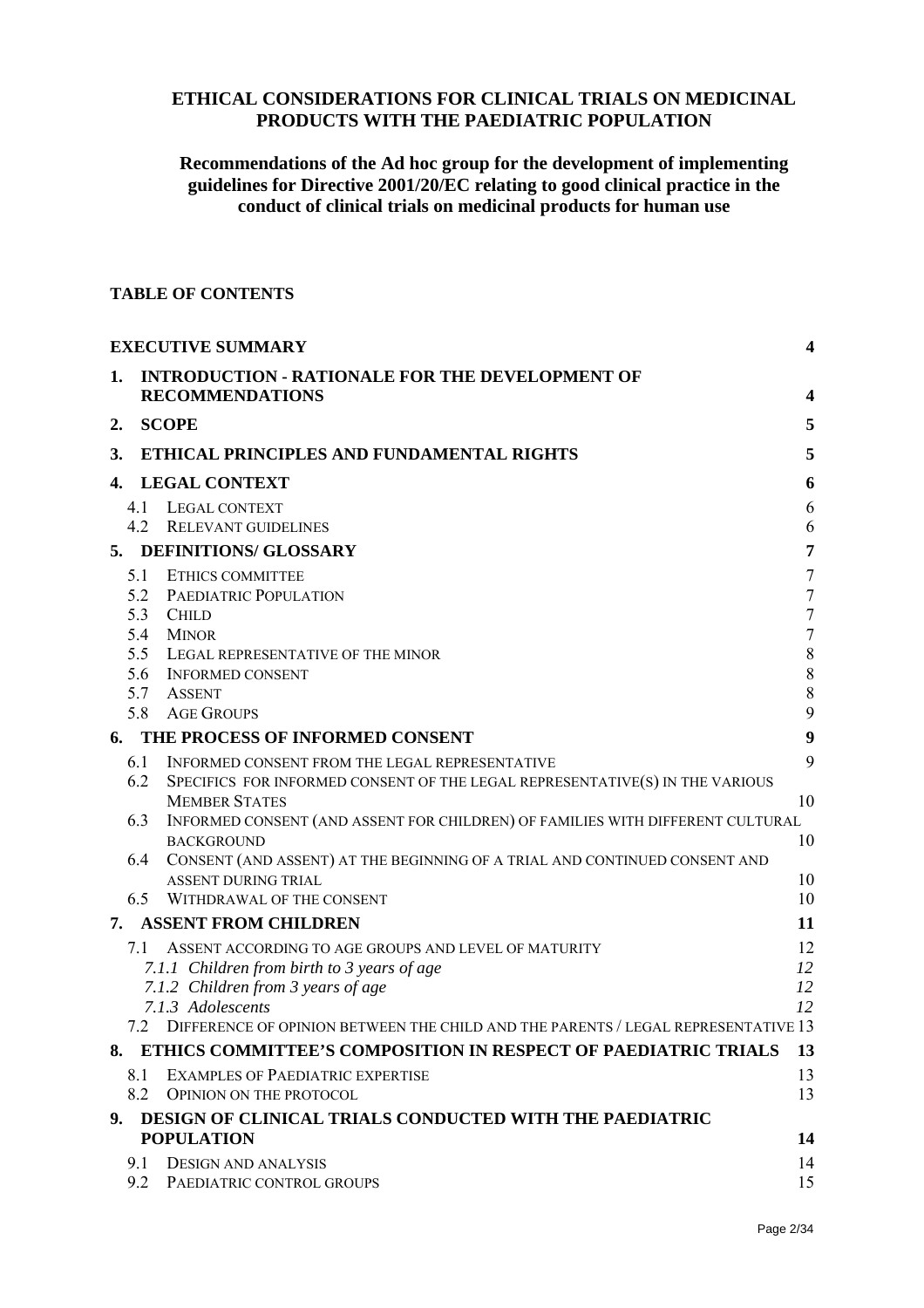| 9.2.1 Use of placebo                                                                           | 15       |
|------------------------------------------------------------------------------------------------|----------|
| 9.2.2 Superiority versus non-inferiority trials                                                | 16       |
| 9.2.3 Controlled trials using (reference) medicinal products without a marketing authorisation |          |
| in children<br>9.2.4 Clinical trials using medicinal products containing radio-isotopes        | 16<br>16 |
| 10. PAIN, DISTRESS, AND FEAR MINIMISATION                                                      | 16       |
|                                                                                                |          |
| 11. RISK ASSESSMENT AND MONITORING                                                             | 17       |
| 11.1 ASSESSMENT OF RISK<br>11.2 MONITORING THE LEVEL OF RISK                                   | 17<br>18 |
| 12. BENEFIT AND MEASURES OF BENEFIT                                                            | 18       |
| 12.1 BALANCE OF BENEFIT AND RISK                                                               | 19       |
| 13. ASSAYS IN RELATION TO AGE/BODYWEIGHT AND BLOOD SAMPLING                                    | 19       |
| 13.1 TYPE OF ASSAYS AND SAMPLE COLLECTION                                                      | 19       |
| 13.2 VOLUME OF BLOOD                                                                           | 20       |
| 14. TRIALS WITH NEONATES (TERM AND PRE-TERM)                                                   | 20       |
| <b>15. TRIALS WITH HEALTHY CHILDREN</b>                                                        | 20       |
| <b>16. VACCINES</b>                                                                            | 21       |
| 17. PAEDIATRIC FORMULATIONS TO BE USED IN PAEDIATRIC TRIALS                                    | 21       |
| <b>18. INDIVIDUAL DATA PROTECTION</b>                                                          | 21       |
| <b>19. UNNECESSARY REPLICATION OF TRIALS</b>                                                   | 22       |
| 19.1 PUBLICATION OF PAEDIATRIC TRIALS AND RESULTS                                              | 22       |
| 19.2 INTERNATIONAL DATABASE AND AVAILABILITY TO THE PUBLIC                                     | 22       |
| 20. ADVERSE REACTIONS AND REPORTING                                                            | 22       |
| 21. INDUCEMENTS VERSUS COMPENSATION FOR CHILDREN                                               | 22       |
| 22. INSURANCE ISSUES                                                                           | 22       |
| 23. TRIALS IN CHILDREN IN NON-EU COUNTRIES                                                     | 23       |
| 24. ETHICAL VIOLATIONS AND NON-COMPLIANCE WITH GCP                                             | 23       |
| 25. ANNEX 1: RESPONSES TO QUESTIONNAIRE                                                        | 24       |
| 26. ANNEX 2: LIST OF ISSUES FOR A TRIAL WITH THE PAEDIATRIC POPULATION 28                      |          |
| 27. ANNEX 3: INFORMATION FOR INFORMED CONSENT                                                  | 29       |
| 28. ANNEX 4: EXAMPLES FOR LEVELS OF RISKS                                                      | 30       |
| 29. REFERENCES                                                                                 | 32       |
| 29.1 GENERAL GUIDANCE                                                                          | 32       |
| 29.2 NATIONAL GUIDANCE ON ETHICS                                                               | 32       |
| 29.3 RESEARCH AND CLINICAL TRIALS IN CHILDREN                                                  | 33       |
| 29.4 CONSENT AND ASSENT                                                                        | 33       |
| 29.5 NEONATES IN CLINICAL TRIALS<br>29.6 PLACEBO USE                                           | 34<br>34 |
|                                                                                                |          |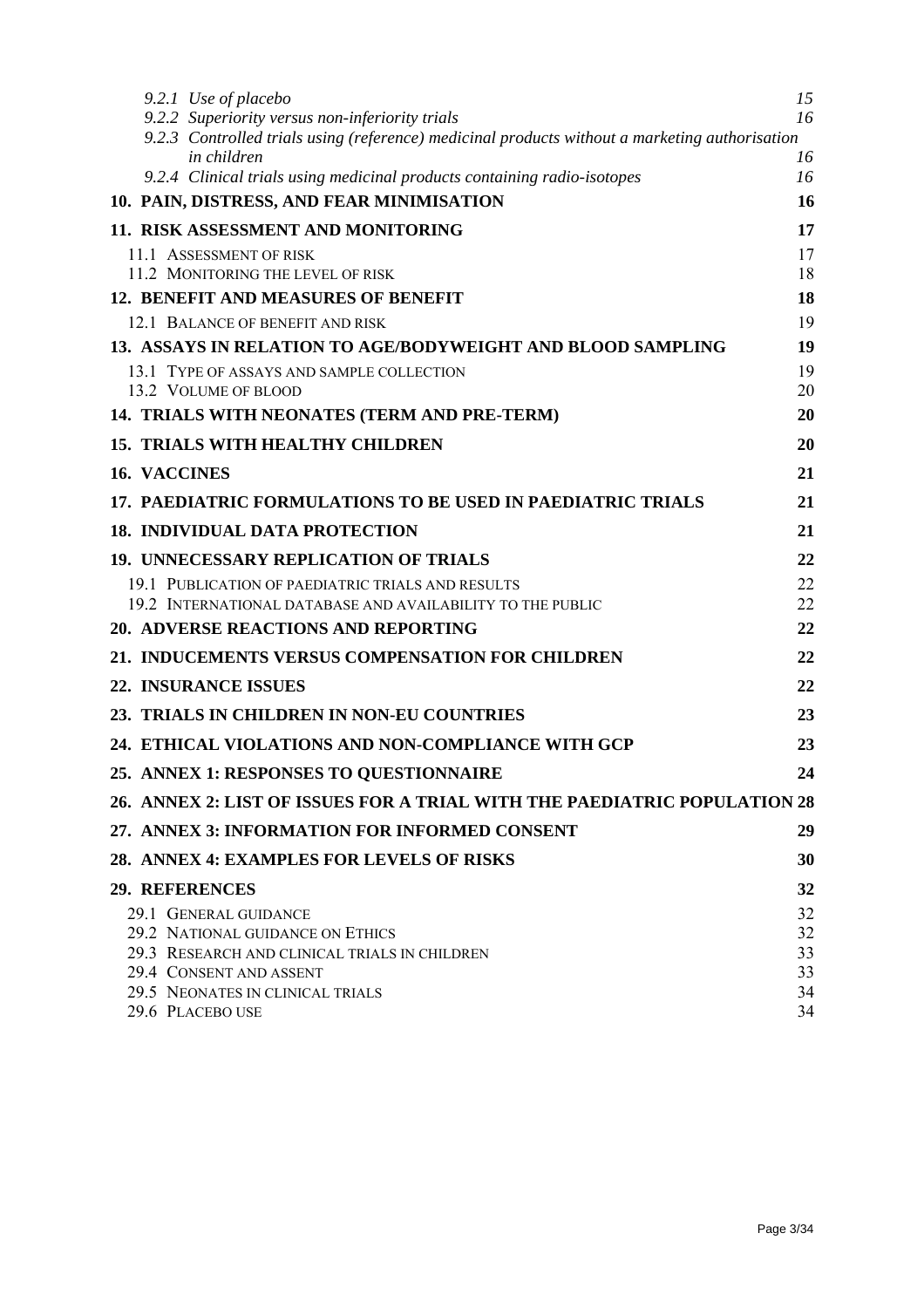### <span id="page-3-0"></span>**EXECUTIVE SUMMARY**

l

This document has been developed by the ad hoc group for the development of implementing guidelines for Directive  $2001/20/\overline{E}C^1$  relating to good clinical practice in the conduct of clinical trials on medicinal products for human use, chaired by the European Commission. The document provides recommendations on various ethical aspects of clinical trials performed in children from birth up to the legal age of adulthood. This will contribute to the protection of all children who are the subject of clinical trials. As the approval of clinical trials, including ethical approval, is performed by the Member States, any recommendations on ethical aspects of clinical trials in children will also facilitate a harmonised approach to the application of the clinical trials directive across the EU, thereby facilitating the conduct of clinical trials in the EU and in whichever country the paediatric trial occurs. The protection against the risks of research in such a vulnerable population is paramount whilst this should not lead to denying them the benefits of research. Children are not small adults and there is a need to carry out specific trials that cannot be performed in adults. In general, children (minors) are unable to consent (in the legal sense) but their assent should be sought using age appropriate information. Ethics Committees need paediatric expertise to balance the benefits and risks of research in children. The lack of legal ability to consent has implications on the design, analysis and the choice of comparators used in trials, which should only be performed by trained investigators with paediatric experience. Pain, fear, distress and parental separation should be prevented and minimised when unavoidable. The neonate represents the most vulnerable of all paediatric age groups and requires even more careful review. Finally, various other aspects relating to the performance of trials in children are discussed.

### <span id="page-3-1"></span>**1. INTRODUCTION - RATIONALE FOR THE DEVELOPMENT OF RECOMMENDATIONS**

Trials are necessary and should aim at progressing the well-being and treatment, prevention and diagnosis of ill health (WHO definition) including in children. The same ethical principles apply across age ranges, from children to the elderly. The third recital of Directive 2001/20/EC (hereinafter the Clinical Trials Directive) in particular recognises the need for investigation of medicinal products in the vulnerable population of children (i.e. minors in the meaning of the Clinical Trials Directive) and in doing so lays down specific provisions ensuring their protection: "However, there is a need for clinical trials involving children to improve the treatment available to them. Children represent a vulnerable population with developmental, physiological and psychological differences from adults, which make age- and development- related research important for their benefit. Medicinal products, including vaccines, for children need to be tested scientifically before widespread use. This can only be achieved by ensuring that medicinal products which are likely to be of significant clinical value for children are fully studied. The clinical trials required for this purpose should be carried out under conditions affording the best possible protection for the subjects. Criteria for the protection of children in clinical trials therefore need to be laid down." Specific protection should be defined for research performed in children, at all stages and ages.

The reasons why medicinal products need to be studied in children have been detailed in various publications. In summary, children are not small adults. Differences in pharmacokinetics and pharmacodynamics, and in adverse reactions are common in children compared to adults. Growth and maturation processes, as well as certain specific diseases are unique to children. Specific consequences of medical interventions may be seen in children and may only appear long after exposure. Unfortunately this has been demonstrated by previous catastrophes with the use of medicinal products.

Because of the special protection they deserve, children should not be the subject of clinical trials when the research can be done in legally competent subjects (i.e. adults capable of informed consent).

<sup>&</sup>lt;sup>1</sup> DIRECTIVE 2001/20/EC of the European Parliament and of the Council of 4 April 2001 on the approximation of the laws, regulations and administrative provisions of the Member States relating to the implementation of good clinical practice in the conduct of clinical trials on medicinal products for human use. OJ L 121, 1.5.2001, p. 34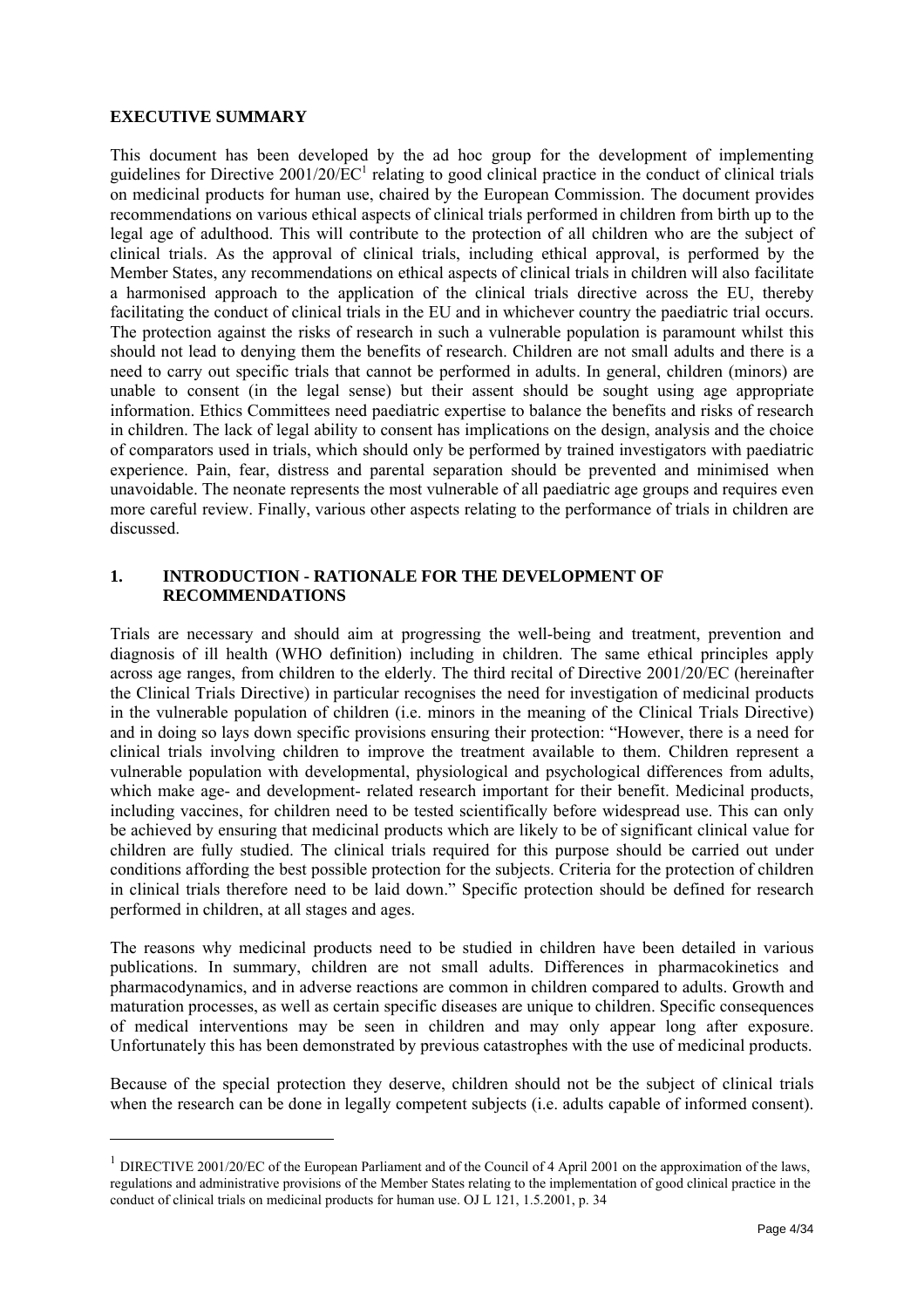If research with children proves necessary, the least vulnerable among them should usually be included (i.e. older children). If there is a necessity to subject children to a clinical trial, the choice of subsets of the paediatric population to be included should be made on the basis of the likely target population for the medicine being tested, the possibility of extrapolation, and the scientific validity of such an approach.

The recent Community Regulation on medicinal products for use in the Paediatric population (Regulation (EC) No 1901/2006) will lead to the increase in the number of clinical trials conducted in this population. The recommendations in this guideline aim to bring together ethical principles from the various documents that already exist (cf. [4.2\),](#page-5-2) as they are understood currently. With time, the need for revision of this document may emerge.

## <span id="page-4-0"></span>**2. SCOPE**

This document is intended to provide recommendations on various ethical aspects of the performance of interventional clinical trials falling under the provisions of Directive 2001/20/EC and its implementing texts. Medicinal products may be used with a view to treating, preventing or diagnosing a disease or condition.

The document is intended for all persons involved in any stage of a clinical trial, including sponsors of clinical trials, ethics committees, regulatory authorities, pharmaceutical companies, insurance companies (regarding trial subjects), investigators (including all trial-related staff) of clinical trials performed in children of all ages (minors, cf. 5.4), families and patient representatives. This document is without prejudice to the obligations created by Directive 2001/20/EC and the need to follow EMEA guidelines (Article 4(f) of the same Directive). In addition, these recommendations do not distinguish between non-commercial and commercial research.

This document focuses on the specificities of paediatric clinical trials and should therefore be read in conjunction with legal texts and guidelines.

The recommendations in the document aim to contribute to the promotion and protection of the dignity, the well-being and the rights of children (minors) all of whom are vulnerable and unable to give informed consent. The clinical trials performed in children should be carried out under conditions providing the best possible protection for this vulnerable population whilst recognising children have the right to benefit from research.

The recommendations provided here are also relevant to clinical trials conducted in non-EU countries, especially developing countries. In principle, recommendations from this guideline can be used also in trials other than clinical trials, such as non-interventional trials.

## <span id="page-4-1"></span>**3. ETHICAL PRINCIPLES AND FUNDAMENTAL RIGHTS**

Ethical principles referred to in this document are those expressed, for example, in the Declaration of Helsinki published by the World Medical Association, the United Nations' Convention on the Rights of the Child, the Charter of Fundamental Rights of the European Union (2000), the Universal Declaration on Bioethics and Human Rights (UNESCO, 2005), the Universal Declaration on the Human Genome and Human Rights (UNESCO, 1997), the International Declaration on Human Genetic Data (UNESCO, 2003), the Universal Declaration of Human Rights of 1948, and the Council of Europe's Convention for the Protection of Human Rights and Dignity of the Human Being with regard to the Application of Biology and Medicine: Convention on Human Rights and Biomedicine. These principles are also echoed and referred to in the ICH E6 guideline on Good Clinical Practice.

For the purpose of research, three ethical principles should be adhered to: respect for persons, beneficence and justice, where beneficence is defined as the ethical obligation to do good and avoid harm, and justice is a fair distribution of burden and benefits of research. These are fully applicable to clinical trials in children.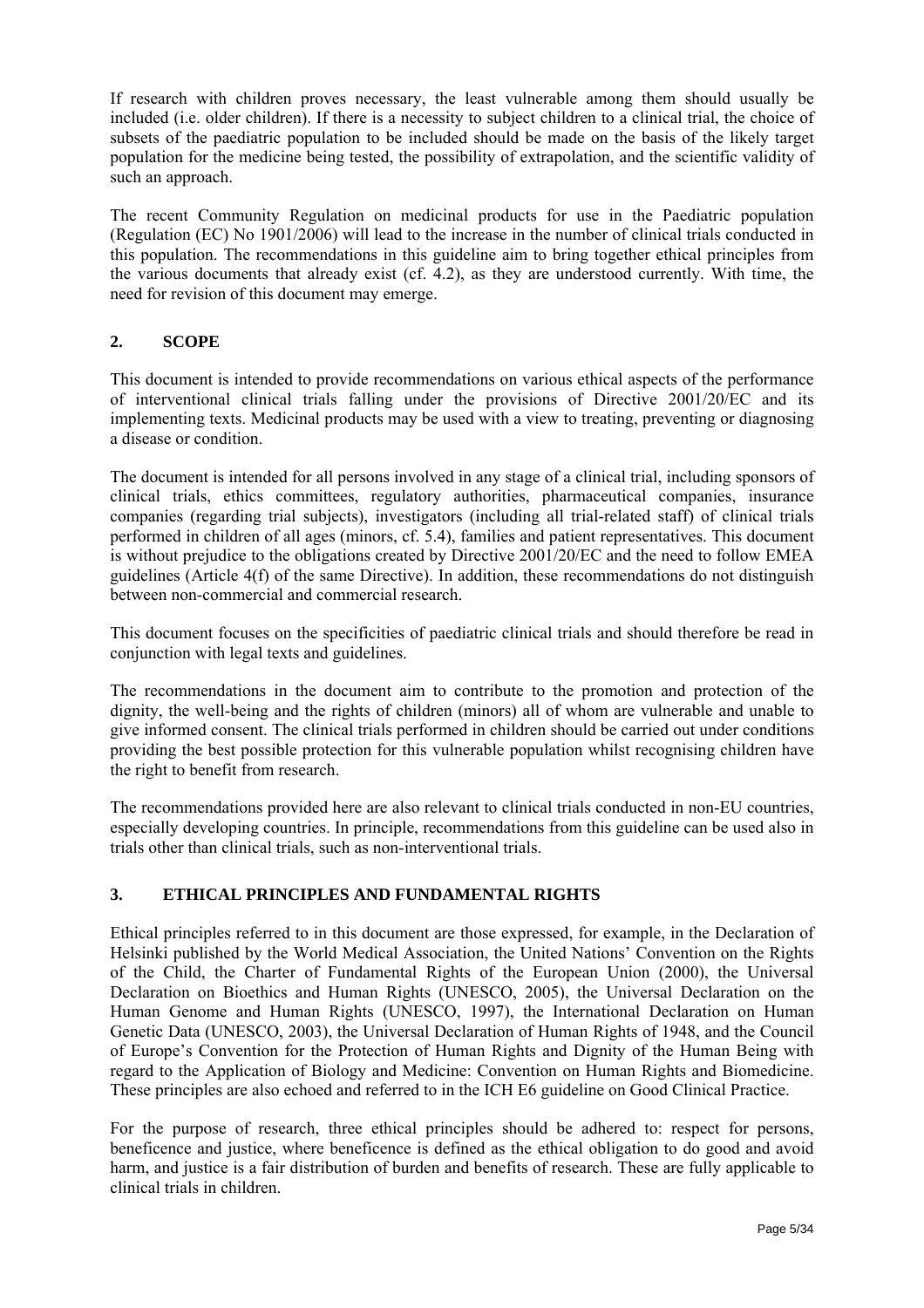## <span id="page-5-0"></span>**4. LEGAL CONTEXT**

## <span id="page-5-1"></span>*4.1 Legal context*

- − Directive 2001/20/EC of the European Parliament and of the Council of 4 April 2001 on the approximation of the laws, regulations and administrative provisions of the Member States relating to the implementation of good clinical practice in the conduct of clinical trials on medicinal products for human use (herein the 'Clinical Trials Directive'), as amended.
- − Directive 2001/83/EC of the European Parliament and of the Council of 6 November 2001 on the Community code relating to medicinal products for human use, as amended.
- − Directive 2003/94/EC of the European Commission of 8 October 2003 laying down the principles and guidelines of good manufacturing practice in respect of medicinal products for human use and investigational medicinal products for human use.
- − Regulation (EC) No 726/2004 of the European Parliament and of the Council laying down Community procedures for the authorisation and supervision of medicinal products for human and veterinary use and establishing a European Medicines Agency.
- − Directive 2005/28/EC of the European Commission of 8 April 2005 laying down principles and detailed guidelines for good clinical practice as regards investigational medicinal products for human use, as well as the requirements for authorisation of the manufacturing or importation of such products.
- − Regulation (EC) No 1901/2006 of the European Parliament and the Council, as amended, on medicinal products for paediatric use (herein the 'Paediatric Regulation').

## <span id="page-5-2"></span>*4.2 Relevant guidelines*

- − Clinical Investigation of Medicinal Products in the Paediatric Population (E 11), CPMP/ICH/2711/99
- − Guideline for Good Clinical Practice (E 6), CPMP/ICH/135/95
- − Choice of Control Group in Clinical Trials (E 10), CPMP/ICH/364/96
- − CHMP Guideline on clinical trials in small populations, CHMP/EWP/83561/2005
- − CHMP Guideline on conduct of Pharmacovigilance for medicines used by the paediatric population (June 2006) EMEA/CHMP/PhVWP/235910/2005- rev.1
- Detailed guidance on the collection, verification and presentation of adverse reaction reports arising from clinical trials on medicinal products for human use (revision 2) as required by Article 18 of Directive 2001/20/EC.
- − Detailed guidance on the European database of Suspected Unexpected Serious Adverse Reactions (EudraVigilance – Clinical Trial Module) (revision 1) as required by Article 11, Article 17 and Article 18 of Directive 2001/20/EC.
- Detailed guidance on the application format and documentation to be submitted in an application for an Ethics Committee opinion on the clinical trial on medicinal products for human use (revision 1) as required by Article 8 of Directive 2001/20/EC.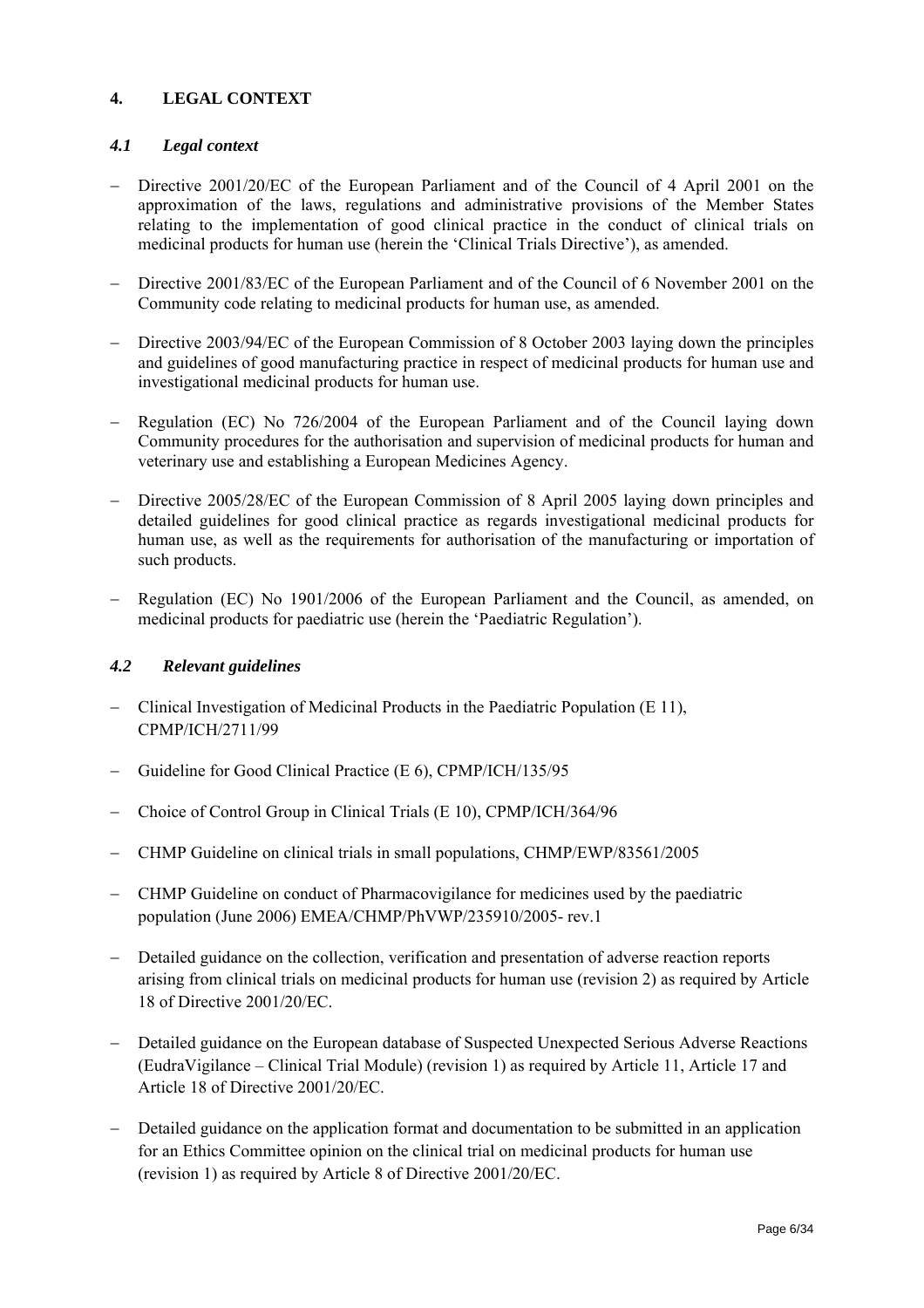- Detailed guidance for the request for authorisation of a clinical trial on a medicinal product for human use to the competent authorities, notification of substantial amendments and declaration of the end of the trial (revision 2), as required by Article 9 (8) of Directive 2001/20/EC.
- Detailed guidance on the European clinical trials database (EUDRACT Database) as required by Article 11 and Article 17 of Directive 2001/20/EC, CT 5.1 Amendment describing the development of EudraCT Lot 1 for 1 May 2004 and CT 5.2 EudraCT core dataset.
- − Revised Questions and Answers on Clinical Trials (Notice To Applicants, Volume 10, April 2006)
- − World Health Organization, Operational Guidelines for Ethics Committees That Review Biomedical Research (Geneva, 2000)
- − Council for International Organizations of Medical Sciences (CIOMS) in collaboration with the World Health Organization (WHO). International Ethical Guidelines for Biomedical Research Involving Human Subjects (Geneva 2002).
- − Management of Safety Information from Clinical Trials. Report of CIOMS Working Group VI.
- − Confederation of European Specialists in Paediatrics (CESP) guidelines.

## <span id="page-6-0"></span>**5. DEFINITIONS/ GLOSSARY**

### <span id="page-6-1"></span>*5.1 Ethics committee*

Article 2 (k) of the Clinical Trials Directive defines:

"An independent body in a Member State, consisting of healthcare professionals and non medical members, whose responsibility it is to protect the rights, safety and wellbeing of human subjects involved in a trial and to provide public assurance of that protection, by, among other things, expressing an opinion on the trial protocol, the suitability of the investigators and the adequacy of facilities, and on the methods and documents to be used to inform trial subjects and obtain their informed consent."

### <span id="page-6-2"></span>*5.2 Paediatric Population*

According to Regulation (EC) No 1901/2006, the term "paediatric population" refers to the part of the population aged between birth and 18 years. This term is used throughout these recommendations to cover all paediatric age groups.

### <span id="page-6-3"></span>*5.3 Child*

In contrast to ICH E11 guideline which refers to children as individuals aged from 2 to 11 years, when the term "children" is used within these recommendation, it is used consistently with the recitals of the Clinical Trials Directive to mean minors.

### <span id="page-6-4"></span>*5.4 Minor*

Article 4 of the Clinical Trials Directive refers to children as minors. When quoting or referencing the Clinical Trials Directive in relation to legal competence, the term "minor" will be used, and it applies to all individuals from birth until the legal age of adulthood (usually 18 years and above, rarely 16 years).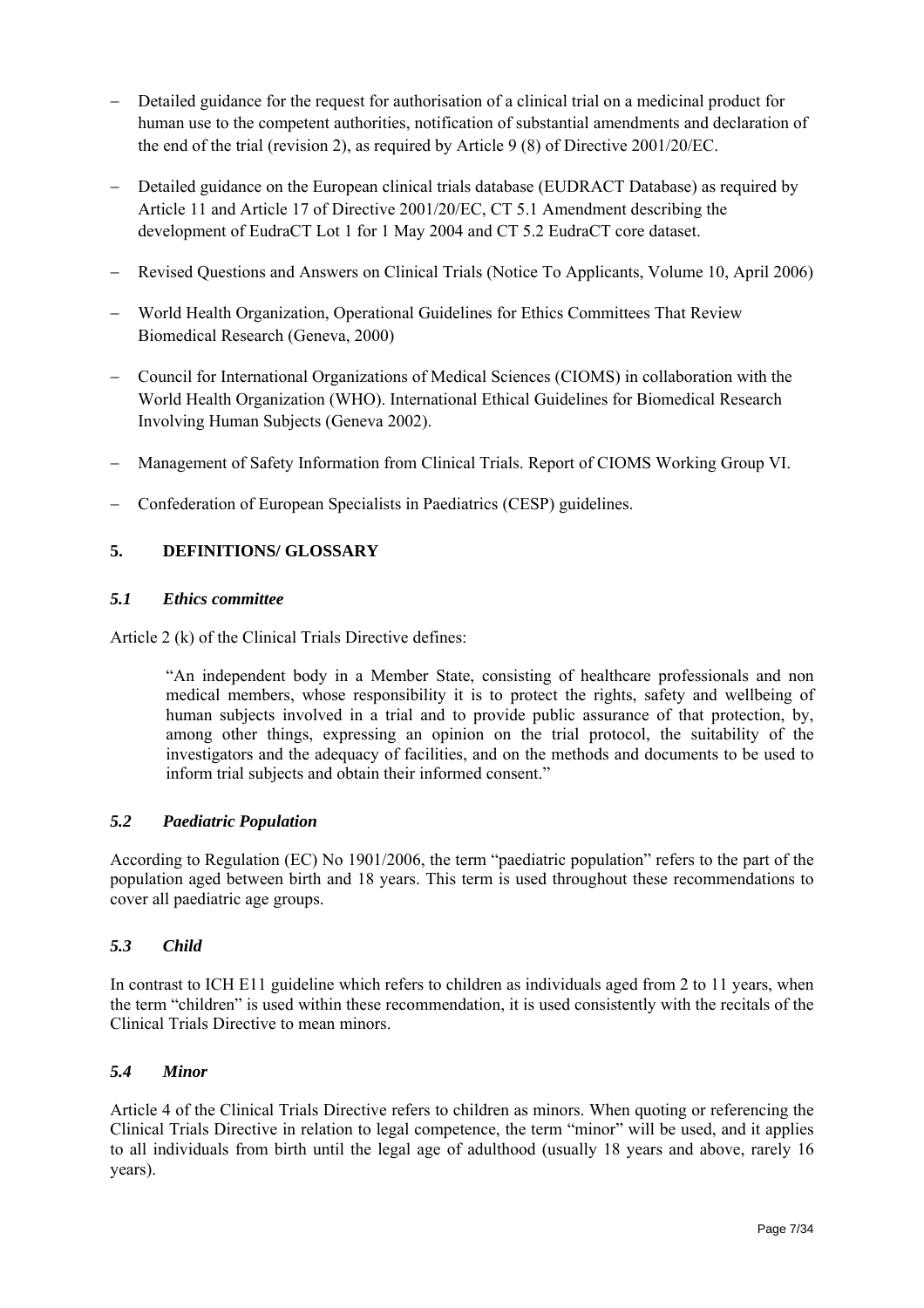### <span id="page-7-0"></span>*5.5 Legal representative of the minor*

The Clinical Trials Directive does not provide for a definition of legal representative, as this varies according to the Member State's legislation. See Annex 1 for details of each Member State. In most clinical trials performed in children, the legal representative will be (one or) both parents.

In this document the notion of legal representative should be understood as the parent(s), or legal representative(s), as defined in Member States' national laws, who consent(s) on behalf of the minor.

### <span id="page-7-1"></span>*5.6 Informed consent*

Article 2(j) of the Clinical Trials Directive defines informed consent as follows:

"A decision, which must be written, dated and signed, to take part in a clinical trial, taken freely after being duly informed of its nature, significance, implications and risks and appropriately documented, by any person capable of giving consent or, where the person is not capable of giving consent, by his or her legal representative; if the person concerned is unable to write, oral consent in the presence of at least one witness may be given in exceptional cases, as provided for in national legislation."

The witness referred to in this definition should not be a minor and should be formally independent of the sponsor and the investigator. There is a need to clearly record the names and sufficient details of their relationship to the child of all persons involved in informed consent.

In these recommendations, "consent" refers only to the legal definition of consent.

### <span id="page-7-2"></span>*5.7 Assent*

The notion of assent is not explicitly included in the Clinical Trials Directive but is recognised in the Declaration of Helsinki:

"When a subject deemed legally incompetent, such as a minor child, is able to give assent to decisions about participation in research, the investigator must obtain that assent in addition to the consent of the legally authorized representative."

For clinical trials performed in minors, the Clinical Trials Directive requires the informed consent of the legal representative. Article 4 of the Clinical Trials Directive states:

"In addition to any other relevant restriction, a clinical trial on minors may be undertaken only if: (a) the informed consent of the parents or legal representative has been obtained; consent must represent the minor's presumed will and may be revoked at any time, without detriment to the minor; (b) the minor has received information according to its capacity of understanding, from staff of experience with minors, regarding the trial, the risks and the benefits; (c) the explicit wish of a minor who is capable of forming an opinion and assessing this information to refuse participation or to be withdrawn from the clinical trial at any time is considered by the investigator or where appropriate the principle investigator;"

In this document, "assent" should be understood in the context of Article 4(c) of the Clinical Trials Directive as the expression of the minor's will to participate in a clinical trial.

Some authors use 'knowing agreement' to reflect the outcome of the process of providing age appropriate information, obtaining assent, and whenever possible obtaining written confirmation from the child. The capacity of a child to make voluntary, informed decisions, i.e. to assent, evolves with age, maturity and previous experience of life and illness.

The notion of "presumed will" enables the parents or legal representatives to express their duty to protect their child and the child's interests, based on their experience with the child during the child's life up to that time.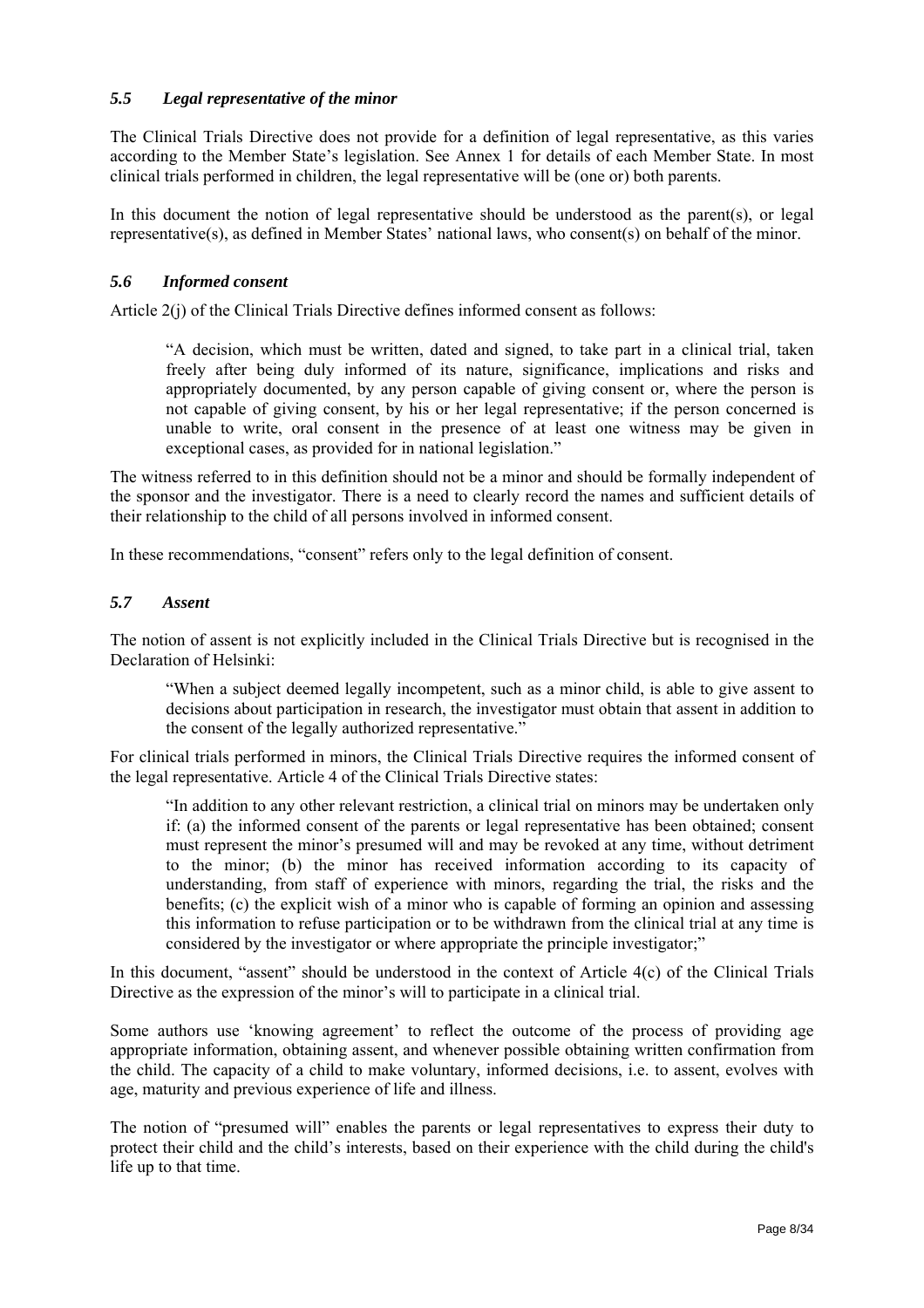## <span id="page-8-0"></span>*5.8 Age Groups*

l

When referring in these recommendations to a specific subset of the paediatric population, the age range will be given for clarity. The word "child" is not limited to the age range of 2 to 11 years as defined in ICH E11. Further subsets of the paediatric population as defined in ICH E 11 are: preterm newborn infants, term newborn infants (birth to 27 days), infants from 1 to 23 months, and adolescents from the age of 12 up to but not including 18 years (see also "Child" and "Minor" above). By emancipation<sup>2</sup> or when the child reaches adulthood during the time, in which he or she is participating in the trial, an adolescent may become legally competent to make decisions and to give informed consent.

It should be noted that these age groups poorly correlate with maturation especially from the developmental point of view and trials may be performed across age groups, with consequences for ethical aspects of their conduct.

### <span id="page-8-1"></span>**6. The process of informed consent**

### <span id="page-8-2"></span>*6.1 Informed consent from the legal representative*

As the child (minor) is unable to provide legally binding consent, informed consent must be sought from the parents/ legal representative (see definition above) on the child's behalf. Article 4(a) of the Clinical Trials Directive requires that the specific and written informed consent of parent/legal representative must be sought prior to enrolling a child in a trial. Information should be given by an experienced investigator, or his adequately trained delegate, to each parent, or the legal representative, on the purpose of the trial and its nature, the potential benefits and risks, and the name of investigators(s) who are responsible for conducting the trial with background professional information (such as education, work experience) and direct contact details (telephone and e-mail) for further information regarding the trial. The parent/legal representative should be given sufficient time and necessary information to consider the benefits and risks of involving the child in the clinical trial. When providing such information, it is important to take into consideration the fear and uncertainty of parents, especially when they are inexperienced with respect to the child's condition. However, the parents/legal representative might need more detailed and explicit information, and hence more time, to also reflect on the implications of consenting, especially since they bear the full responsibility for the child, unlike in adult trial where one takes the responsibility for oneself.

Regarding the information given to the parents and legal representatives, items for review by the Ethics Committee are proposed in Annex 2.

The investigator when seeking informed consent should not put undue pressure on the parent(s)/legal representative. For example:

- − According to Article 4(d) of the Clinical Trials Directive there must not be financial inducement to enrol the child in the trial; no financial incentive should be offered except compensation and expenses.
- − Parent(s)/legal representative should be informed of the possibility to revoke informed consent even though it was made in writing, in line with Article 4(a) of the Clinical Trials Directive.
- − Parent(s)/legal representative should be reassured that the child's treatment will not be prejudiced by declining to participate, or by withdrawing from the trial, in line with Article 4(a) of the Clinical Trials Directive.

 $2$ <sup>2</sup> This is a legal term and applies under exceptional conditions: Minors can become emancipated through certain actions, such as marriage.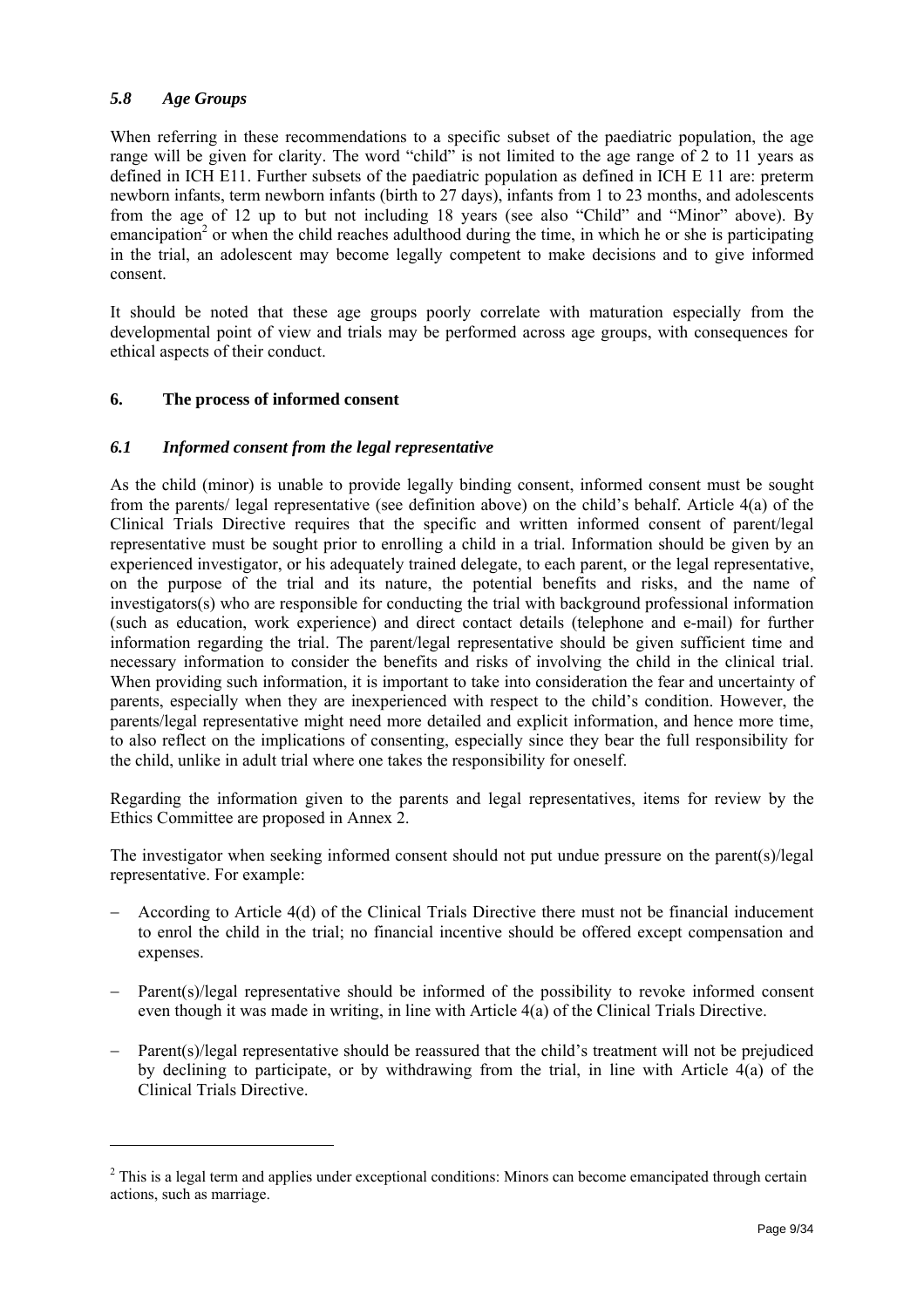− Consent in line with Article 4 (a), (b) and (c) of the Clinical Trials Directive should be obtained from the parent(s)/legal representative at the same time as assent is sought from the child.

In the complex relationship between parents and physician(s), especially in case of chronic diseases and of rare diseases, but also in acute serious illnesses, or in the situation of less educated parents, there is a risk of unrealised obligations and emotional subordination on the side of the parents. Moreover, this may not be perceived by either party. However, the investigator should not take part in the decision making, but should ensure that the information has been understood and that there has been enough time allowed to come to a decision. Provision of information is also a continuous process.

If an adolescent aged 16 to 18 is no longer a minor as defined in national law, or is an "emancipated minor", then written informed consent is required from these individuals as for any adult capable of giving consent. Under these conditions, informed consent is no longer required from the parents/legal representative, although an adolescent is still vulnerable and may require additional discussions and explanations.

### <span id="page-9-0"></span>*6.2 Specifics for informed consent of the legal representative(s) in the various Member States*

See Annex 1.

### <span id="page-9-1"></span>*6.3 Informed consent of families with different cultural background*

Where appropriate, a cultural mediator, familiar with medical terminology, independent from the sponsor and investigator, experienced in the language, social habits, culture, traditions, religion and particular ethnic differences should be available in the process of obtaining informed consent.

### <span id="page-9-2"></span>*6.4 Consent at the beginning of a trial and continued consent and assent during trial*

As discussed above, investigators should devote sufficient time to provide information and seek the legal representative(s)' consent as well as the child's assent, in accordance with legislation.

It is important to realise that consent is a dynamic, continuous process, and should therefore not only be obtained prior to enrolling a child in a trial but should be maintained during the trial on a continuous basis. This could be done for example, by a brief discussion during each repeat visit. It is recommended to document this process in the medical records or equivalent. The discussion is part of the ongoing dialogue between children, parents and investigators and should focus on all aspects of the trial but in particular on any new information that arises in relation to the trial and that might affect the willingness of the parent and child to continue.

Especially in long-term trials, the investigator should check the progressing maturation of the child and its ability for assent.

In the rare event of a change in legal representative during the trial, informed consent should be sought again as soon as possible.

### <span id="page-9-3"></span>*6.5 Withdrawal of the consent*

In all circumstances, parent/legal representative should be made aware of the rights to refuse participation in a clinical trial and are entitled to freely withdraw their informed consent, without giving reasons. Parent/legal representatives should be reassured that the withdrawal from the trial will not prejudice the child, will not result in any detriment and will not affect treatment. In addition, refusal to give consent or withdrawal of consent to participation in research must not lead to any liability or discrimination (e.g., with regard to insurance or employment) against the person concerned.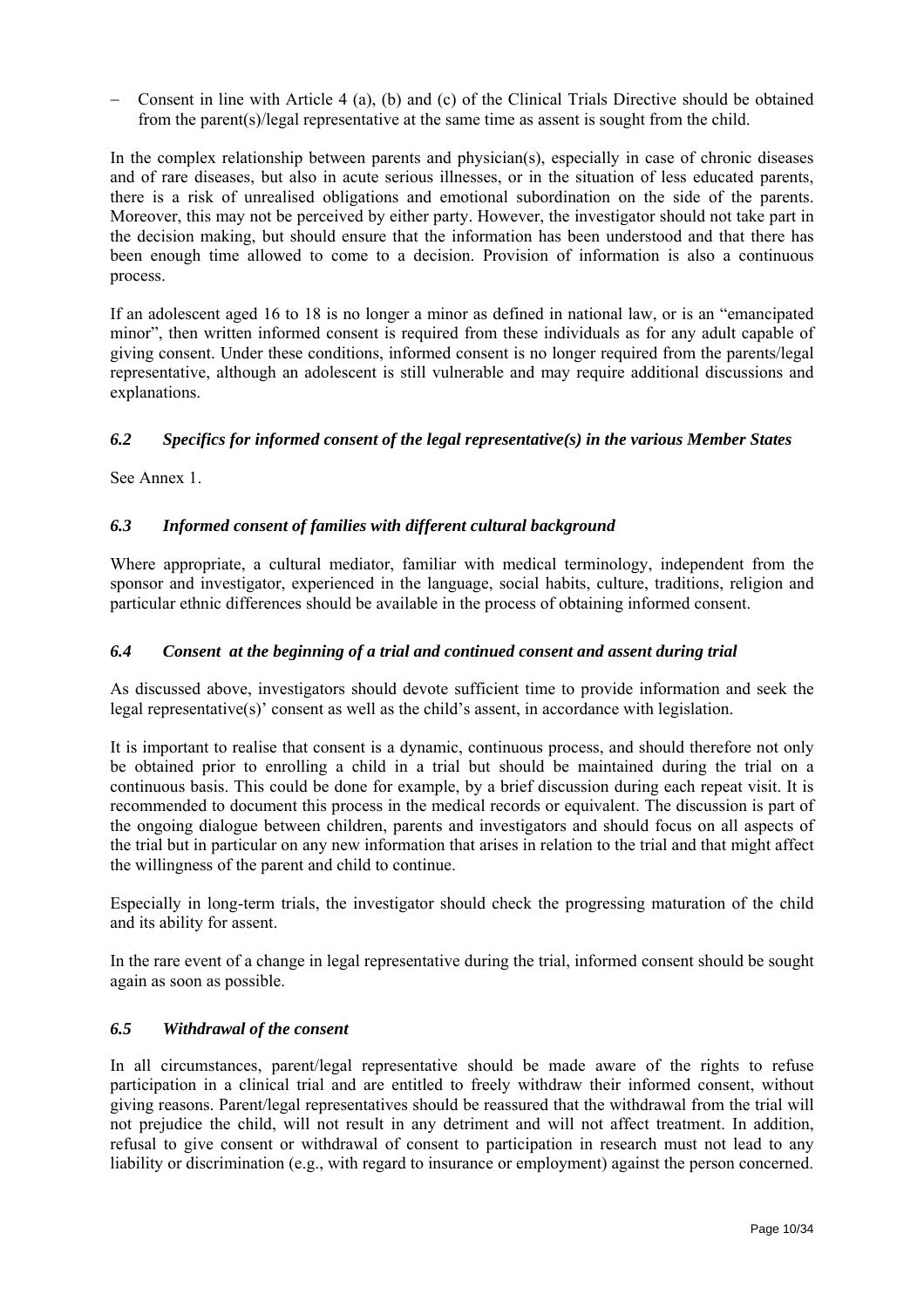Legal representatives who gave informed consent for a child to participate in clinical trials should have the opportunity to follow research as it proceeds (unless clinically inappropriate, e.g., during an operation under general anaesthesia), so as to be able to decide whether to withdraw the child from the research at any time. In the event of withdrawal from a blinded trial, if the parents/legal representative wishes to continue to follow the progress of the trial, information should be given that the actual data will not be available until the trial has ended.

When consent is withdrawn during a procedure, for example, during anaesthesia, it may not always be possible to stop the procedure immediately, as this might jeopardize the health of the child.

It must be emphasised that after a child withdraws from a trial, the investigator is still responsible for reporting trial-related events. In addition, the investigator needs to assure appropriate treatment and follow-up.

### <span id="page-10-0"></span>**7. Assent from children**

Whenever appropriate, the child should participate in the (informed) consent process together with the parents. Involving children in discussions and the decision-making process respects their emerging maturity. This process should be conducted with enough time and at the same time as obtaining consent from the parent(s) or the legal representative, so that the informed consent reflects the presumed will of the minor, in accordance with Article 4(a) of the Clinical Trial Directive. The central role of parents in the protection of their child should be recognised. The parents might also wish to discuss with the child on their own, after having been informed on the trial, and before meeting with the investigator.

The evaluation of whether or not a child can give assent should not solely be based on chronological age, but should also depend on other factors such as developmental stage, intellectual capacities (especially in children with special needs and/or learning difficulties), life / disease experience, etc. This needs to be made after discussion of the parents / legal representative with the investigator, but the parents will normally know the child best and hence are usually in a position to decide on whether the child has understood the information as much as is possible.

The Clinical Trials Directive only requires that the minor's will be 'considered', however, although not a legal requirement (see section 5.5 for relevant provisions from the Clinical Trials Directive), this document recommends that the investigator obtains assent in addition to informed consent of the legal representative. If the child's assent is not obtained, it is recommended that this be documented with justification in the consent form which is signed by the parents/legal representative and investigator. The minor's assent is not sufficient to allow participation in research unless supplemented by informed consent of the legal representative.

Separate information sheets for adults and children, and separate consent and assent forms should be used in order to provide age appropriate information, in language and wording appropriate to age, psychological and intellectual maturity. The assent information sheets and assent forms should be age appropriate and should include provision of information on the purpose of the trial, and potential benefits and harms, in terms that are honest, but not frightening. See also Annex 3 for recommended contents.

As discussed above, assent, like consent, is a continuous process and should be sought during the trial as well, e.g. during repeat trial visits. Objections raised by a child at any time during a trial should be considered. The child's will should be respected. The child should not be forced to provide reasons. The child should be informed of the possibility to freely withdraw from the trial, at any time for any reason, without any disadvantage or prejudice (cf. section 6.5).

The processes for informing the child and seeking assent should be clearly defined in advance of the research and documented for each child. While assent may not be possible in all age groups (e.g., neonates) or in all research conditions (e.g., research in emergency situations), the information process provided to the child and the child's response should be documented.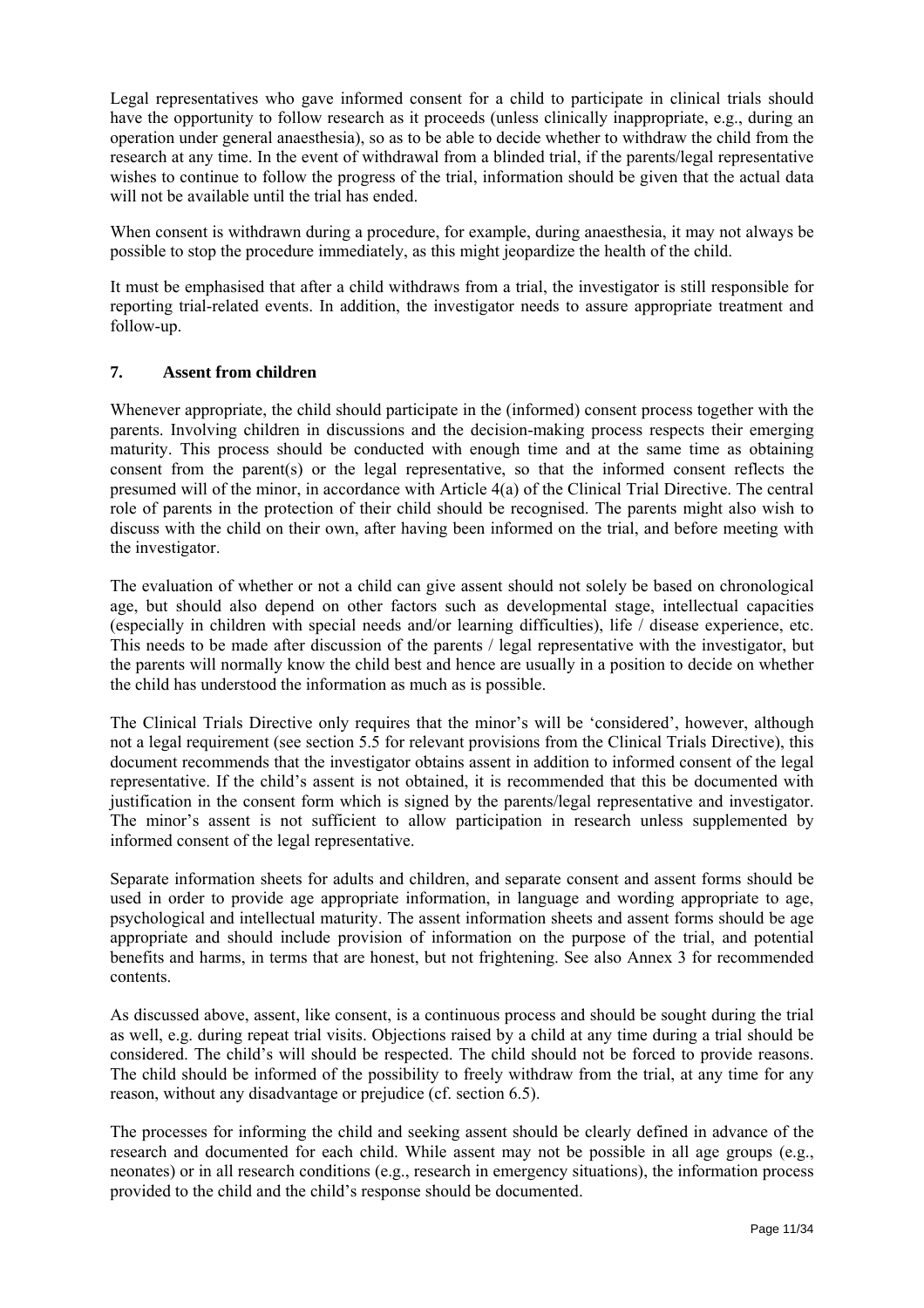## <span id="page-11-0"></span>*7.1 Assent according to age groups and level of maturity*

### <span id="page-11-1"></span>*7.1.1 Children from birth to 3 years of age*

In this age group, it is not possible to obtain assent and understanding of research is not expected.

### <span id="page-11-2"></span>*7.1.2 Children from 3 years of age*

Within this age group there is the emergent capacity to agree. Where the child has some capacity of understanding (pre-school children), age- and maturity-appropriate information is still needed even if after giving information, assent is evaluated not to be obtainable.

Research on cognition shows that younger children have significant ability to provide assent. It is recognised that children from the age of 3-4 years can understand some expression of altruism. From the age of 9, children may be able to understand benefits and risks of research but are less able to understand conflicting or abstract information. This should be taken into consideration when writing information forms aimed at children. Most children are unlikely to understand randomisation, as indeed are some parents. However, it has been shown that children with chronic illness may have been challenged to develop increased capacity to make independent judgements based on previous life experience.

In any case, it is of major importance to inform the child and obtain assent as described above, preferably in writing, when the child is of 'school age' (about 6 or 7 years old), i.e. able to read and write, and to then keep track of such assent.

### <span id="page-11-3"></span>*7.1.3 Adolescents*

The ability to conduct research in this group remains difficult although many threats to adolescent health continue to be evident. Adolescents belong to the paediatric age group, although they have the capacity to make adult decisions in many other areas of life. Seeking assent should put in balance the emerging capacity of an adolescent for independent decision-making with the need for continued special protection as provided by parents or legal representatives. Most guidelines and publications recognise that adolescents are, under certain circumstances, able to make independent judgements, and this should be respected in the context of Article 4 of the Clinical Trials Directive. As in the younger age groups, the individual capacity is also linked to developing cognition and previous life/disease experiences.

Assent from an adolescent who is a minor should be sought, and, where possible respected. In any event, the Clinical Trials Directive requires the consent of the parents or legal representatives (see Article 4(a)). The information about the clinical trial needs to be provided to the adolescent according to their level of understanding and maturity.

An additional issue of trials in adolescents is the protection of confidentiality, especially for research on socially sensitive issues such as illicit drugs, sexuality, and violence. As the Clinical Trials Directive does not require an adolescent's independent consent, obtaining assent becomes ever more important.

In some Member States, discretion and professional secrecy vis-à-vis parents when dealing with adolescents may bind health professionals. The specific aspects of disclosure to parents of information concerning adolescents should therefore be taken into consideration for clinical trials in this age group and should be transparent to the adolescent concerned, as well as emancipation status, and age to consent to medical care.

When an adolescent is legally emancipated, i.e. ceases to be a minor, informed consent must be sought directly from the individual and as soon as possible. Precautions should be taken to ensure that information provided is sufficiently understood.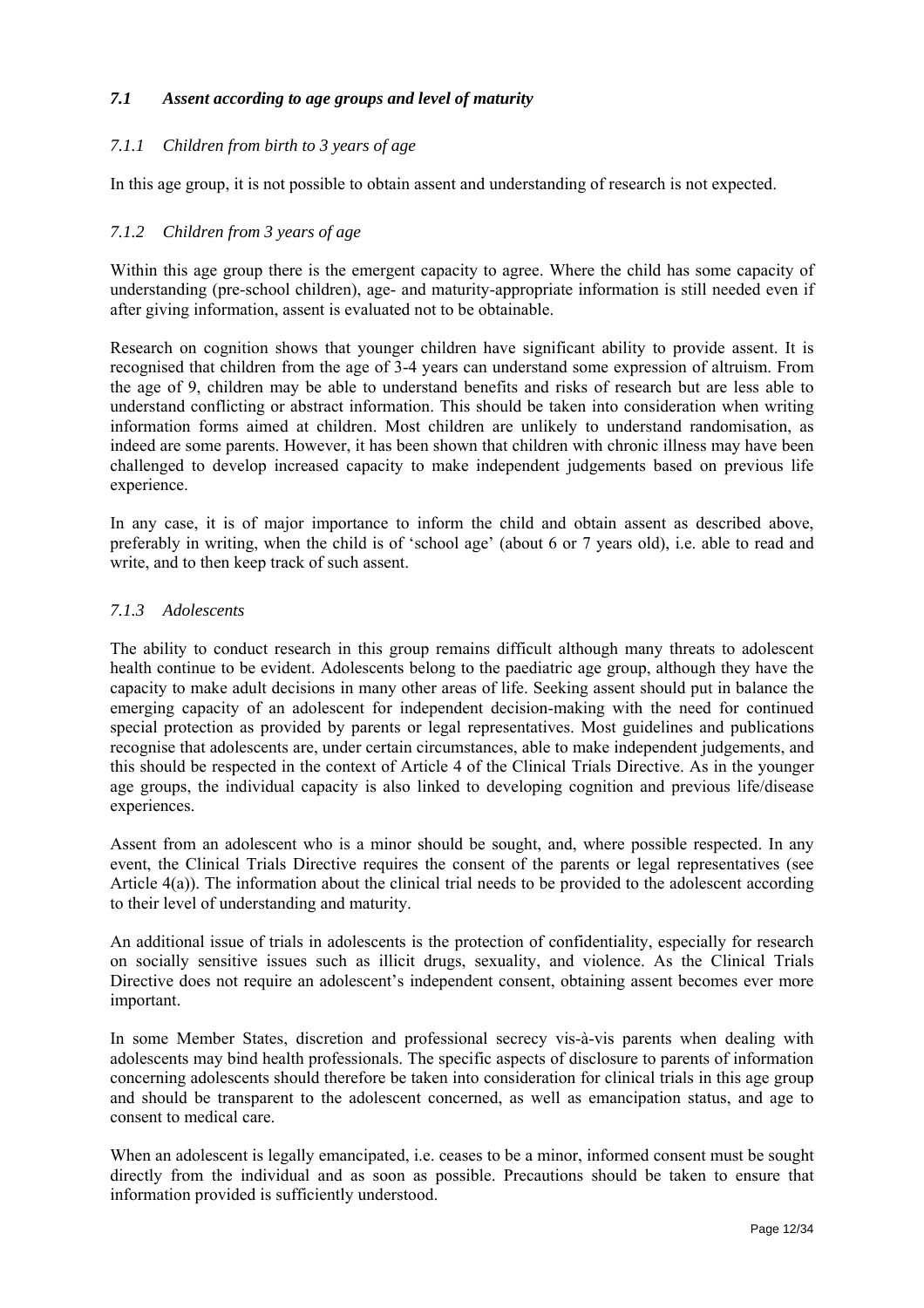## <span id="page-12-0"></span>*7.2 Difference of opinion between the child and the parents / legal representative*

Every effort should be made to understand and respect differences of opinion between the child and his/her parents or legal representative. Strong and definitive objections from the child should be respected.

#### <span id="page-12-1"></span>**8. Ethics Committee's composition in respect of paediatric trials**

The Clinical Trials Directive includes the need for appropriate expertise in the Ethics Committee when providing an opinion on a clinical trial to be performed in children of any age group (Article 4(h)) "The Ethics Committee, with paediatric expertise or after taking advice in clinical, ethical and psychosocial problems in the field of paediatrics, has endorsed the protocol;" The expert(s) may be permanent members of the Ethics committee, or experts providing advice and consulted on an *ad-hoc* basis. All members of the ethics committee including paediatric experts consulted on an ad hoc basis should be independent of the sponsor, the investigator and the research proposed. The qualifications and expertise of the experts used and the members of the Ethics Committee should be documented and annexed to its opinion.

Ethics Committee's paediatric expertise should be available when reviewing the initial protocol as well as any subsequent substantial amendments. Ethics Committees specialised in paediatrics could be considered for the evaluation of trial protocols that are complex or in serious paediatric diseases. Ethics Committees normally also include lay persons, some of whom may be parents.

### <span id="page-12-2"></span>*8.1 Examples of Paediatric expertise*

Paediatric expertise goes beyond having professionally worked with children and could be defined on the basis of education, training and experience on the various aspects of child development, ethics and psychosocial aspects. Therefore, this would include i) physicians with paediatric qualification; ii) paediatric ethicists; iii) a paediatric pharmacologist, iv) qualified paediatric nurses or psychologists, etc. In addition to qualifications, it is recommended that the experts demonstrate at least some years of experience in paediatric care and direct experience of clinical trials with children in similar age groups, for example as an investigator in several trials performed in children of similar age groups.

If this cannot be found in one individual, two or more paediatric experts could contribute to the expertise needed. Expertise used should be documented and recorded by the Ethics Committee.

### <span id="page-12-3"></span>*8.2 Opinion on the protocol*

Considering the need for additional protection of children involved in trials and with a view to providing an opinion on the protocol, the Ethics Committee should also check the content of the protocol with respect to paediatric protection. If the Ethics Committee is not in charge of scientific review according to national law, it should however check that the protocol has had adequate peerreview by experts in the field or the competent scientific body has confirmed that the research is scientifically sound. This is assessed by national Competent Authorities in the process of authorising the clinical trial.

In particular, the following points should be examined:

- Whether the trial replicates similar trials based on an identical hypothesis (which should be avoided)
- − Protection and safety of children is ensured (including minimisation of risks, fear, pain and distress) and appropriate paediatric expertise is available at all trial sites.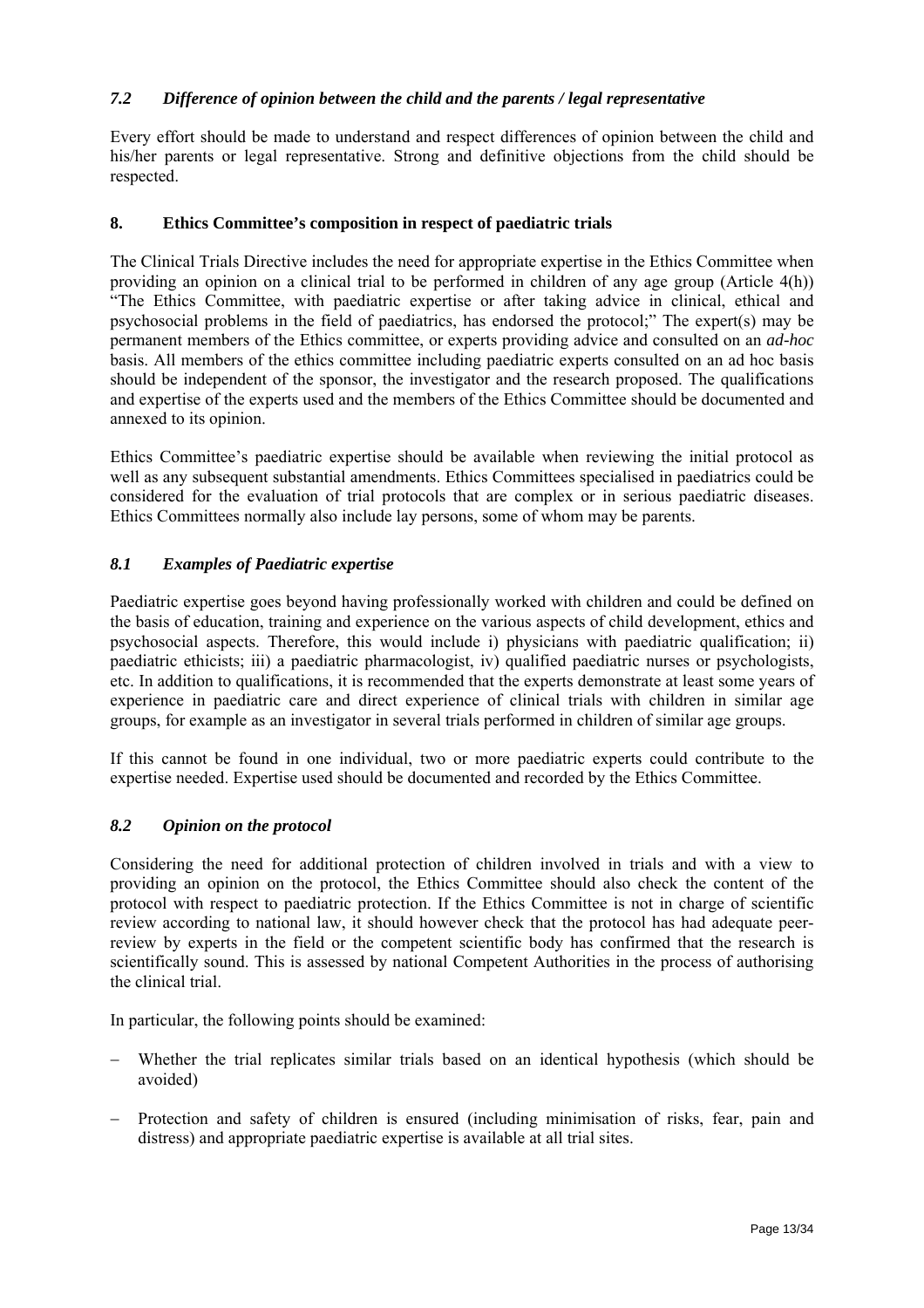- A justification is provided for the inclusion of children to achieve the trial objectives, for the choice of age groups. Depending on age groups, inclusion/exclusion criteria may need to include the outcome of a pregnancy test.
- − Appropriate non-clinical data are available before the use of the product in children. Such data are defined, for example, in the ICH E11 guideline. This may include data from juvenile animals studies, modelling or other predictive studies.
- − Extensive and comprehensive review of available evidence (including relevant publications) and experimental work on the investigational medicinal product should be available and reviewed to justify the initial hypothesis, the safety and the evaluation of expected benefit, and the age ranges of children to be included. The difference expected versus comparators should be described.
- The quality of the performance of the trial is such that it is likely that the results will be interpretable; monitoring, audit and quality assurance are described.
- The trial uses age-appropriate formulations of the medicinal product(s).
- − An independent Data and Safety Monitoring Board (DSMB) with appropriate expertise in the conduct of clinical trials in children is identified in the protocol, unless otherwise justified.
- There are provisions in the protocol for systematic independent publications of results, within a reasonable timeframe, including when results are unfavourable.
- The protocol includes provision of the medicinal products to patients involved in trials after the completion of the trial where appropriate, unless the benefit to risk balance of the medicinal product tested proves negative.
- − The Ethics Committee and the Competent Authorities should ensure that the sponsor regularly monitors and re-examines the balance of risk and benefit of the research so that the health and well being of the children enrolled are safeguarded.
- For randomised trials there should be equipoise ("genuine uncertainty within the expert medical community […] about the preferred treatment") at the beginning of the trial and no participants should receive care known to be inferior to existing treatments.

To help Ethics Committees in reviewing paediatric trials, Annex 2 provides a list of the aspects to be taken into consideration when reviewing a clinical trial to be performed in children.

## <span id="page-13-0"></span>**9. Design of clinical trials conducted with the paediatric population**

### <span id="page-13-1"></span>*9.1 Design and analysis*

The clinical trial design depends on the objective(s) of the trial and the scientific question(s) to be answered. If the trial is conducted with a view to provide data for regulatory purposes, reference should be made to scientific guidelines for drug development in children, including EMEA guidelines.

To ensure feasibility of trials to be performed, it is recommended that the trial design be set up following consultation of the patients from age groups to be involved in the trial (in older children or adolescents) or from patient representatives.

In addition to the selection of the age group(s) of children to be included in the trial (cf. sections 1 and 8.2), particular attention should be paid to the inclusion (and possibly detection) of certain ethnic subgroups, or subgroups with certain genetic characteristics (e.g. G6PDH deficiency). Genetic variations may produce significant differences in drug metabolism, in clinical response to drugs, and in adverse reactions that are to be expected.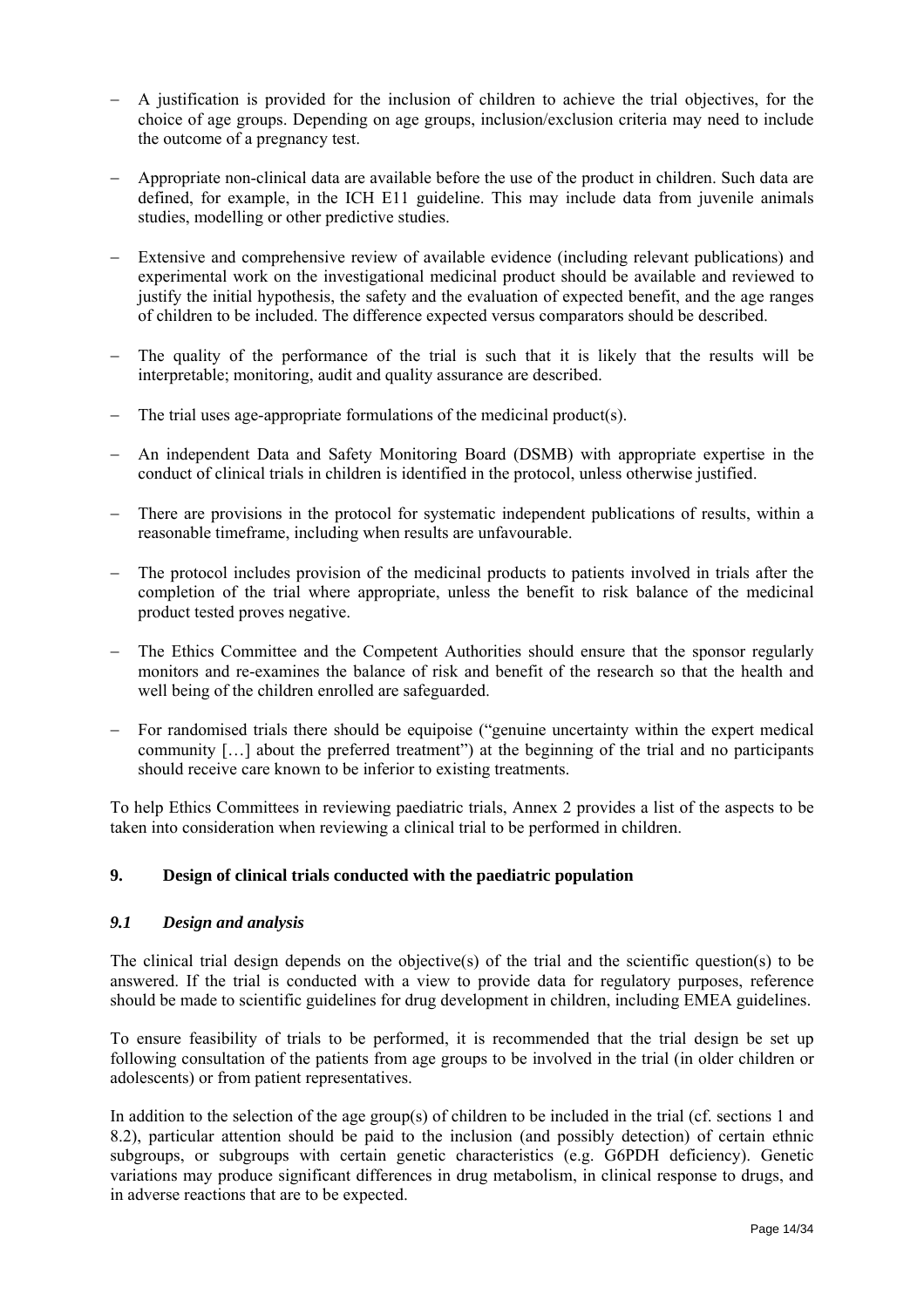As is the case for trials in adults, all measures to avoid bias should be included in trials performed in children. For example, unblinded and/or uncontrolled trials for the demonstration of efficacy are subject to increased bias and should be avoided whenever possible.

Whenever possible (e.g., when differences in product mode of administration are impossible to mask), open trials should include provisions for blinding of assessment. Assessment, i.e., a systematic evaluation and documentation, in many cases will be based on the assessment by parents, or other carers. Whenever possible, the evaluation by the child should additionally be obtained.

Uncontrolled trials for demonstration of efficacy (refer to ICH E6) should be avoided in principle. They have limited usefulness for the demonstration of safety, unless they are used prospectively for longitudinal studies or in predefined subgroups. Trials performed in children affected by rare diseases should follow the same methodological standards as those performed in more common diseases. Alternative (less conventional) designs and/or analyses should be justified and it is recommended that they should be agreed with competent authorities when used with a view to provide data for regulatory purposes.

The size of the trial conducted in children should be as small as possible but large enough to demonstrate the appropriate efficacy with sufficient statistical power. In conjunction with the analysis of risks and benefit, trials involving fewer children should be weighed against trials involving more children but using less invasive procedures. Adaptive, Bayesian or other designs may be used to minimise the size of the clinical trial.

## <span id="page-14-0"></span>*9.2 Paediatric control groups*

The use of control groups, including the use of placebo, should be based on equipoise, should be appropriate to the condition(s) under investigation in the trial, and should be justified scientifically.

## <span id="page-14-1"></span>*9.2.1 Use of placebo*

l

Use of placebo in children is more restricted than in adults, because children cannot consent. Placebo should not be used when it means withholding effective treatment, particularly for serious and lifethreatening conditions. The use of placebo is often needed for scientific reasons, including in paediatric trials. The use of placebo may be warranted in children as in adults when evidence for any particular treatment is lacking or when the placebo effect is known to be very variable (e.g. pain, hay fever). As the level of evidence in favour of an effective treatment increases, the ethical justification for placebo use decreases.

Placebo use is not equivalent to absence of treatment, for example placebo could be used on top of standard care. In all cases, its use should be associated with measures to minimise exposure and avoid irreversible harm, especially in serious or rapidly evolving diseases. As appropriate, rescue<sup>3</sup> treatment and escape procedures<sup>4</sup> should be set up. Other situations where the use of placebo should be scrutinised and challenged include run-in periods where a protocol requires active treatment to be withheld.

Situations in which placebo may be considered as a comparator, for example, might be when there is no commonly accepted therapy for the condition and the investigational medicinal product is the first one that may modify the course of the disease process, or, when the commonly used therapy for the condition is of questionable efficacy or carries with it a high frequency of undesirable adverse reactions and the risks may be significantly greater than the benefits.

<sup>&</sup>lt;sup>3</sup> Rescue refers to treatment that may be given on top of trial medications to avoid danger or distress, for example pain treatment, as soon as the patient reaches a defined level

<sup>&</sup>lt;sup>4</sup> Escape refers to prompt removal of subjects whose clinical status worsens or fails to improve to a defined level in a trial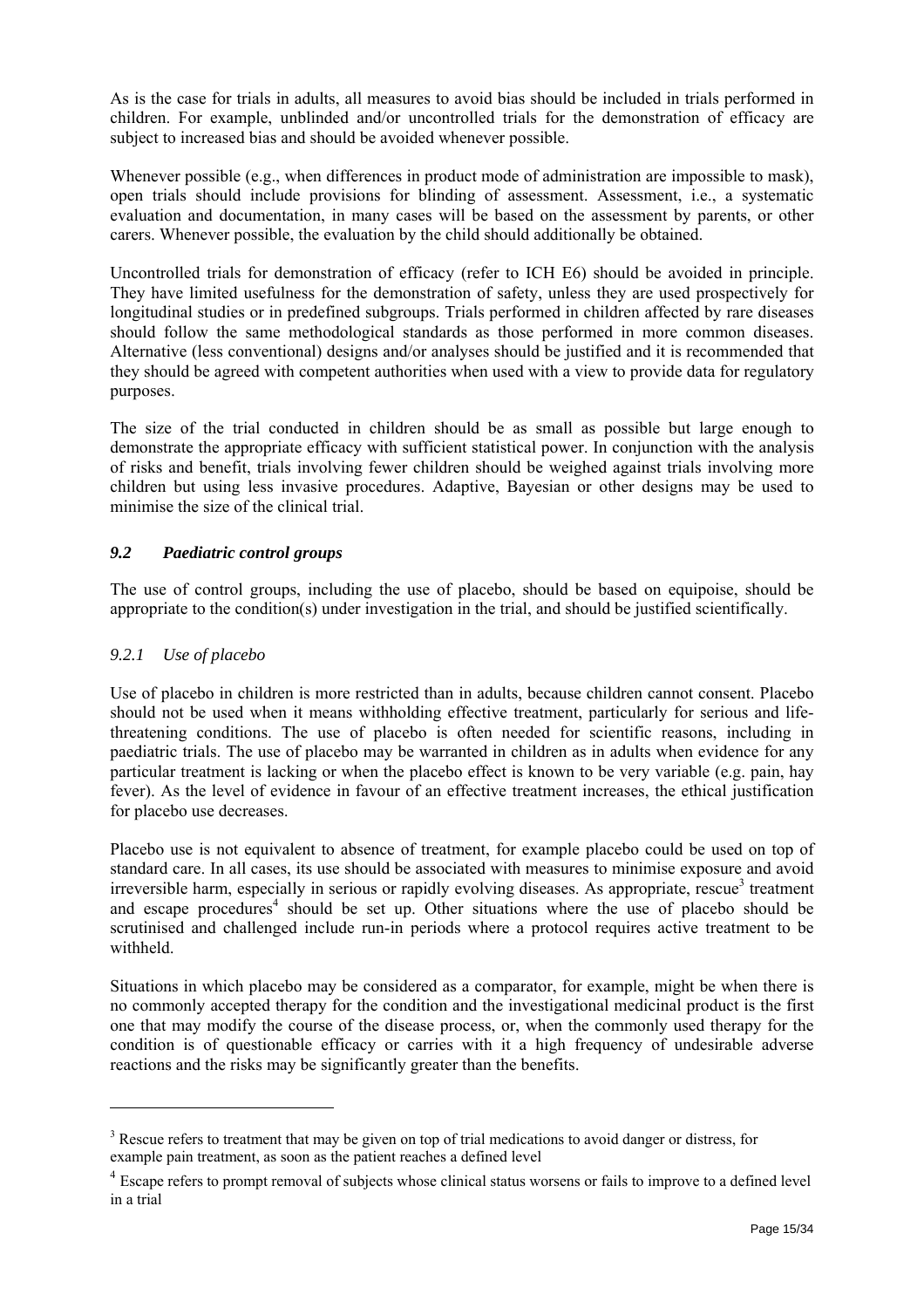Other trial designs should be considered if appropriate. Active-control trials may be more difficult to interpret than placebo-controlled ones but may provide useful information on comparative benefit/risk balance. Reference is made to the ICH E6 guideline, and other relevant guidelines. The CPMP statement<sup>5</sup> on placebo-controlled trials in relation to paragraph 29 of the revised Declaration of Helsinki can also be consulted.

Therefore it is as important to discuss the exclusion of placebo, as it is to discuss its inclusion for paediatric clinical trials.

## <span id="page-15-0"></span>*9.2.2 Superiority versus non-inferiority trials*

Equivalence and non-inferiority trials, and in particular the choice of equivalence or non-inferiority margins in relation to sample sizes feasible in the paediatric population, raise several issues, and should be fully justified when used instead of superiority trials. In addition, inconsistent trial conduct may further blur differences between treatments in equivalence or non–inferiority trials. Existing guidelines on methodology issues and/or specific EMEA guidelines per therapeutic area should be consulted.

#### <span id="page-15-1"></span>*9.2.3 Controlled trials using (reference) medicinal products without a marketing authorisation in children*

As many medicines used in children have not been fully assessed and authorised, the choice of active control products should be discussed thoroughly. Medicinal products not having a marketing authorisation may be considered suitable as controls if they represent evidence-based standard of care. Definitions of standard of care may vary, which should be respected in trial design and analysis.

### <span id="page-15-2"></span>*9.2.4 Clinical trials using medicinal products containing radio-isotopes*

Except when radio-isotopes are required for therapy, the use of stable isotopes should be considered to avoid irradiation.

### <span id="page-15-3"></span>**10. Pain, distress, and fear minimisation**

Physical and emotional pain should be prevented as much as possible, and effectively treated when unavoidable. This requires that physical pain and distress intensity is assessed and regularly monitored according to guidelines and age and condition-appropriate validated scales, particularly in preterm, newborn and other children who cannot express it. Effective treatment in relation to the intensity of pain should be administered and reviewed regularly on the basis of the assessments performed. Patient-controlled analgesia may be used where appropriate, i.e., in children of sufficient understanding*.* Pain may be due to the disease or condition itself, and directly or indirectly to the medical interventions. Painful procedures should be minimised. This may be achieved for example by using indwelling catheters introduced under topical anaesthesia if repeated blood sampling is necessary. Non-invasive procedures should be preferred if validated. Population approaches and sparse sampling for pharmacokinetic data may reduce the number of blood samples in each child.

The parents/legal representative should be informed of which procedure is part of the usual care and which is performed in relation to the trial. Age-appropriate explanation should be given to the child prior to any investigation or procedure, in order to decrease anxiety and anticipation of pain, in honest, but not frightening terms. Any procedures that might also lead to humiliation (therefore causing emotional pain) of the child (such as undressing) should be avoided or explained. Examples of painful procedures include but are not limited to physical discomfort (exposure to cold, heat or light, noise), positioning and immobilisation, invasive procedures such as blood sampling (capillary, venous and

l

<sup>&</sup>lt;sup>5</sup> http://www.emea.eu.int/pdfs/human/press/pos/1742401en.pdf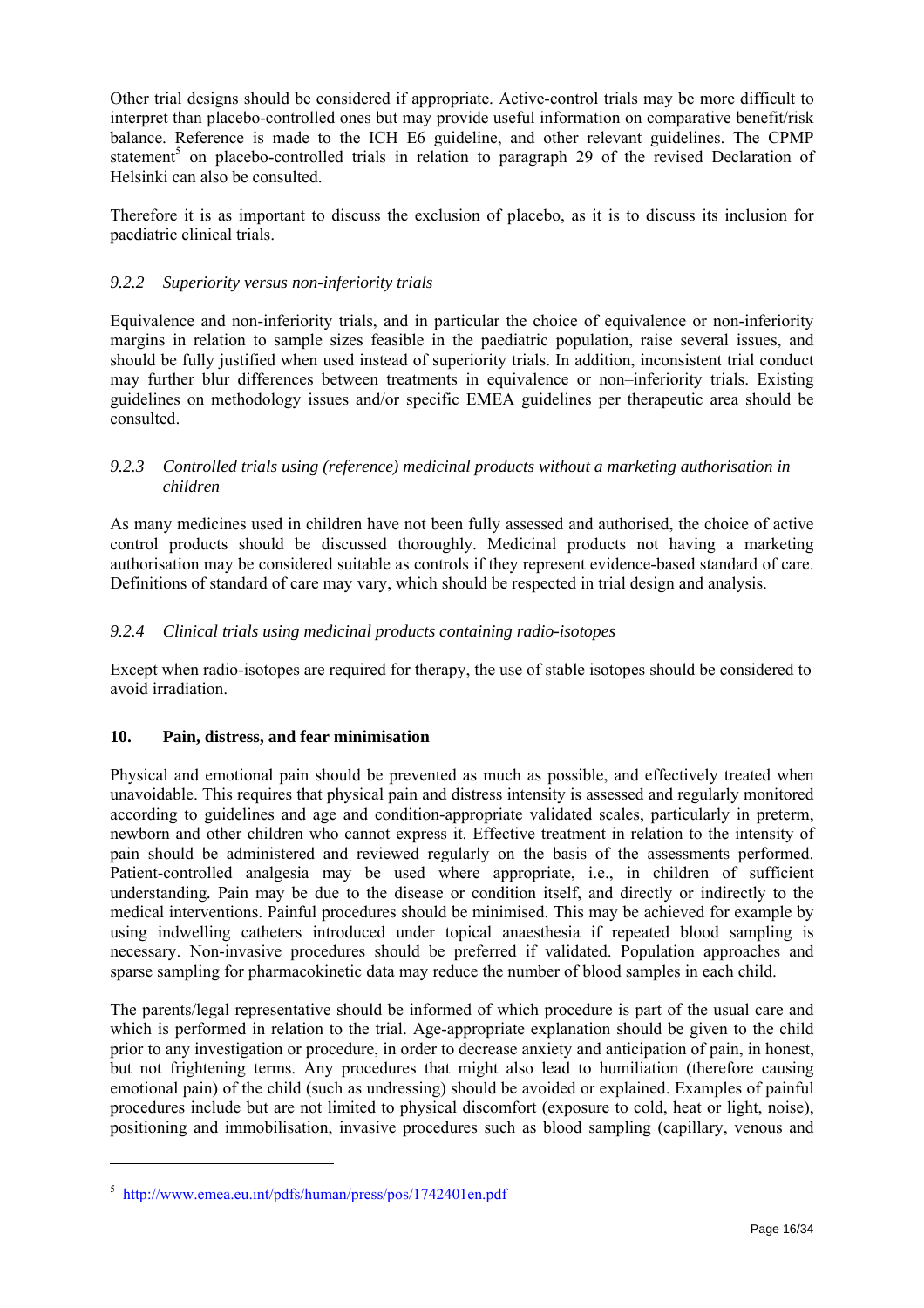especially arterial) and vascular access, biopsies, lumbar puncture, sampling, repeat examination of injured or traumatised limbs or part of the body, endotracheal intubations and airways clearance, oral or nasal tubing. In addition, if sedation is needed, monitoring should be set up and the appropriate level of sedation needed for the procedure(s) should be maintained.

In order to minimise pain, distress, and fear, facilities should be appropriate to childcare, and the personnel should be trained to look after children and supervised by experienced health care professionals. Staff should be trained to communicate with both parents (or legal representative) and children. Children in a trial should be hosted in a familiar environment, including appropriate furniture, toys, activities, and where appropriate, school attendance, and their concerns should be addressed by skilled personnel.

Fear should be prevented if possible, or if not, minimised; the need of the child for comfort and reassurance should always be kept in mind. Changes in the procedures should be announced to the child. Separation of the child from parents or familiar persons should be avoided whenever possible. If unavoidable, the child should always be accompanied by a trial-related staff member who could provide reassurance. At the sign of distress and/or dissent the procedure should be stopped; a short pause to allow the child to feel in control, further explanation and an assessment of the situation may be needed to reassure the child, or to decide to definitely abandon the procedure.

The variability of response to pain, distress and fear between children should be taken into consideration. Different reactions may be expected, when children are affected by a chronic or acute disease. Tolerance of pain increases with age and maturation when medical procedures are not considered any more as 'punitive'.

In all situations, investigations/interventions should be limited to the minimum required for obtaining valid data and performed using size-/age-appropriate material and devices, including limiting in advance the number of attempts for sampling.

## <span id="page-16-0"></span>**11. Risk assessment and monitoring**

The child's interest should always prevail over that of science and society. This is paramount when assessing and monitoring risks. Risks are to be viewed in balance to the benefit (section 12).

## <span id="page-16-1"></span>*11.1 Assessment of risk*

Risk assessment is a crucial step in evaluating a protocol and conducting the trial. Risk is defined as potential harm (real or theoretical) or potential consequence of an action. It may be physical, psychological, or social, and may be immediate or delayed. It may vary according to age groups. Risk should be assessed in terms of probability, magnitude and duration. Paediatric trials should be analysed for potential risks, including those that may not usually be of concern in adults because medicines or procedures may cause adverse effects in children that have not been identified in adults. It is the responsibility of the investigator to make a thorough analysis of the risks in the trial and to describe this in the protocol in order for the ethics committee to be able to conclude on the approvability.

Risk assessment includes the evaluation of the risk of the medicinal product tested or the control, the risk of withholding active treatment in some cases, the risk of the disease itself. Potential harms would include invasiveness and intrusiveness of research, the severity as well as seriousness of potential harms, the reversibility of adverse effects and reactions, and their preventability. The accumulation of research projects in the same population (over-studied population) is another potential harm. Multiple clinical trials in an individual should be discouraged.

The timing of paediatric studies in relation to the information obtained from preclinical data and in adults may also be related to the levels of risk, either when studies are performed 'too early' or when a delay to study potentially effective medicinal products in children is linked to obtaining adult data.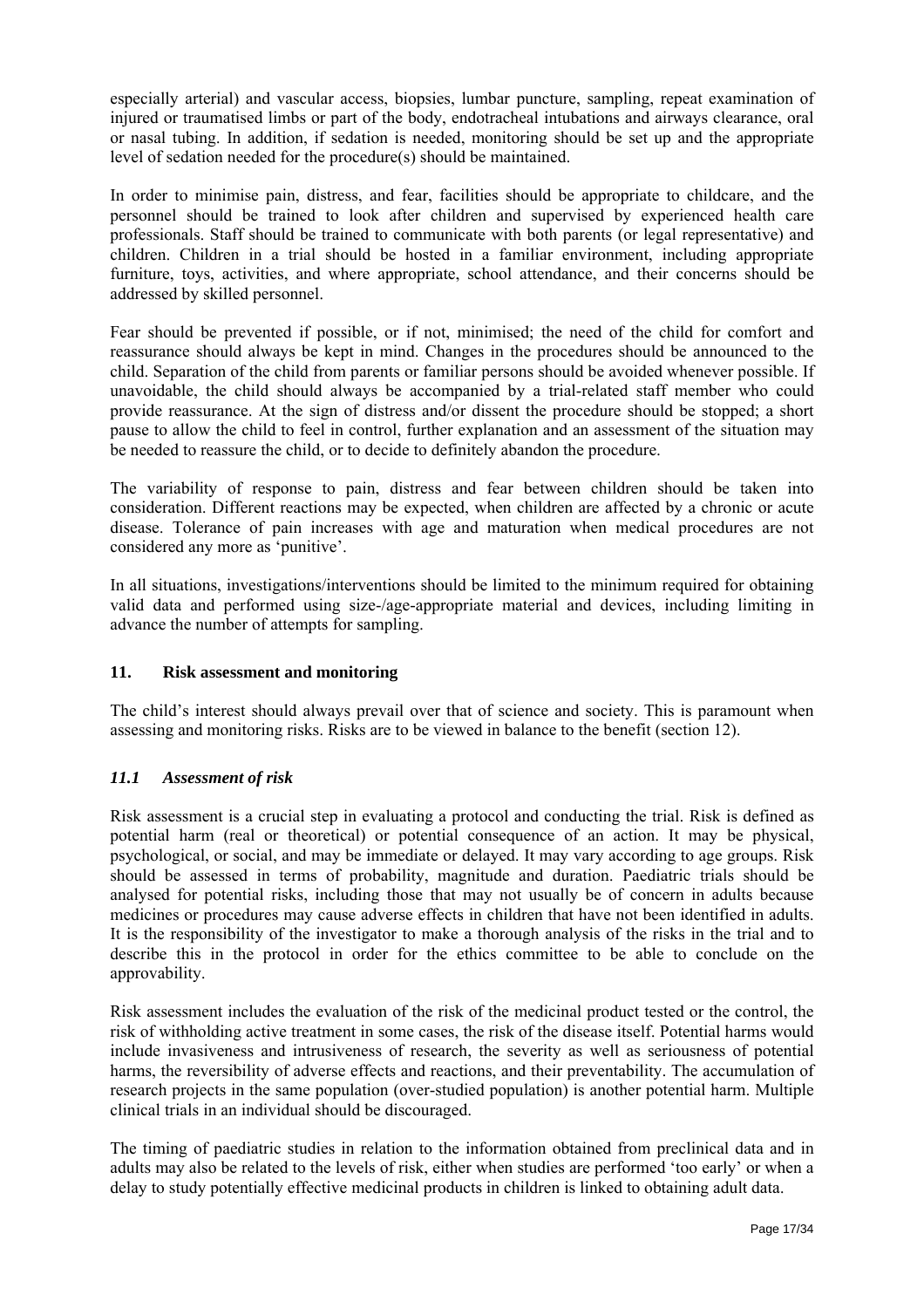The unavailability of age-appropriate paediatric formulations may also incur a risk. Disclosure of a risk for an incurable disease following a pre-symptomatic diagnosis (e.g., genetic diagnosis) might also incur a risk, such as decrease in opportunities and freedom of choice. Similarly, violation of privacy is considered as potential harm.

In case of emerging issues during a trial with potential conflict between the children's interest and research interest, the protocol should envisage the management of such issues, e.g., harm in giving versus harm in withholding treatment. In addition to the risk inherent to the trial, there is a need for evaluation of external risks, for example linked to the centres involved with variable level of expertise and / or experience.

Risk assessment is difficult in practice as probabilities are unknown; the elements that influence the risks should be identified in the protocol. Finally, any identified risk should be associated to measures to prevent, minimise and monitor such risks as much as possible.

The determination of the levels of risk and the associated potential benefits are the basis for ethical approvability. The following distinct risk levels are proposed as a means to decide on the ethical acceptability of trials.

- − Minimal risk, which could be defined as probability of harm or discomfort not greater than that ordinarily encountered in daily life or during the performance of routine physical or psychological examinations or tests
- Minor increase over minimal risk
- Greater than minor increase over minimal risk

Practical examples for these risk categories are presented in Annex 4.

## <span id="page-17-0"></span>*11.2 Monitoring the level of risk*

The level of risk may evolve over time, during the trial and with evolving knowledge. Risk should be continuously monitored and pre-specified in the protocol. Stopping rules should be included in the protocol, especially for unscheduled or scheduled analyses in relation to safety or non-compliance. The use of a Data and Safety Monitoring Board (DSMB) is recommended. The DSMB should include paediatric experts. If a DSMB is not used, for example in certain pharmacokinetic studies, this should be justified. .

In line with the Clinical Trials Directive, the sponsor of the clinical trial should identify and assess the risks (real and theoretical) and harms induced by the investigational medicinal products in the safety report submitted once a year throughout the clinical trial, or on request, to the Competent Authority and the Ethics Committee of the concerned Member States. In this report the sponsor should perform a specific analysis of the subjects' safety in the paediatric population enrolled in the clinical trial, and provide an update of the risk-benefit evaluation for the paediatric population, in the light of scientific developments or events arising in the course of the research.

## <span id="page-17-1"></span>**12. Benefit and measures of benefit**

Direct benefit refers to benefit for the individual and / or benefit for the group. For the purpose of this document, the term "indirect benefit" is not used.

Benefit can be defined as progress in treatment, diagnosis, or prevention for the child or the group of children affected. It is a tangible outcome that may be experienced by the subject. This may be obtained through either increased efficacy or safety resulting in a better risk-benefit balance, or through the provision of an alternative to existing treatment with at least similar expected benefit risk balance. Benefit can also be obtained through contribution to patient care (for example, better route of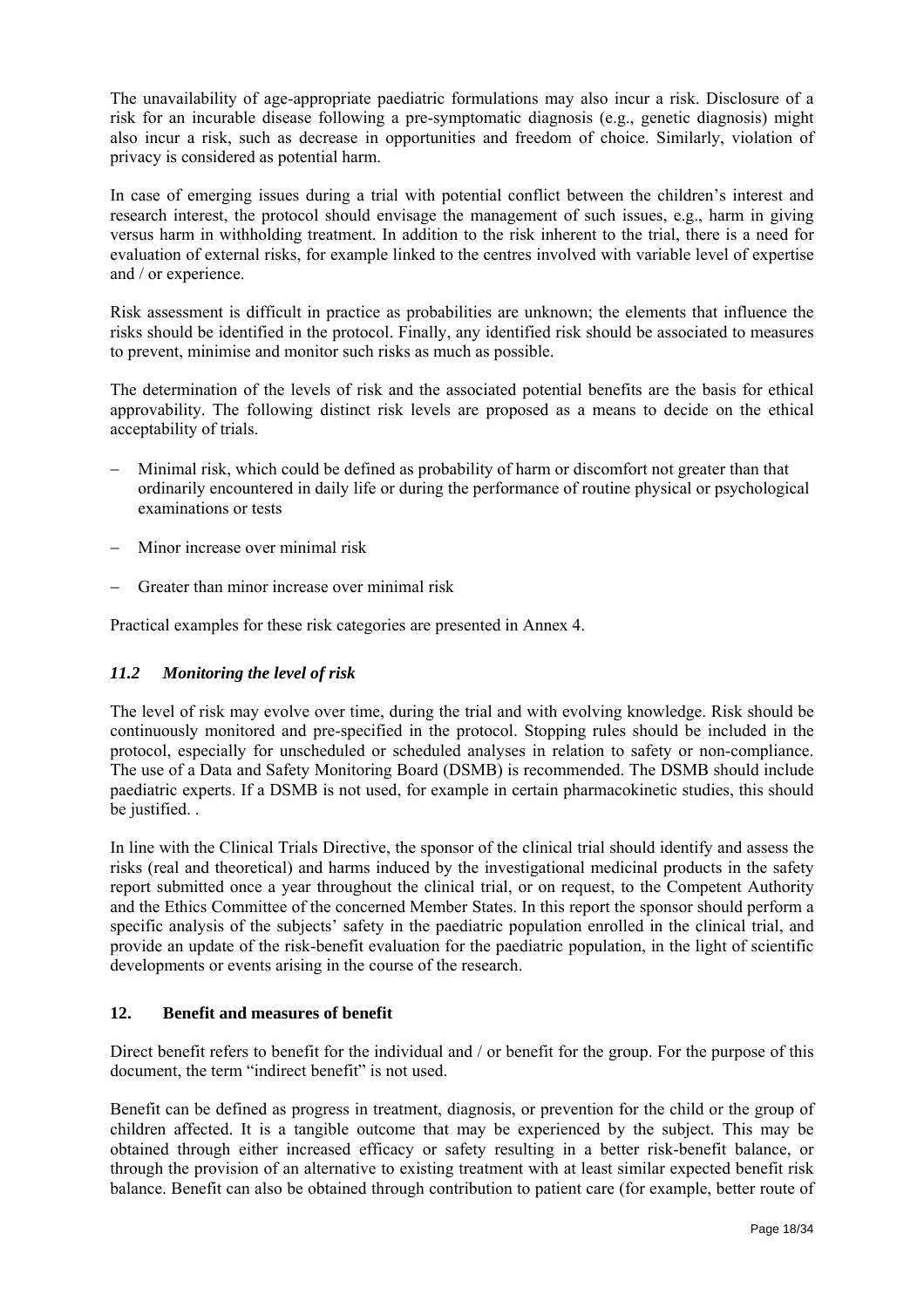administration, decreased frequency of dosing, improvement in relation to potential medication errors or compliance, reduced treatment duration, or a clinically relevant age-appropriate formulation).

Benefit for the group, i.e., children affected by the same disease, or a disease which shares similar features and for which the medicinal product could be of benefit, could be defined by increased knowledge of the condition and /or treatment, which would possibly result in better diagnosis, treatment or prevention. Measures of such benefit would include the importance of knowledge gained, severity of the issue to be addressed, commonality of the issue, likelihood of obtaining results from the proposed research, and usefulness of benefits obtained.

## <span id="page-18-0"></span>*12.1 Balance of benefit and risk*

The determination of the levels of risk and the associated benefits are the basis for ethical approvability. The risk levels should be presented by the sponsor and assessed by the ethics committee. As the assessment of the risk and the benefit may be based on probabilities and assumptions, respectively, this should also be balanced with the severity of the condition or diseases to be studied and the risk and benefit of alternative treatments.

In the following examples, levels of risk are considered to be in balance with the benefit for a trial with the paediatric population:

- Minimal risk with benefit for the individual or benefit for the group
- Minor increase over minimal risk, with benefit to individual or benefit to the group, and with the benefit to risk balance being at least as favourable as that of available alternative approaches.
- − Greater than minor increase over minimal risk with benefit for the individual that is especially favourable in relation to available alternative approaches for the individual's condition.

With regard to benefit for the group, it is also emphasised in the European Convention on Human Rights and Biomedicine which states in its article 17.2 "Exceptionally and under the protective conditions prescribed by law, where the research has not the potential to produce results of direct benefit to the health of the person concerned, such research may be authorised […]" if:

"1. The research has the aim of contributing, through significant improvement in the scientific understanding of the individual's condition, disease or disorder, to the ultimate attainment of results capable of conferring benefit to the person concerned or to other persons in the same age category or afflicted with the same disease or disorder or having the same condition;

2. The research entails only minimal risk and minimal burden for the individual concerned; and any consideration of additional potential benefits of the research shall not be used to justify an increased level of risk or burden".

### <span id="page-18-1"></span>**13. Assays in relation to age/bodyweight and blood sampling**

Assays, investigations and blood sampling volumes related to the trial should be described and justified in the protocol.

### <span id="page-18-2"></span>*13.1 Type of assays and sample collection*

The number and type of assays and investigations should take into consideration the age and/or bodyweight (body surface area if appropriate) of the children to be included in the trial: appropriate facilities and material should be used. Alternative sampling (e.g. urine or salvia sampling) for pharmacokinetic studies should be preferred when possible. For blood and tissue assays, microvolumes and micro-assays should be used, whenever possible. In principle, general and / or local anaesthesia should be used as appropriate for painful and/or invasive procedures.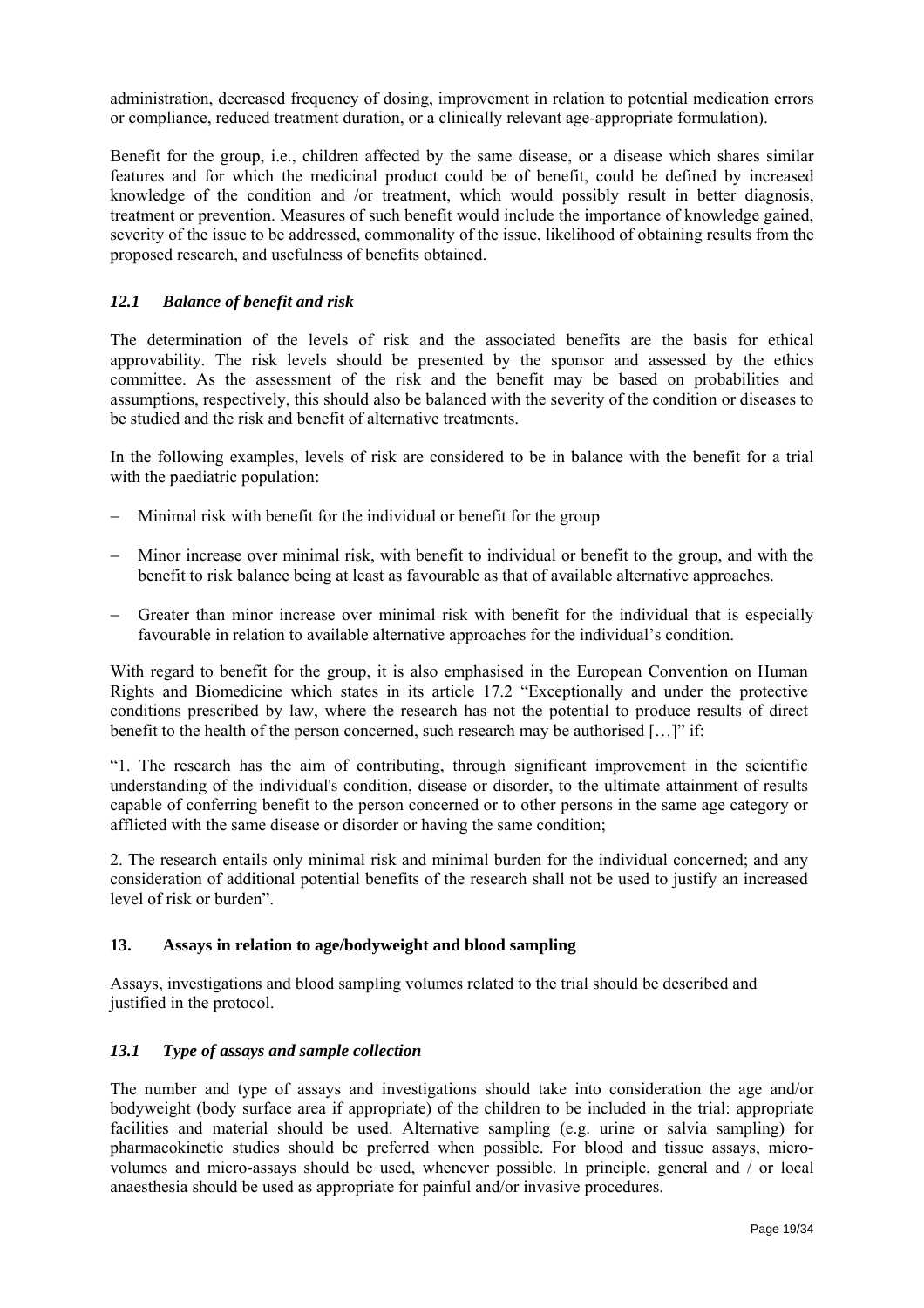Timing of sampling should be co-ordinated as far as possible to avoid repeat procedures and to avoid repeat sampling during the day in order to minimise pain and distress, and the risk of iatrogenic complications. Sampling should be performed by trained staff. The number of attempts for sampling should be limited. Timing of sampling and number of sampling attempts should be defined in the protocol. For example, it is recommended that after one unsuccessful attempt, another experienced person take over the procedure.

## <span id="page-19-0"></span>*13.2 Volume of blood*

Preterm and term neonates have very limited blood volume, are often anaemic due to age and frequent sampling related to pathological conditions. The fact that children, especially in this age group, receive blood transfusions (or iron or erythropoietin supplementation) should not be used as a convenience for increased volume or frequency for blood sampling.

The following blood volume limits for sampling are recommended (although are not evidence-based). If an investigator decides to deviate from these, this should be justified. Per individual, the trial-related blood loss (including any losses in the manoeuvre) should not exceed 3 % of the total blood volume during a period of four weeks and should not exceed 1% at any single time. In the rare case of simultaneous trials, the recommendation of 3% remains the maximum. The total volume of blood is estimated at 80 to 90 ml/kg body weight; 3% is 2.4 ml blood per kg body weight.

Monitoring of actual blood loss is routinely required in preterm and term neonates. Expected blood loss should be detailed in any trial protocol, and should be detailed also in the patient information sheet.

## <span id="page-19-1"></span>**14. Trials with neonates (term and pre-term)**

Neonates, be they preterm or term, represent the most vulnerable of the paediatric populations. When affected by serious diseases, they are multi-drug users with potential interactions to be taken into consideration. This paediatric subset may also differ pharmacologically from older ones. Trial protocols in this population should take into account the complexity of the situation and potential for long-term, including developmental effects. Particularly thorough scrutiny from ethics committees and investigators is therefore required.

## <span id="page-19-2"></span>**15. Trials with healthy children**

In principle, healthy children should not be enrolled as healthy volunteers, because they cannot consent and are vulnerable like children with a disease or condition. Studies should not be performed in children when they can be performed in adults. Exceptions could be where healthy children participate in palatability testing such as swill and spit taste testing for a new flavoured medicine.

In some situations, studies need to be performed in children who are healthy at the time of the trial. Prevention trials or paediatric vaccine trials, including immunogenicity studies, will fall into this category but include the target population likely to benefit. Trials in children with intermittent diseases (e.g., flare-ups or seizures) are acceptable because even in the "healthy" phase the children are affected. Whenever possible the older age groups should be considered for inclusion before the younger ones.

Proof of concept should first be obtained in relevant animal models and/or in adults whenever possible. Studies such as pharmacokinetic studies, which cannot be performed in adults, should be done in the intended population as far as possible, i.e., the one affected by the disease, although it is recognised that data obtained in affected children may have increased variability.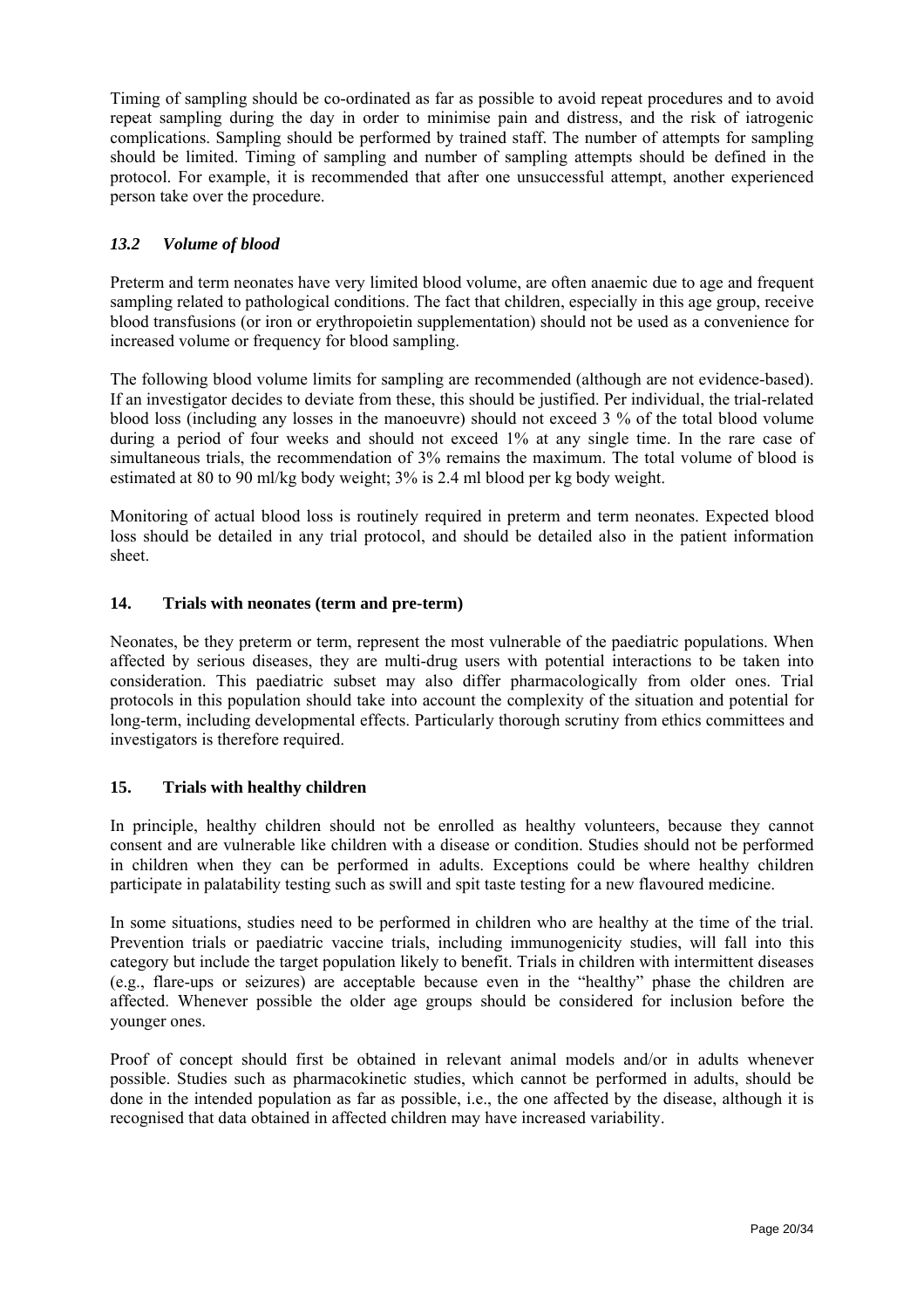### <span id="page-20-0"></span>**16. Vaccines**

Immune response should be studied in the target population taking into consideration immune system maturation. See also Section 15.

### <span id="page-20-1"></span>**17. Paediatric formulations to be used in paediatric trials**

Formulations used in a trial should be described in the protocol, as recommended by ICH E6, section 6.4.4. Additionally, formulations used in paediatric clinical trials should be reported in publications.

Age-appropriate formulations should be used to avoid the risk of adverse reactions (for example, young children choking on tablets), the risk of dosing errors or inaccuracy. When they exist, paediatric formulations should be used. If extemporaneous preparations are used as a consequence of a lack of appropriate formulation, the conditions for preparing them and the dose should be indicated and should follow Good Manufacturing Principles, as required by Commission Directives  $2003/94/EC^6$ and  $2005/28/EC^7$ .

Excipients used for the formulation should take into consideration the age of the children included in the trial (e.g., benzyl alcohol is contraindicated in neonates).<sup>8</sup> Conditions to avoid bacterial contamination and degradation of the medicinal product should be specified in the protocol.

### <span id="page-20-2"></span>**18. Individual Data protection**

l

The specificity of data protection in children also relates to future (unknown) use of data obtained in children. Biobank samples retention and the need for consenting to such use should be discussed in the protocol. The trial documents should be archived for a duration that takes into consideration the potential need for longer-term review of trials performed in children (long-term safety).

Children are less likely to challenge records about themselves. Therefore there is additional duty from researchers to protect confidentiality and access to data. Protocols should specify the level of protection of educational performance records contained in trial documents when studies are performed in schools (access, amendments and disclosure), and the information given to parents or legal representative. This is also particularly important when trials include adolescents and address issues of sexuality, illicit drug use, or violence.

Where personal information on a child is collected, stored, accessed, used, or disposed of, a researcher should ensure that the privacy, confidentiality and cultural sensitivities of the subject and the community are respected. Children participating in a trial are entitled to know any information collected on their health. Other personal information collected for a research project will need to be made accessible to them in conformity with national laws on the protection of individual data. Disclosure of genetic findings, which may be risks in clinical trials, requires expert counselling in an adequate setting.

<sup>&</sup>lt;sup>6</sup> Commission Directive 2003/94/EC of 8 October 2003 laying down the principles and guidelines of good manufacturing practice in respect of medicinal products for human use and investigational medicinal products for human use

<sup>&</sup>lt;sup>7</sup> Commission Directive 2005/28/EC of 8 April 2005 laying down principles and detailed guidelines for good clinical practice as regards investigational medicinal products for human use, as well as the requirements for authorisation of the manufacturing or importation of such products

<sup>&</sup>lt;sup>8</sup> Commission guideline on excipients, the Final Concept Paper Good Pharmaceutical Practices for extemporaneous dispensing, and the Reflection Paper on Formulations of choice in the paediatric population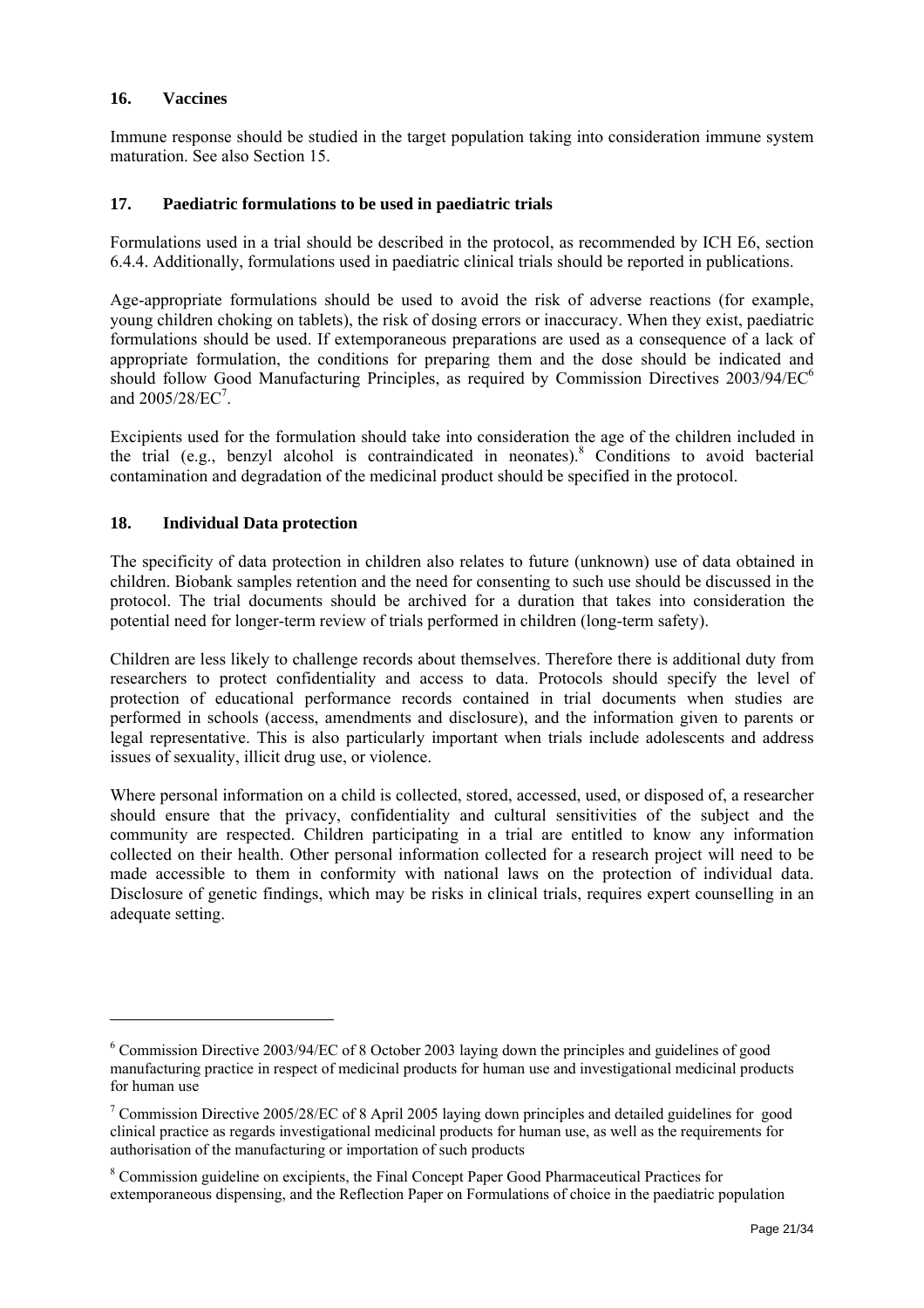### <span id="page-21-0"></span>**19. Unnecessary Replication of trials**

It is considered unethical to replicate unnecessarily trials in children. This can only be avoided by ensuring that information gained in any trial is made available to researchers and the public, as is provided for in Article 41 of Regulation (EC) No 1901/2006 on medicinal products for paediatric use (see below).

### <span id="page-21-1"></span>*19.1 Publication of paediatric trials and results*

Article 41 of Regulation (EC) No 1901/2006 includes a derogation to Article 11 of the Clinical Trials Directive ensuring that part of the information concerning clinical trials performed with a view to developing medicinal products for paediatric use is made public. This will cover both the descriptions of interventional clinical trials and their results.

Systematic registration of paediatric clinical trials and publication of results including unfavourable ones, together with a thorough analysis of the literature should allow detection of similar trials, with similar aims, and thus prevent unnecessary duplication of trials in children.

Ethics Committees should not accept paediatric protocols that prevent independent publication by investigators, and the timeline for publication should be specified in the respective protocols.

### <span id="page-21-2"></span>*19.2 International database and availability to the public*

There is an ethical duty to check whether existing knowledge is available to modify the initial hypothesis for the trial. Public access to ongoing and completed trials through existing databases will facilitate avoiding replicating unnecessarily trials in children.

### <span id="page-21-3"></span>**20. Adverse reactions and reporting**

Rules and obligations for adverse reactions reporting in paediatric trials are identical to those in adults, in particular, but not exclusively, the notification of serious adverse reactions observed in clinical trials (article 17 of Clinical Trials Directive).

As adult data are poorly predictive of safety in children, reporting may cover target organs and types or severity of reactions differing from that expected in adults. A specific assessment of the adverse reactions associated with the administration of the investigational medicinal product in children should be performed in the annual safety report.

Parents/legal representative and carers should be strongly encouraged and carefully instructed to report adverse reactions and events to the investigators in a timely manner. This is particularly important in young children, who may not be able to identify adverse reactions.

### <span id="page-21-4"></span>**21. Inducements versus compensation for children**

Article 4(d) of the Clinical Trials Directive requires that there must be no inducement to enter a trial, either for the parents, legal representatives or children. Parents/legal representative can only be compensated for their time and expenses.

### <span id="page-21-5"></span>**22. Insurance issues**

Insurance is mandatory according to the Clinical Trials Directive (Article 3(f)). Obtaining insurance for trials performed in children, in particular those in neonates, may be difficult, for example, because of different insurance regulations in Member States, or because insurance companies invoke issues of long-term liability. Insurance companies' contracts should not waive liabilities regarding long-term effects, or limit the liability period, and Ethics Committees should pay careful attention to the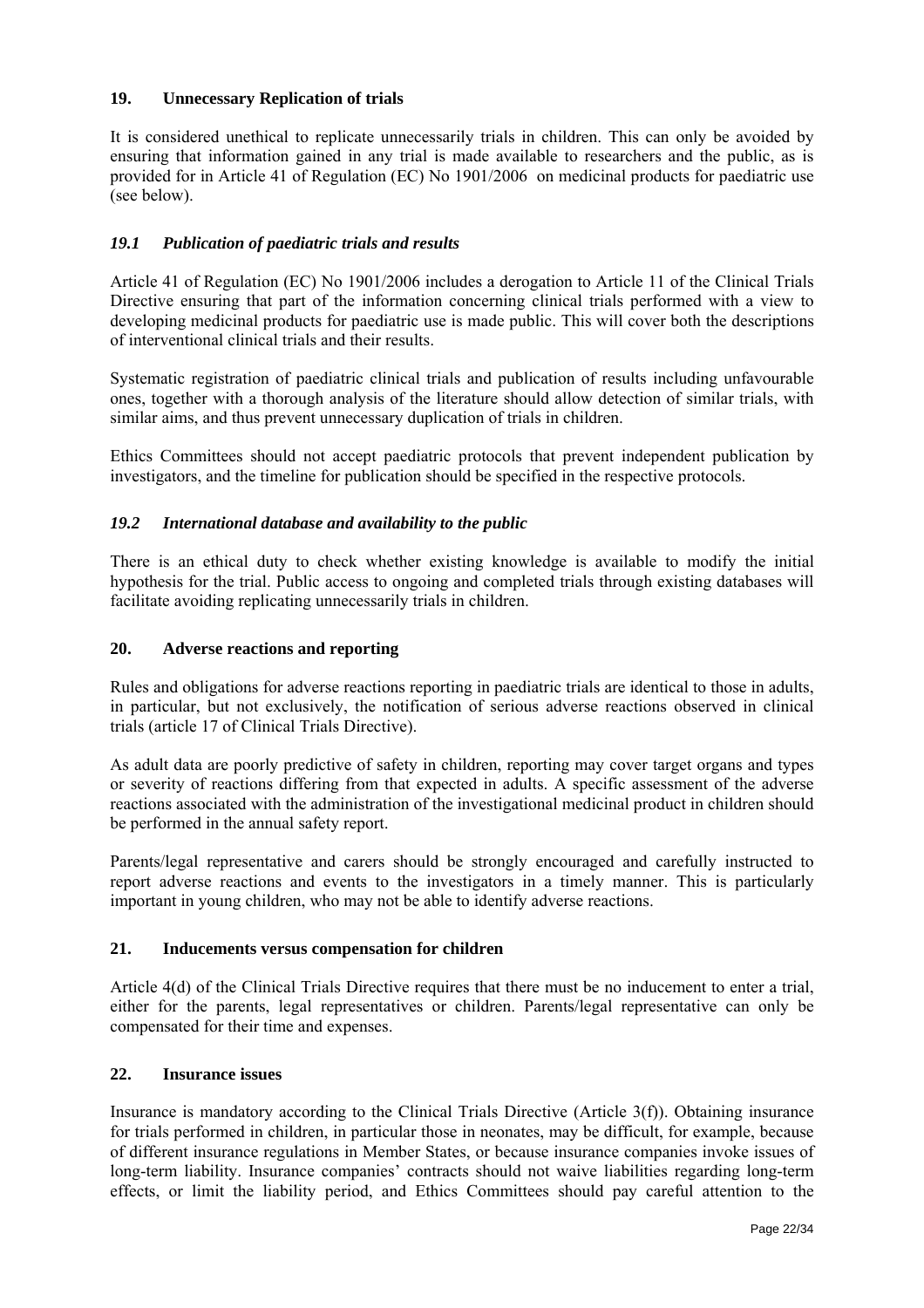insurance contract regarding this issue, in particular with respect to long-term effects on development. Unrecognised congenital defects are generally excluded. Suspected unexpected serious adverse reactions that can be related to these unrecognized congenital defects should be covered in insurance contracts.

Medical records should be protected by the privacy requirements of the applicable national laws in order not to pose a risk of labelling individuals with pre-existing conditions by insurance companies.

## <span id="page-22-0"></span>**23. Trials in children in non-EU countries**

According to Directive 2001/83/EC as amended by Directive 2004/27/EC, clinical trials submitted in a marketing authorisation application in the EU, which were performed in third countries (non-EU countries), should be conducted in accordance with the principles of good clinical practice and the ethical requirements equivalent to the provisions of Clinical Trials Directive and should comply with good manufacturing practices of EU countries. These principles should also apply for paediatric trials where the medicinal product is not studied with a view to obtaining a marketing authorisation.

The Council for International Organizations of Medical Sciences states in section 3 of its guideline that ethical standards should be no less exacting than they would be for research carried out in EU, countries and that the trial protocol should be submitted for ethical and scientific review in the EU Member State in which the sponsor or its legal representative resides.

The trial should ensure that it responds to the public health needs and priorities of the country in which it is carried out. It is the responsibility of all involved parties to ensure that this is respected and that the paediatric specificities, including assent are obtained for children.

The recommendations in this document should be followed by EU researchers and sponsors carrying out trials in third countries, as well as by ethics committees reviewing such trials or their results. In addition, the laws and regulations of the countries in which the trials are carried out should be respected.

## <span id="page-22-1"></span>**24. Ethical violations and non-compliance with GCP**

GCP compliance of clinical trials is required. Although not specific to paediatric trials, ethical violations and non-compliance with GCP is particularly important as children are a vulnerable population. There is a role for Ethics Committees and Competent Authorities in case of violation and non-compliance with GCP. Violations fall into critical, major and minor issues according to whether and to which extent patient safety and scientific value are compromised. The preferred option to avoid such violations is education, training and counselling. Ethics Committees should liaise with Competent Authorities if they are informed of such violation or non-compliance.

Compliance with GCP should be explicit in publications, and results of studies conducted unethically should be made public with a clear warning specifying the unethical aspects. Information on such trials is needed to avoid unnecessary repetition of the trials and to protect future trial subjects.

If non GCP-compliant data are submitted as part of a marketing authorisation application, the quality of the data, the study results, and consequently the validity of the marketing authorisation application should be scrutinised. Sensitivity analysis should be performed within the GCP-compliant full data set, and in some cases also in comparison with all GCP-non compliant data. The overall reliability of the trial should be questioned. Subsequent measures (including initial review) should be taken in accordance with national legislation, if appropriate.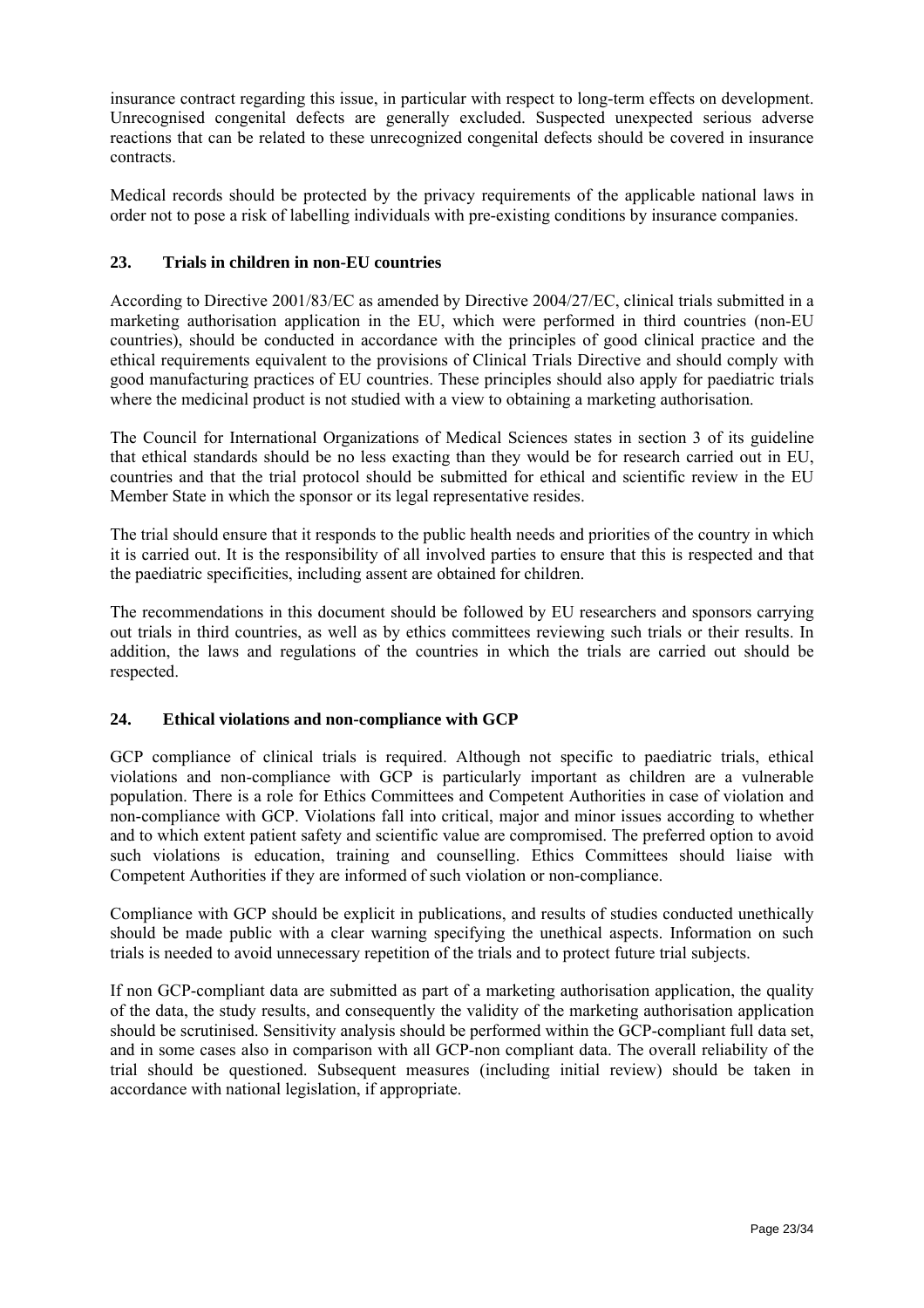# <span id="page-23-0"></span>**25. ANNEX 1: Responses to questionnaire**

Refer to end of table for legend and explanations. Spaces are left blank when information has not been provided.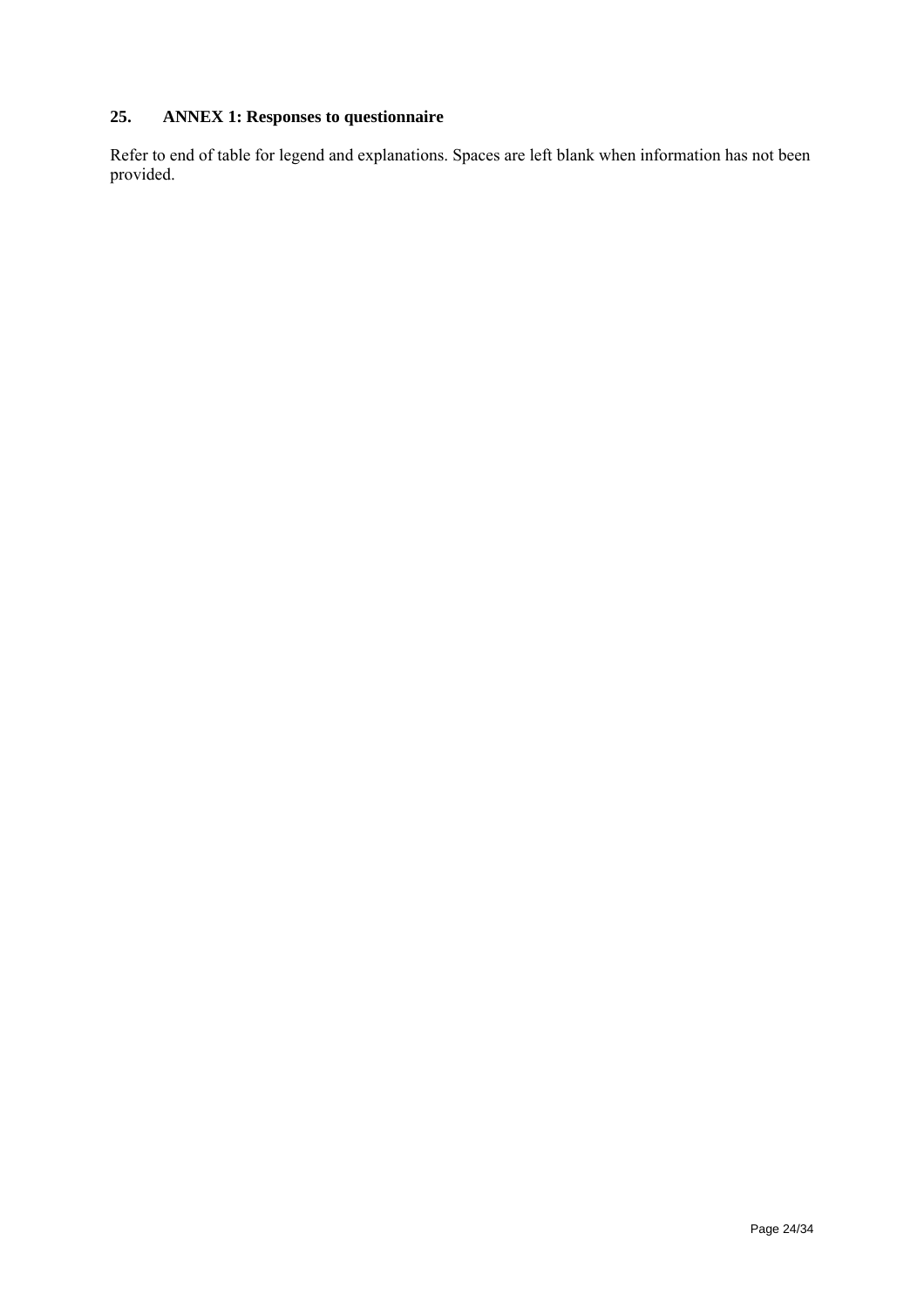| Content of the questionnaire                           | #              | AT | BE | <b>BG</b> | CY | CZ                       | DK                     | ES                       | FI                     | <b>FR</b> | <b>GE</b>              |
|--------------------------------------------------------|----------------|----|----|-----------|----|--------------------------|------------------------|--------------------------|------------------------|-----------|------------------------|
| <b>State</b>                                           |                |    |    |           |    |                          |                        |                          |                        |           |                        |
| 1) National provisions for consent <sup>i</sup> (legal |                |    |    |           |    |                          |                        |                          |                        |           |                        |
| representative)                                        |                |    |    |           |    |                          |                        |                          |                        |           |                        |
| Do you have a law covering consent                     | 1              |    |    |           |    | Y                        | Y                      | Y                        | Y                      | Y         | Y                      |
| in clinical trials?                                    |                |    |    |           |    |                          |                        |                          |                        |           |                        |
| Do you have a legal definition of 'legal               | $\overline{2}$ |    |    |           |    | N                        | Y                      | Y                        | Y                      | Y         | Y                      |
| representative'?                                       |                |    |    |           |    |                          |                        |                          |                        |           |                        |
| Do you have national guidelines <sup>11</sup>          | 3              |    |    |           |    | Y                        | Y                      | Y                        | Y                      | Y         | Y                      |
| covering consent in clinical trials?                   |                |    |    |           |    |                          |                        |                          |                        |           |                        |
| Do you have national guidelines                        |                |    |    |           |    |                          |                        |                          |                        |           |                        |
| defining 'legal representative'?                       | 4              |    |    |           |    | Y                        | Y                      |                          | N                      | Y         | N                      |
| What is the requirement from at national level:        | 5              |    |    |           |    |                          |                        |                          |                        |           |                        |
| Consent should be obtained from one parent?            | 6              |    |    |           |    | N                        | N                      | Y                        | $Y^{iii}$              | $Y^{iv}$  | N                      |
| Consent should be obtained from both parents?          | $\overline{7}$ |    |    |           |    | Y                        | Y                      | $\overline{\phantom{a}}$ | Y                      | Y         | Y                      |
| In case of disagreement between the 2 parents,         |                |    |    |           |    |                          |                        |                          |                        |           |                        |
| do you have specific provisions (law or                | 8              |    |    |           |    | Ĭ.                       | N                      | N                        | N                      | N         | N                      |
|                                                        |                |    |    |           |    |                          |                        |                          |                        |           |                        |
| guidelines) to deal with such disagreement?            | $\overline{9}$ |    |    |           |    |                          |                        |                          |                        |           |                        |
| What are these provisions?                             |                |    |    |           |    |                          |                        |                          |                        |           |                        |
| 2) Specific national provisions for child's assent     |                |    |    |           |    |                          |                        |                          |                        |           |                        |
| Do you have a law, addressing assent                   | 10             |    |    |           |    | Y                        | Y                      | Y                        | Y                      | Y         | Y                      |
| from a child participating in a trial?                 |                |    |    |           |    |                          |                        |                          |                        |           |                        |
| Do you have national guidelines addressing             | 11             |    |    |           |    | N                        | Y                      | N                        | Y                      | Y         | N                      |
| assent from a child participating in a trial?          |                |    |    |           |    |                          |                        |                          |                        |           |                        |
| Is assent required?                                    | 12             |    |    |           |    | Y                        | Y                      | Y                        | Y                      | Y         | Y                      |
| If yes, from which age?                                | 13             |    |    |           |    | <b>NS</b>                | $\overline{\text{NS}}$ | $\overline{7}$           | $\overline{\text{NS}}$ | <b>NS</b> | $\overline{\text{NS}}$ |
| In relation to development milestone                   |                |    |    |           |    |                          |                        |                          |                        |           |                        |
| (e.g., from school age)?                               | 14             |    |    |           |    |                          |                        |                          |                        |           |                        |
| Is there a need for written child's assent?            | 15             |    |    |           |    | Y                        | N                      | $\overline{Y}$           | Y                      | N         | Y                      |
| If yes, from which age?                                | 16             |    |    |           |    | <b>NS</b>                |                        | $\overline{7}$           | $\overline{\text{NS}}$ |           | <b>NS</b>              |
| 3) Specific national provisions for neonates           |                |    |    |           |    |                          |                        |                          |                        |           |                        |
| Do you have laws or national guidelines                |                |    |    |           |    |                          |                        |                          |                        |           |                        |
| to confer additional protection to neonates?           | 17             |    |    |           |    | N                        | N                      | N                        | Y                      | N         | N                      |
|                                                        |                |    |    |           |    |                          |                        |                          |                        |           |                        |
| 4) Specific national provisions for adolescents        |                |    |    |           |    |                          |                        |                          |                        |           |                        |
| Do you have a law stating that adolescents             | 18             |    |    |           |    | N                        | Y                      | N                        | Y                      | N         | Y                      |
| can consent independently?                             |                |    |    |           |    |                          |                        |                          |                        |           |                        |
| Do you have a national guideline stating that          | 19             |    |    |           |    | N                        | Y                      | N                        | N                      | N         | N                      |
| adolescents can consent independently?                 |                |    |    |           |    |                          |                        |                          |                        |           |                        |
| If yes, from which age?                                | 20             |    |    |           |    | $\overline{\phantom{0}}$ | 15                     | $\overline{\phantom{0}}$ | 15                     |           |                        |
| Is there a possibility for adolescents to overrule     |                |    |    |           |    |                          |                        |                          |                        |           |                        |
| their parents' decisions (or legal                     | 21             |    |    |           |    | Y                        | $+/-$                  | N                        | Y                      | N         | N                      |
| representative's decision)                             |                |    |    |           |    |                          |                        |                          |                        |           |                        |
| Is the investigator obliged to follow                  | 22             |    |    |           |    |                          |                        |                          |                        | Y         |                        |
| the parent(s)'s decision?                              |                |    |    |           |    | N                        |                        | Y                        | <b>NS</b>              |           |                        |
| Is the investigator obliged to follow                  |                |    |    |           |    |                          |                        |                          |                        |           |                        |
| the adolescent's decision?                             | 23             |    |    |           |    | Y                        | Y                      | N                        | Y                      | Y         |                        |
| Do they have the right to privacy vis-à-vis parents    |                |    |    |           |    |                          |                        |                          |                        |           |                        |
| (or legal representatives) in a clinical trial         |                |    |    |           |    |                          |                        |                          |                        |           |                        |
| (e.g., for contraceptive use, sexually transmitted     | 24             |    |    |           |    | Y                        | Y                      | N                        | Y                      | N         | N                      |
| diseases)?                                             |                |    |    |           |    |                          |                        |                          |                        |           |                        |
| 5) Trials in emergency situations                      |                |    |    |           |    |                          |                        |                          |                        |           |                        |
| Do you have a law on consent in emergency trials?      | 25             |    |    |           |    | Y                        | $\overline{Y}$         | $\overline{Y}$           | Y                      | Y         | $\overline{Y}$         |
| Do you have a guideline on consent in                  |                |    |    |           |    |                          |                        |                          |                        |           |                        |
| emergency trials?                                      | 26             |    |    |           |    | N                        | Y                      | N                        | N                      | Y         | N                      |
|                                                        |                |    |    |           |    |                          |                        |                          |                        |           |                        |
| Do you have specific provisions for                    | 27             |    |    |           |    | N                        | $\mathbf N$            | N                        | N                      | N         | Y                      |
| consent in paediatric emergency trials?                |                |    |    |           |    |                          |                        |                          |                        |           |                        |
| 6) Other questions                                     |                |    |    |           |    |                          |                        |                          |                        |           |                        |
| Can parents contact directly Ethics Committees         | 28             |    |    |           |    | Y                        | $\frac{1}{2}$          | Y                        | N                      | N         | N                      |
| to obtain information?                                 |                |    |    |           |    |                          |                        |                          |                        |           |                        |
| Is there a role for national authorities when there    | 29             |    |    |           |    | $\overline{Y}$           | N                      | Y                        | N                      | N         | N                      |
| is disagreement between parents and investigators?     |                |    |    |           |    | insp                     |                        |                          |                        |           |                        |
| Is an investigator required to provide information     |                |    |    |           |    |                          |                        |                          |                        |           |                        |
| to parents in case of a negative opinion of            | 30             |    |    |           |    | Y                        | L,                     | Y                        | Y                      | Y         | Y                      |
| Ethics Committee during trial?                         |                |    |    |           |    |                          |                        |                          |                        |           |                        |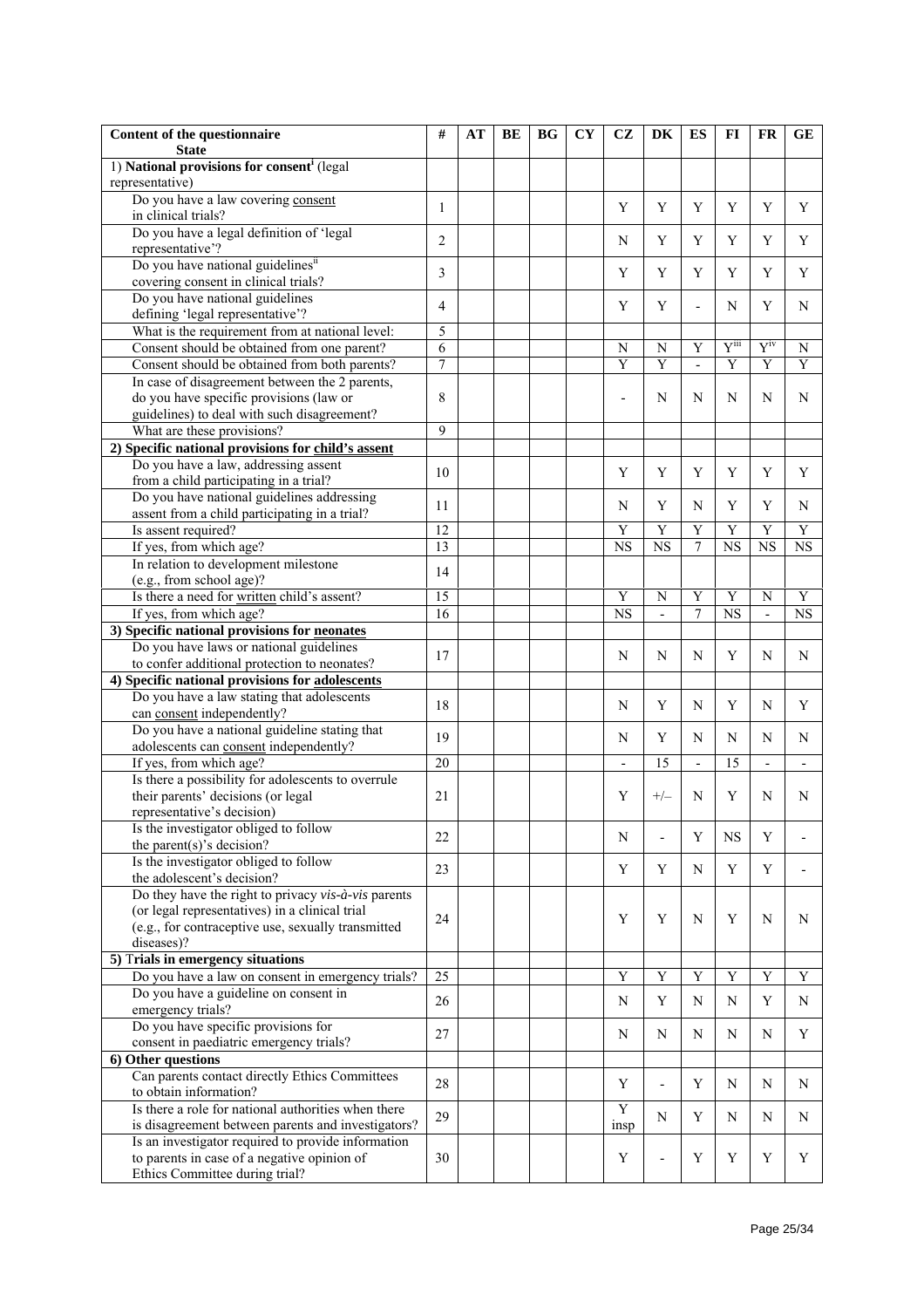| $\#$                | GR | ${\bf H}{\bf U}$         | <b>IS</b> | IE | IT                                                 | LV                                        | LT                                        | ${\bf L}{\bf U}$ | MT                                        | NO | PL                               | PT          | RO | SL | SP                                  | $\textbf{SW}$              | NL | UK                                                 |
|---------------------|----|--------------------------|-----------|----|----------------------------------------------------|-------------------------------------------|-------------------------------------------|------------------|-------------------------------------------|----|----------------------------------|-------------|----|----|-------------------------------------|----------------------------|----|----------------------------------------------------|
|                     |    |                          |           |    |                                                    |                                           |                                           |                  |                                           |    |                                  |             |    |    |                                     |                            |    |                                                    |
| 1<br>$\overline{2}$ |    | $\overline{Y}$<br>Y      |           |    | $\overline{\mathbf{Y}}$<br>$\overline{\mathbf{Y}}$ | $\overline{Y}$<br>$\overline{\mathbf{Y}}$ | $\overline{Y}$<br>$\overline{\mathbf{Y}}$ |                  | $\overline{Y}$<br>$\overline{\mathbf{Y}}$ |    | $\overline{Y}$<br>$\overline{Y}$ |             |    |    | $\overline{Y}$<br>$\overline{Y}$    | Y<br>$\overline{\text{N}}$ |    | $\overline{\mathbf{Y}}$<br>$\overline{\mathbf{Y}}$ |
|                     |    |                          |           |    |                                                    |                                           |                                           |                  |                                           |    |                                  |             |    |    | $\mathbf{N}^{\text{vii}}$           |                            |    |                                                    |
| $\mathfrak{Z}$      |    | $\mathbf Y$              |           |    | $\mathbf Y$                                        | ${\bf N}$                                 | $\mathbf Y$                               |                  | $\mathbf Y$                               |    | ${\bf N}$                        |             |    |    |                                     | $\mathbf Y$                |    | $\mathbf Y$                                        |
| $\overline{4}$      |    | $\mathbf Y$              |           |    | ${\bf N}$                                          | $\mathbf Y$                               | $\mathbf Y$                               |                  | ${\bf N}$                                 |    | ${\bf N}$                        |             |    |    | $\mathbf{N}^{\text{viii}}$          | ${\bf N}$                  |    | $\mathbf Y$                                        |
| $\sqrt{5}$          |    |                          |           |    |                                                    |                                           |                                           |                  |                                           |    |                                  |             |    |    |                                     |                            |    |                                                    |
| 6                   |    | $\mathbf Y$              |           |    | $\mathbf{Y}^{\text{IV}}$                           | $\mathbf Y$                               | ${\bf N}$                                 |                  | $\blacksquare$                            |    | $\overline{\textbf{Y}}$          |             |    |    | $\frac{\overline{N}}{\overline{Y}}$ | ${\rm N}$                  |    | $\overline{\textbf{Y}}$                            |
| $\overline{7}$      |    | $\overline{N}$           |           |    | Y                                                  | $\overline{\text{N}}$                     | $\overline{Y}$                            |                  | $\overline{\mathbf{Y}}$                   |    | $-Y$ ?                           |             |    |    |                                     | $\overline{Y}$             |    | $\overline{\text{N}}$                              |
| $\,8\,$             |    | ${\bf N}$                |           |    | ${\bf N}$                                          | $\mathbf Y$                               | ${\bf N}$                                 |                  | $\mathsf C$                               |    | $\mathbf C$                      |             |    |    | $\mathbf Y$                         | $\mathbf Y$                |    | $\mathsf C$                                        |
| $\overline{9}$      |    |                          |           |    |                                                    |                                           |                                           |                  |                                           |    |                                  |             |    |    |                                     |                            |    |                                                    |
|                     |    |                          |           |    |                                                    |                                           |                                           |                  |                                           |    |                                  |             |    |    |                                     |                            |    |                                                    |
| $10\,$              |    | $\mathbf Y$              |           |    | Y                                                  | Y                                         | N                                         |                  | $\mathbf Y$                               |    | $\mathbf Y$                      |             |    |    | $\mathbf Y$                         | Y                          |    | $\mathbf Y$                                        |
| 11                  |    | $\mathbf Y$              |           |    | Y                                                  | ${\bf N}$                                 | Y                                         |                  | $\mathbf Y$                               |    | ${\bf N}$                        |             |    |    | ${\bf N}$                           | Y                          |    | $\mathbf Y$                                        |
| 12                  |    | Y                        |           |    | $\overline{Y}$                                     | $\overline{\mathbf{Y}}$                   | $\overline{Y}$                            |                  | $\overline{N}$                            |    | $\overline{Y}$                   |             |    |    | $\overline{Y}$                      | $\overline{Y}$             |    | $\overline{\mathbf{Y}}$                            |
| 13                  |    | $\overline{\text{NS}}$   |           |    | <b>NS</b>                                          | $7\phantom{.0}$                           | $\overline{\text{NS}}$                    |                  | NS                                        |    | 16                               |             |    |    | $\overline{12}$                     | $\overline{\text{NS}}$     |    | NS                                                 |
| 14                  |    |                          |           |    | $_{\rm NS}$                                        |                                           |                                           |                  |                                           |    |                                  |             |    |    |                                     |                            |    |                                                    |
| 15                  |    | ${\bf N}$                |           |    | $\overline{\text{N}}$                              | $\overline{Y}$                            | Y                                         |                  | ${\bf N}$                                 |    | $\overline{Y}$                   |             |    |    | Y                                   | $\overline{Y}$             |    | Y                                                  |
| 17                  |    | $\blacksquare$           |           |    | $\overline{\text{NS}}$                             | $\boldsymbol{7}$                          | $\overline{\text{NS}}$                    |                  | $\overline{\phantom{a}}$                  |    | 16                               |             |    |    | $\overline{12}$                     | $\overline{\text{NS}}$     |    | NS                                                 |
|                     |    |                          |           |    |                                                    |                                           |                                           |                  |                                           |    |                                  |             |    |    |                                     |                            |    |                                                    |
| 17                  |    | $\mathbf N$              |           |    | N                                                  | ${\bf N}$                                 | N                                         |                  | $\mathbf N$                               |    | ${\bf N}$                        | N           |    |    | $\mathbf{Y}^{\text{vi}}$            | N                          |    | ${\bf N}$                                          |
|                     |    |                          |           |    |                                                    |                                           |                                           |                  |                                           |    |                                  |             |    |    | $\mathbf{Y}^{\text{ix}}$            |                            |    |                                                    |
| $18\,$              |    | ${\bf N}$                |           |    | ${\bf N}$                                          | ${\bf N}$                                 | ${\bf N}$                                 |                  | ${\bf N}$                                 |    | ${\bf N}$                        |             |    |    |                                     | ${\bf N}$                  |    | ${\bf N}$                                          |
| 19                  |    | N                        |           |    | ${\bf N}$                                          | ${\bf N}$                                 | ${\bf N}$                                 |                  | ${\bf N}$                                 |    | ${\bf N}$                        |             |    |    | $\overline{\phantom{a}}$            | N                          |    | $\mathbf Y$                                        |
| $\overline{20}$     |    | $\overline{\phantom{a}}$ |           |    |                                                    | $\overline{\phantom{a}}$                  | $\overline{\phantom{a}}$                  |                  | $\overline{\phantom{a}}$                  |    | ÷,                               |             |    |    | 16                                  | $\overline{\phantom{a}}$   |    | $-16$                                              |
| 21                  |    | $\overline{\phantom{a}}$ |           |    | $\mathbf Y$                                        | ${\bf N}$                                 | $+/-$                                     |                  | ${\bf C}$                                 |    | ${\bf N}$                        |             |    |    | $\mathbf{Y}^{\text{x}}$             | Y                          |    | ${\bf N}$                                          |
| 22                  |    | $\overline{\phantom{a}}$ |           |    | $\mathbf{Y}^{\text{v}}$                            | $\mathbf Y$                               | $+/-$                                     |                  | $\mathbf Y$                               |    | $\mathbf Y$                      |             |    |    | $Y^{xi}$                            | $\mathbf Y$                |    | ${\bf N}$                                          |
| $23\,$              |    | $\overline{\phantom{a}}$ |           |    | $\mathbf Y$                                        | $\mathbf Y$                               | $+/-$                                     |                  | $\mathbf Y$                               |    | $\mathbf Y$                      |             |    |    | $\mathbf{Y}^{\text{xi}}$            | $\mathbf Y$                |    | ${\bf N}$                                          |
| 24                  |    | ${\bf N}$                |           |    | $\mathbf Y$                                        | N                                         | ${\bf N}$                                 |                  | ${\bf N}$                                 |    | ${\bf N}$                        |             |    |    | $\overline{\phantom{0}}$            | $\mathbf Y$                |    | ${\bf N}$                                          |
|                     |    |                          |           |    |                                                    |                                           |                                           |                  |                                           |    |                                  |             |    |    |                                     |                            |    |                                                    |
| $\overline{25}$     |    | $\overline{N}$           |           |    | $\overline{Y}$                                     | $\overline{N}$                            | $\overline{N}$                            |                  | $\overline{N}$                            |    | Y/N                              |             |    |    | $\overline{Y}$                      | $\overline{Y}$             |    | ${\bf N}$                                          |
| $26\,$              |    | ${\bf N}$                |           |    | ${\bf N}$                                          | ${\bf N}$                                 | ${\bf N}$                                 |                  | ${\bf N}$                                 |    | ${\bf N}$                        |             |    |    | ${\bf N}$                           | N                          |    | ${\bf N}$                                          |
| 27                  |    | ${\bf N}$                |           |    | ${\bf N}$                                          | ${\bf N}$                                 | ${\bf N}$                                 |                  | ${\bf N}$                                 |    | ${\bf N}$                        |             |    |    | ${\bf N}$                           | ${\bf N}$                  |    | ${\bf N}$                                          |
|                     |    |                          |           |    |                                                    |                                           |                                           |                  |                                           |    |                                  |             |    |    |                                     |                            |    |                                                    |
| 28                  |    | $\mathbf Y$              |           |    | ${\bf N}$                                          | $\mathbf Y$                               | $\mathbf Y$                               |                  | $\mathbf Y$                               |    | $\mathbf Y$                      | $\mathbf Y$ |    |    | $\overline{a}$                      | Y                          |    | ${\bf N}$                                          |
| 29                  |    | $\mathbf Y$              |           |    | ${\bf N}$                                          | $\mathbf Y$                               | ${\bf N}$                                 |                  | ${\bf C}$                                 |    | ${\bf N}$                        | ${\bf N}$   |    |    | ${\bf N}$                           | ${\bf N}$                  |    | ${\bf N}$                                          |
| 30                  |    | $\mathbf Y$              |           |    | Y                                                  | $\mathbf Y$                               | $\mathbf Y$                               |                  | $\mathbf Y$                               |    | $\mathbf Y$                      |             |    |    | $\overline{\phantom{a}}$            | $\mathbf Y$                |    | ${\bf N}$                                          |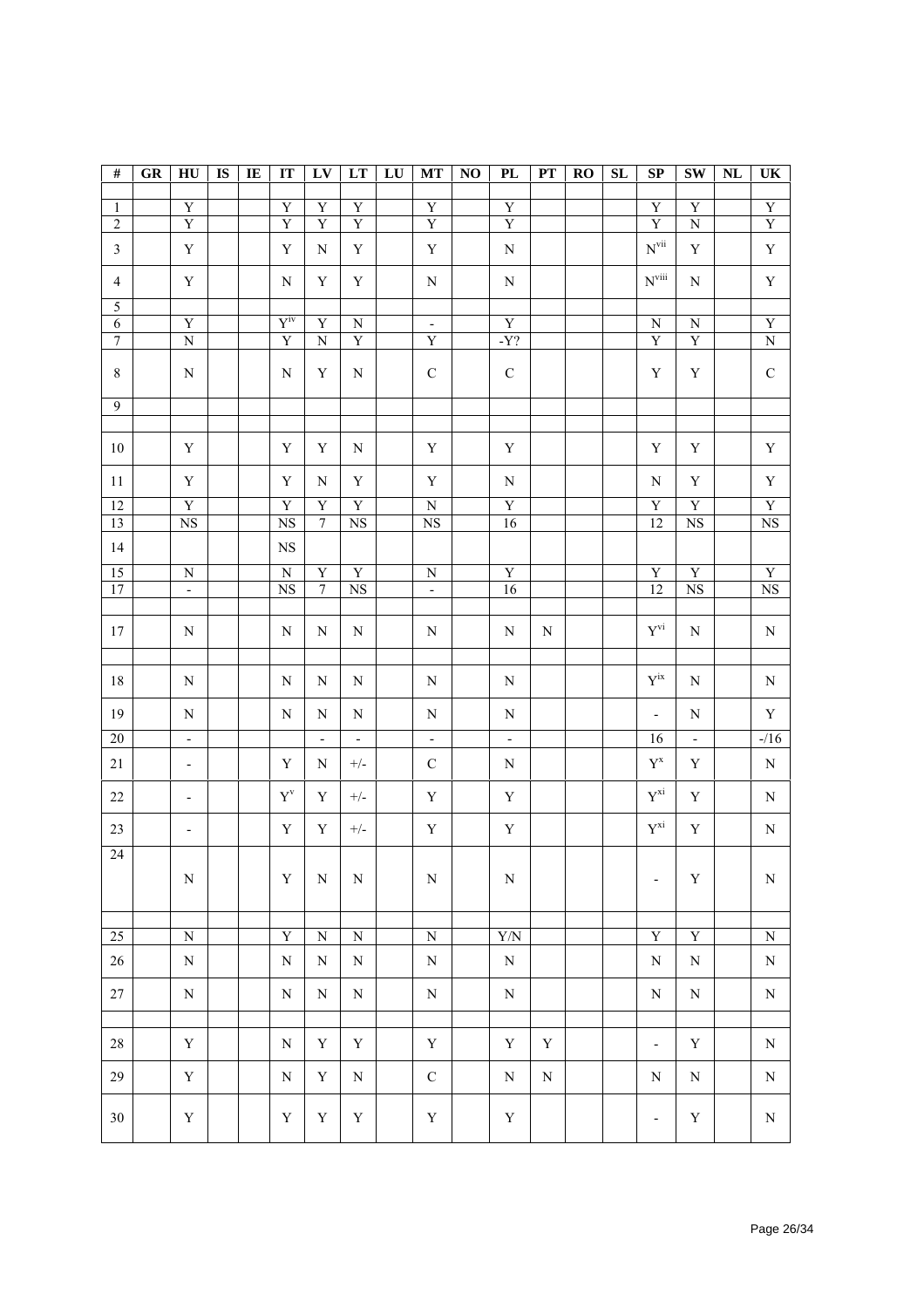The above questionnaire has been sent to the (National) Competent Authorities of all EU Members States and to Iceland, Norway, Liechtenstein (EEA states), and Switzerland in 2006. Responses to this questionnaire are included in the table below as of October 2007.

## **Legend**

- Y Yes N No C Yes, in court NS Not stated
- –

+/– It depends

- i  $\frac{1}{11}$  Consent refers to legal representatives, as opposed to assent which refers to minors.
- $\frac{1}{10}$  Guideline means implemented at national level, excludes local recommendations.
- Special conditions (trial characteristics) for consent from only one parent
- iv Special conditions for consent from only one parent
- $\overrightarrow{v}$  For breast feeding mothers
- <sup>vii</sup> There is a final draft
- viii Defined in the Civil Law
- <sup>ix</sup> Regulations on emancipated adolescents
- <sup>x</sup> Without the adolescent assent the legal representative informed consent is not sufficient
- <sup>xi</sup> In case of adolescent's dissent parental informed consent is not sufficient for the minor to become a CT subject. In case of parental dissent the adolescent's assent is not sufficient to participate in the CT.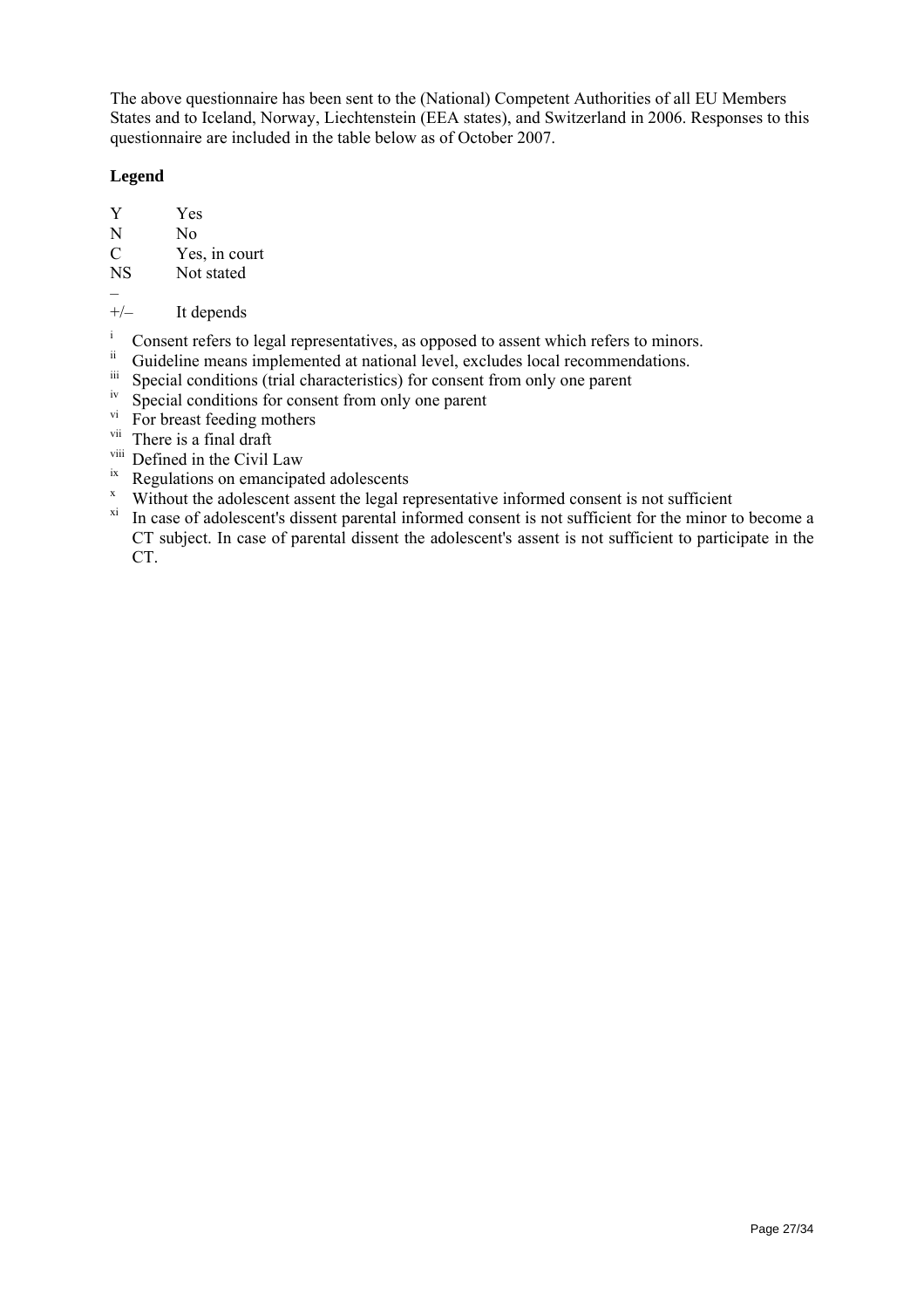### <span id="page-27-0"></span>**26. ANNEX 2: List of issues for a trial with the paediatric population**

List of issues to be taken into consideration for planning a paediatric trial:

- 1. Identification and scientific validity of the study question to be answered
- 2. Justification of the study to be performed in children and in the proposed age groups
- 3. Evidence of direct benefit for the child, or benefit for the group
- 4. The competence of the responsible study investigator and his/her team
- 5. The infrastructure of the institution or primary care practice that should be qualified and experienced in paediatric research in general and in particular in the field of the applied project.
- 6. The pre-clinical safety and efficacy data (investigator's brochure, available literature) that are preconditions for a paediatric clinical trial
- 7. The clinical results of adult studies (literature, investigator's brochure), if any.
- 8. Type and phase of the study
- 9. Use of placebo or active control
- 10. Age-appropriate formulations of medicinal products
- 11. Age-appropriate scales or measures of end-points (e.g., pain scale)
- 12. Study design and biometric planning in relation to the trial question
- 13. Design feasibility and information sheets checked with children / patient representatives
- 14. Inclusion and exclusion criteria
- 15. Statistical methods
- 16. Criteria for the termination of the study
- 17. Safety measures including the set-up of a Data Safety and Monitoring Board (DSMB)
- 18. Appropriate pharmacovigilance procedures are put in place by the sponsor
- 19. Study risks, pain, fear and discomfort
- 20. The potential risks (real and theoretical) have been weighed against the expected benefits for the children enrolled in the clinical trial. The balance of expected benefit versus risks should be positive for the clinical trial.
- 21. Comprehensive, understandable Informed Consent and Information sheets for legal representatives
- 22. Understandable age specific Informed Assent and Information sheet for children
- 23. Anonymity of the data, as well as confidentiality of personal information related to the child involved in the research, and to his/her family
- 24. Insurance of child participants, in the relevant country
- 25. If available, opinions of other ethics committees for international multicentre studies
- 26. Publication of trial results
- 27. Continuation of trial medication where appropriate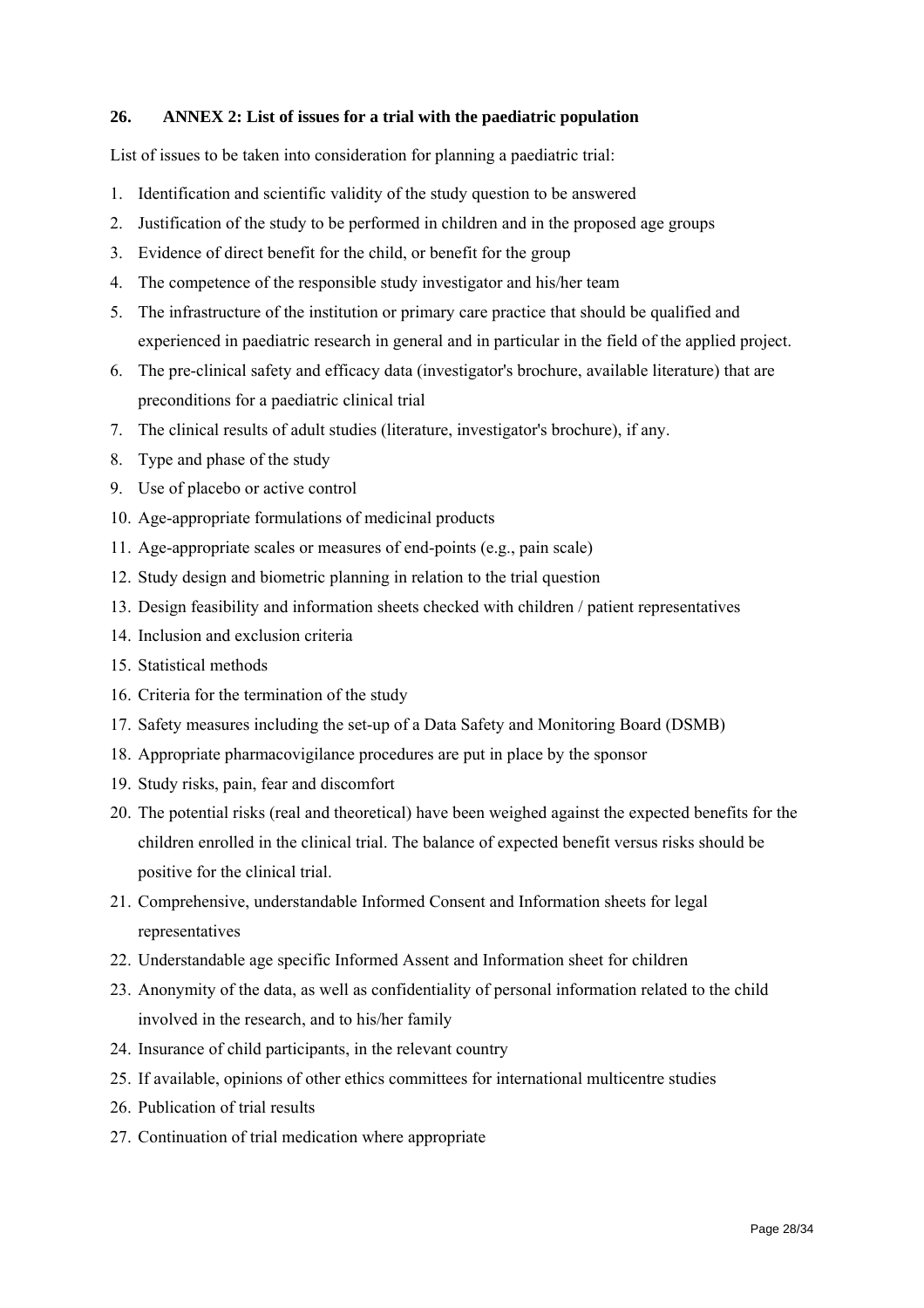## <span id="page-28-0"></span>**27. ANNEX 3: Information for informed consent**

Information sheets should be separate for parents and children: they should be concise in content, precise in language (e.g., use of non-technical terms), and appropriate for the age of children (e.g., avoid abstract concepts, multiple options). The number of age-specific variations of information sheets should be kept to a minimum number required to include substantially different wording or presentation. In addition, information sheets should not cause unnecessary distress. They should possibly be designed with participants, affected children or parents.

Information sheets should be harmonised throughout sites in multi-centre trials, and address similar age groups in multinational trials.

If the primary language of the child or parents/legal representatives is not covered by that of the trial documents, the information sheets should be translated in writing, or there should be a (certified and medically) competent translator during trial-related discussions of the investigator and the parents/legal representative. These aspects also need to be documented (cf. section 7).

### **List of items recommended to be covered in the information sheets:**

- 1. What is the purpose of the trial?
- 2. Why have I been chosen?
- 3. Do I have to take part?
- 4. What will happen to me if I take part?
- 5. What are the compensations?
- 6. What will I have to do?
- 7. What is the medicine that is being tested?
- 8. What are the alternatives for diagnosis or treatment?
- 9. What are the possible disadvantages and risks of taking part?
- 10. What are the side effects of any treatment received when taking part?
- 11. Is ionising radiation to be received, and which regulations are respected?
- 12. Is there possible harm to an unborn child?
- 13. What are the possible benefits of taking part?
- 14. What happens when the research study stops?
- 15. What if there is a problem?
- 16. Will my taking part in the trial be kept confidential?
- 17. What will happen if I don't want to carry on with the trial?
- 18. What are the options if I stop taking part in the trial?
- 19. How is my General Practitioner/Family doctor involved?
- 20. What will happen to any samples taken from my body?
- 21. Will any genetic tests be done?
- 22. What will happen to the results of the research trial?
- 23. Who is organising and funding the research?
- 24. Who has reviewed the trial and what are the results?
- 25. Contact details for information or complaints

Trial alert and information cards (comprising of trial essentials and especially of contact information) should be handed to the child, if appropriate, and the parents / legal representatives.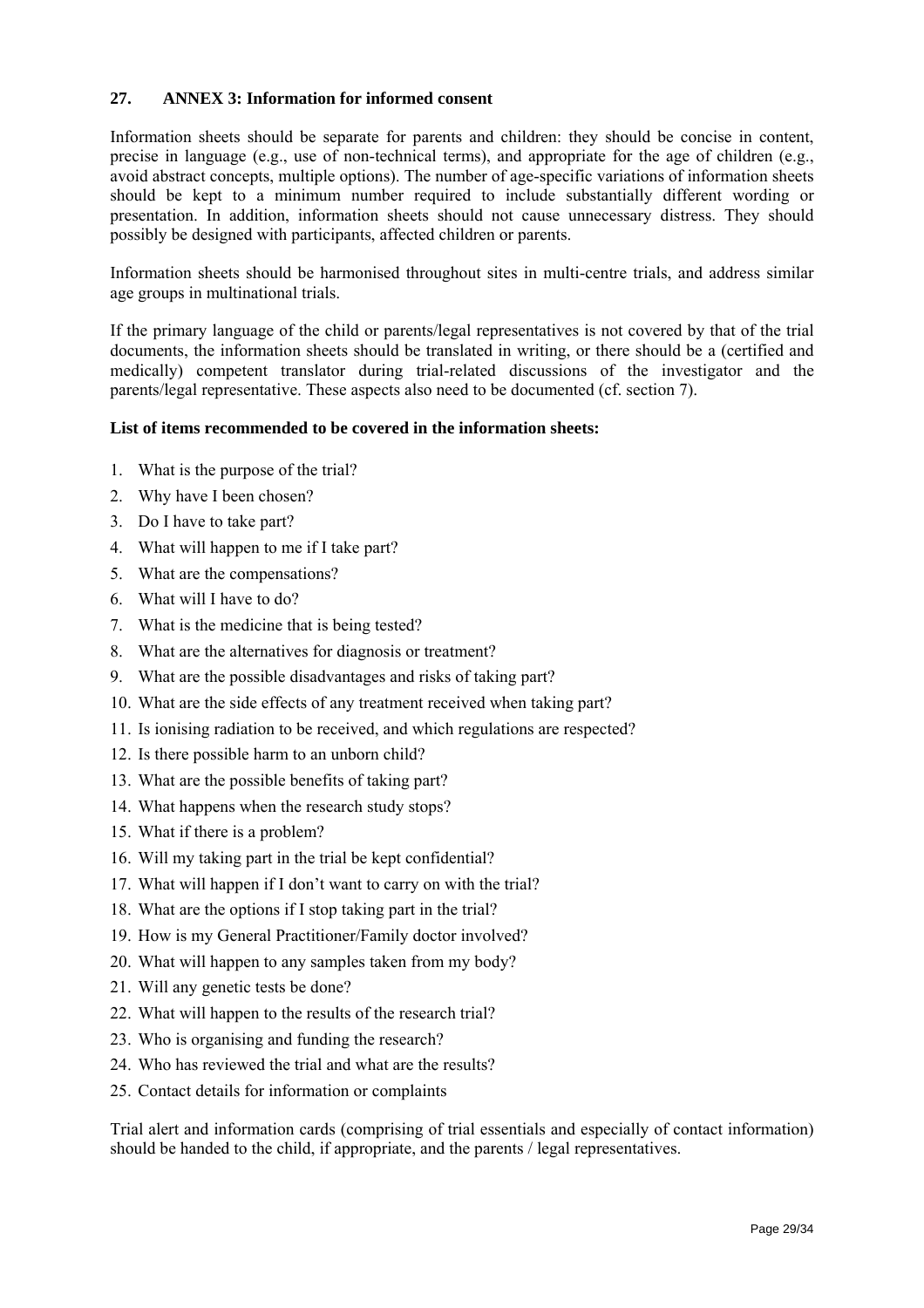## <span id="page-29-0"></span>**28. ANNEX 4: Examples for levels of risks**

The following table provides examples of risk evaluation of measures carried out for the purpose of a trial. This evaluation is not fixed because the circumstances of child influence evaluation of risks. For example, an existing central venous line may reduce the pain and invasiveness of blood sampling, but also increases the risk of infection and of excess blood losses with line handling.

The risk evaluation of some of the measures (including, but not limited to those marked \*) is very much dependent on such circumstances and on the context of its use in the trial. In addition, the risk level increases with the increase in frequency of the measures and with the susceptibility to harm of involved/exposed organs. The categorisation proposed in the table applies to single or very infrequent use of the measure. The examples presuppose that the measures are carried out to the highest professional standards.

| No or minimal risk |                                                              |                   | <b>Minor increase over minimal</b>                    | <b>Greater than minor</b> |                            |  |  |  |  |
|--------------------|--------------------------------------------------------------|-------------------|-------------------------------------------------------|---------------------------|----------------------------|--|--|--|--|
|                    |                                                              | risk              |                                                       |                           | increase over minimal risk |  |  |  |  |
|                    | History taking                                               |                   | Urine collection via endo-                            |                           | Heart catheterisation      |  |  |  |  |
|                    | Clinical examination                                         |                   | luminal or suprapubic catheter                        | $\qquad \qquad -$         | Endoscopy                  |  |  |  |  |
|                    | Auxological measurements                                     |                   | Arterial puncture                                     |                           | <b>Biopsy</b>              |  |  |  |  |
|                    | Tanner staging                                               |                   | Umbilical catheter                                    |                           | Surgery or modification    |  |  |  |  |
|                    | Behavioural testing                                          | $\qquad \qquad -$ | pH metry                                              |                           | of standard surgical       |  |  |  |  |
|                    | Psychological testing*                                       |                   | Nasogastric tube insertion and                        |                           | procedure carried out as   |  |  |  |  |
|                    | Quality of Life assessment                                   |                   | use                                                   |                           | part of medical treatment  |  |  |  |  |
|                    | Venipuncture*                                                |                   | Transcutaneous oxygen or                              | $\qquad \qquad -$         | Sedation                   |  |  |  |  |
|                    | Heel prick*                                                  |                   | carbondioxide tension                                 |                           | Anaesthesia                |  |  |  |  |
|                    | Finger prick*                                                |                   | monitoring                                            |                           | Systemic analgesia         |  |  |  |  |
|                    | Subcutaneous injection                                       |                   | Electrophysiological                                  |                           | Hypoglycaemia test         |  |  |  |  |
|                    | Urine collection with bag*                                   |                   | measurements (using                                   |                           | Unstable isotope usage     |  |  |  |  |
|                    | Breath condensate collection                                 |                   | stimulation)                                          |                           | - PET scanning             |  |  |  |  |
|                    | Collection of saliva or sputum                               |                   | Exercise testing (ergometry,                          |                           |                            |  |  |  |  |
|                    | Collection of hair sample                                    |                   | spiroergometry)                                       |                           |                            |  |  |  |  |
|                    | Collection of tissue removed                                 |                   | Raised volume pulmonary<br>function testing (infants) |                           |                            |  |  |  |  |
|                    | from body as part of medical                                 |                   | Peripheral venous lines                               |                           |                            |  |  |  |  |
|                    | treatment*                                                   |                   | Polysomnography                                       |                           |                            |  |  |  |  |
|                    | Topical analgesia*                                           |                   | Fasting ( $\geq 1$ meal)                              |                           |                            |  |  |  |  |
|                    | Stool tests                                                  |                   | Spinal CSF tap                                        |                           |                            |  |  |  |  |
|                    | Bio-impedancemetry                                           |                   | Bone marrow aspiration                                |                           |                            |  |  |  |  |
|                    | Transcutaneous oxygen                                        |                   | MRI scan                                              |                           |                            |  |  |  |  |
|                    | saturation monitoring (pulse                                 |                   | X-ray other than digitally                            |                           |                            |  |  |  |  |
|                    | $oxymetry)*$                                                 |                   | amplified chest or limb X-ray                         |                           |                            |  |  |  |  |
|                    | Blood pressure monitoring                                    |                   | CT scan*                                              |                           |                            |  |  |  |  |
|                    | Electroencephalography                                       |                   | X-ray DEXA bone density                               |                           |                            |  |  |  |  |
|                    | Electrocardiography                                          |                   | measurement                                           |                           |                            |  |  |  |  |
|                    | Vision or hearing testing                                    |                   | Use of contrast media                                 |                           |                            |  |  |  |  |
|                    | Ophthalmoscopy                                               |                   | Paracentesis                                          |                           |                            |  |  |  |  |
|                    | Tympanometry                                                 |                   | Skin punch biopsy                                     |                           |                            |  |  |  |  |
|                    | Lung function tests (peak                                    |                   | Airways or skin hyper-                                |                           |                            |  |  |  |  |
|                    | flow, exhaled NO, spirometry)<br>Oral glucose tolerance test |                   | reactivity challenge test                             |                           |                            |  |  |  |  |
|                    | Ultrasound scan                                              |                   |                                                       |                           |                            |  |  |  |  |
|                    | Digitally amplified chest or                                 |                   |                                                       |                           |                            |  |  |  |  |
| —                  | limb X-ray*                                                  |                   |                                                       |                           |                            |  |  |  |  |
|                    | Stable isotope examination                                   |                   |                                                       |                           |                            |  |  |  |  |
|                    |                                                              |                   |                                                       |                           |                            |  |  |  |  |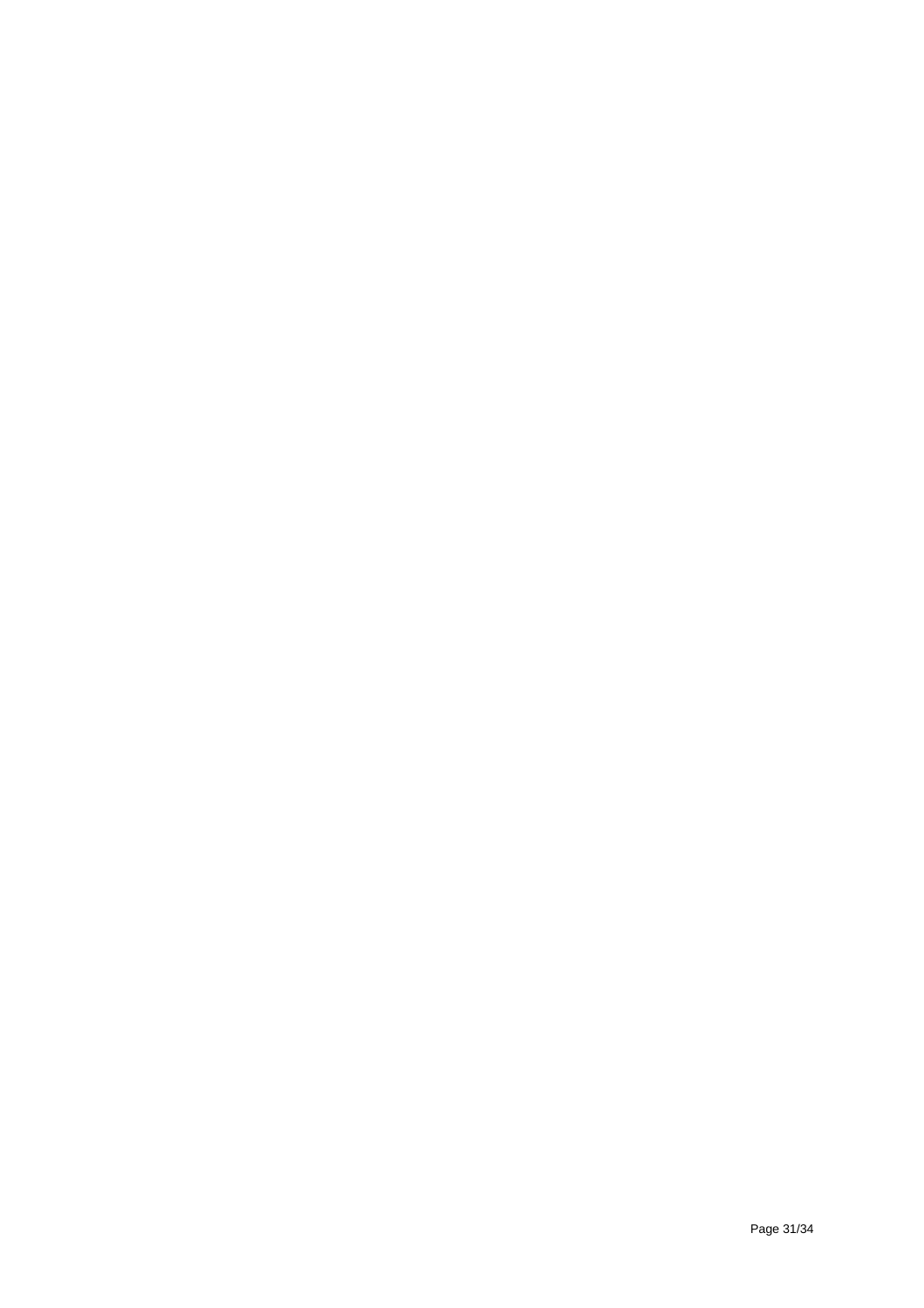## <span id="page-31-0"></span>**29. REFERENCES**

### <span id="page-31-1"></span>*29.1 General guidance*

Additional Protocol to the Convention on Human Rights and Biomedicine, concerning Biomedical Research (Strasbourg 2005[\) http://conventions.coe.int/treaty/en/treaties/html/195.htm](http://conventions.coe.int/treaty/en/treaties/html/195.htm) 

Charter of Fundamental Rights of the European Union (2000) [http://www.europarl.europa.eu/charter/default\\_en.htm](http://www.europarl.europa.eu/charter/default_en.htm) 

Clinical investigation of medicinal products in the paediatric population. ICH E11. CPMP/ICH/2711/99[. http://www.emea.europa.eu/pdfs/human/ich/271199EN.pdf](http://www.emea.europa.eu/pdfs/human/ich/271199EN.pdf) 

Convention for the Protection of Human Rights and Dignity of the Human Being with regard to the Application of Biology and Medicine: Convention on Human Rights and Biomedicine. European Treaty Series – No 164. Oviedo, 4 IV 1997

EuroSOCAP-Project: European Guidance for Healthcare Professional on Confidentiality and Privacy in Healthcare (2006) [http://www.eurosocap.org/Downloads/European-Guidance-for-Healthcare-](http://www.eurosocap.org/Downloads/European-Guidance-for-Healthcare-Professionals-on-Confidentiality-and-Privacy-in-Healthcare.pdf)[Professionals-on-Confidentiality-and-Privacy-in-Healthcare.pdf](http://www.eurosocap.org/Downloads/European-Guidance-for-Healthcare-Professionals-on-Confidentiality-and-Privacy-in-Healthcare.pdf) 

Gill D. Ethical principles and operational guidelines for good clinical practice in paediatric research. Recommendations of the Ethics Working Group of the Confederation of European Specialists in Paediatrics (CESP). Eur J Pediatr 2004; 163: 53-57

Mason S, Megone C. European Neonatal Research: Consent, Ethics Committtees, and Law. Ashgate, Aldershot 2001.

United Nations High Commissioner for Human Rights: Convention on the Rights of the Child (20/11/1989)[. http://www.ohchr.org/english/law/pdf/crc.pdf](http://www.ohchr.org/english/law/pdf/crc.pdf) 

UNESCO. Universal Declaration on Bioethics and Human Rights (2005) [http://portal.unesco.org/en/ev.php-](http://portal.unesco.org/en/ev.php-URL_ID=31058&URL_DO=DO_TOPIC&URL_SECTION=201.html)[URL\\_ID=31058&URL\\_DO=DO\\_TOPIC&URL\\_SECTION=201.html](http://portal.unesco.org/en/ev.php-URL_ID=31058&URL_DO=DO_TOPIC&URL_SECTION=201.html) 

World Medical Association. Declaration of Helsinki: Ethical Principles for Medical Research Involving Human Subjects. Revision 2004[. http://www.wma.net/e/policy/b3.htm](http://www.wma.net/e/policy/b3.htm) 

### <span id="page-31-2"></span>*29.2 National guidance on Ethics*

American Academy of Pediatrics. Committee on Drugs. Guidelines for the ethical conduct of studies to evaluate drugs in pediatric populations. Pediatrics 1995; 95: 286-294

Ethical conduct of clinical research involving children. MJ Field and R Behrman Eds. Institute of Medicine. 2004. The National Academies Press.<http://www.nap.edu/catalog/10958.html>

FDA. Additional safeguards for children in clinical investigation of FDA-regulated products (21 CFR 50.53). Federal Register 2001; 66: 20589-20600

FDA. Regulations requiring manufacturers to assess the safety and effectiveness of new drugs and biologicals products in pediatric patients. Federal Registrar 1998; 63: 66631-72

Health Canada Therapeutic products Directorate. Draft Guideline on "Inclusion of pediatric subjects in clinical trials".<http://www.hc-sc.gc.ca/>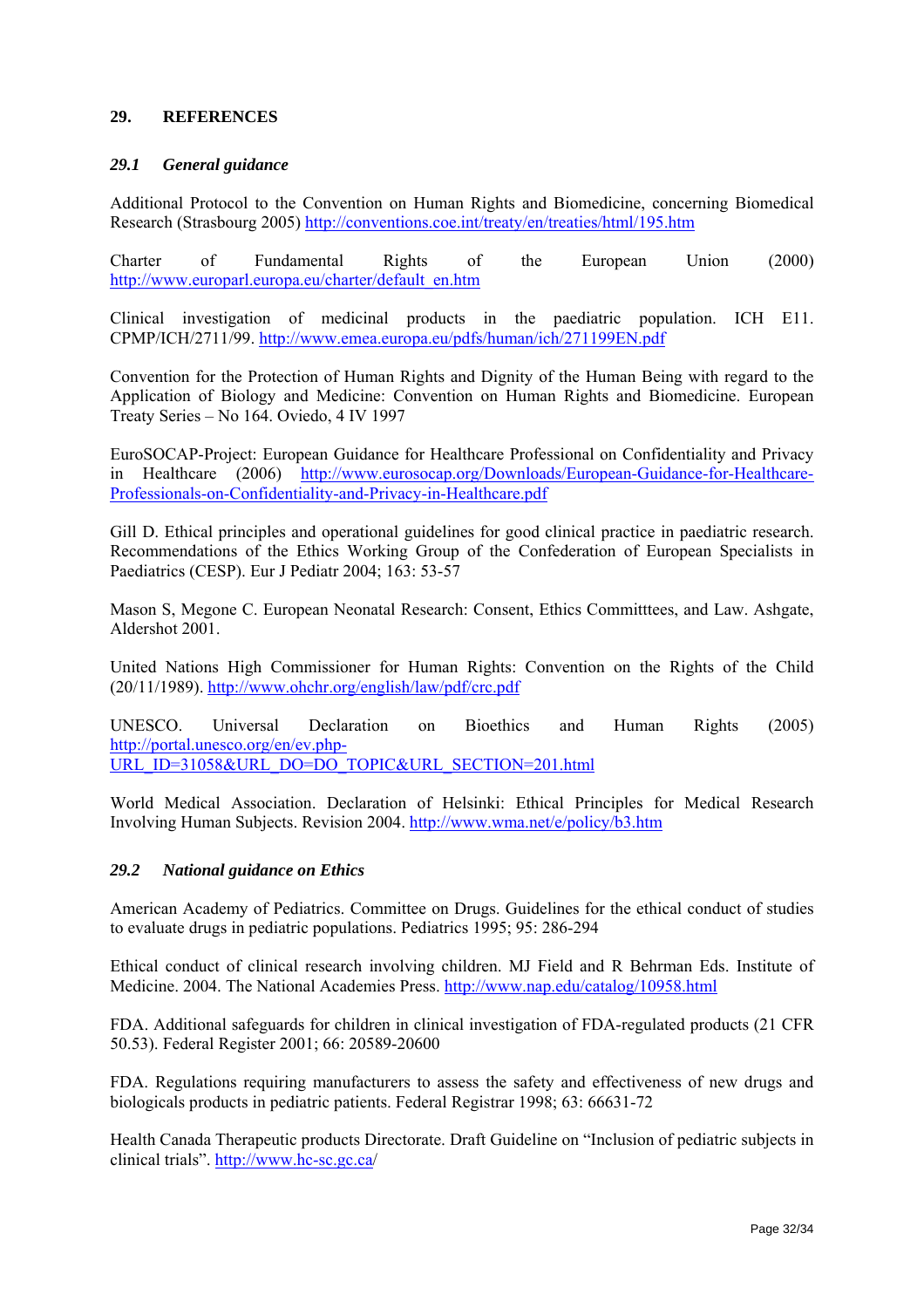MRC Ethics Guide. Medical research involving children. November 2004. <http://www.mrc.ac.uk/Utilities/Documentrecord/index.htm?d=MRC002430>

Royal College of Paediatrics and Child Health: Ethics Advisory Committee. Guidelines for the ethical conduct of medical research involving children. Arch Dis Child 2000; 82: 177-182

### <span id="page-32-0"></span>*29.3 Research and clinical trials in children*

Braunholtz D A, Edwards S J, Lilford R J. Are randomized clinical trials good for us (in the short term)? Evidence of a "trial effect". J Clin Epidemiol 2001; 54: 217-224

Freedman B. Equipoise and the ethics of clinical research. N Engl J Med 1987; 317: 141-145

Glantz LH. Research with children. Am J Law 1998; 24: 213-44

Kopelman L. Pediatric research regulations under legal scrutiny. L Law Med Ethics 2002; 30: 38-49

Phillips B. Towards evidence based medicine for paediatricians. Arch Dis Child 2004; 89: 286-290

Schreiner M. Paediatric clinical trials: redressing the imbalance. Nature Reviews 2003; 2: 949-961

Shirkey HC. Therapeutic orphans. J Pediatr 1968; 72: 119-20

Smyth R L, Weindling A M. Research in children: ethical and scientific aspects. Lancet 1999; 354 S2: 2124

Steinbrook R. Testing medications in children. N Engl J Med 2002; 347: 1462-1470

Wendler D. Forster H. Why we need legal standards for pediatric research. J Pediatr 2004; 150-153

### <span id="page-32-1"></span>*29.4 Consent and assent*

De Lourdes Levy M, Larcher V, Kurz R: Informed consent/assent in children. Statement of the Ethics Working Group of the Confederation of European Specialists in Paediatrics (CESP). Eur J Pediatr 2003; 162: 629-633

Harth S C, Thong Y H. Parental perceptions and attitudes about informed consent in clinical research involving children. Soc Sci Med 1995; 41: 1647-1651

Rossi WC, Reynolds W, Nelson RM. Child assent and parental permission in pediatric research. Theor Med Bioeth 2003; 24: 131-148

Rothmier J D, Lasley M V, Shapiro G G. Factors influencing parental consent in pediatric clinical research. Pediatrics 2003; 111: 1037-1041

Singhal N, Oberle K, Burgess E, Huber-Okrainec J. Parents' perception of research with newborns. J Perinatol 2002; 22: 57-63

Susman EJ, Dorn LD, Fletcher JC. Participation in biomedical research: the consent process as viewed by children, adolescents, young adults, and physicians. J Pediatr 1992; 121: 547-552

Tait AR, Voepel-Lewis T, Malviya S. Factors that influence parents' assessments of the risks and benefits of research involving their children. Pediatrics 2004; 113: 727-32

Van Stuijvenberg M, Suur M H, de Vos S et al. Informed consent, parental awareness and reasons for participating in a randomised controlled study. Arch Dis Child 1998; 79: 120-125